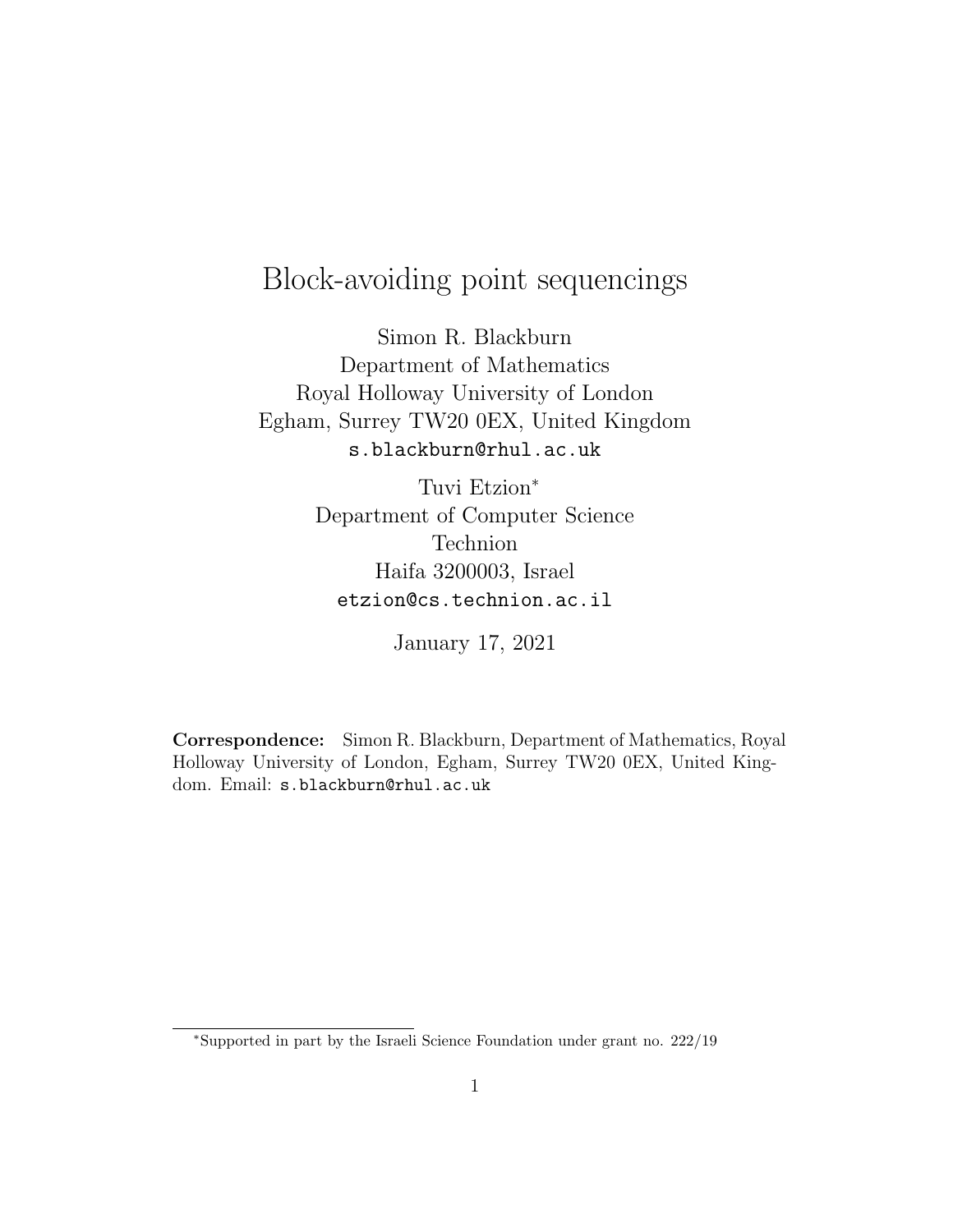#### Abstract

Let n and  $\ell$  be positive integers. Recent papers by Kreher, Stinson and Veitch have explored variants of the problem of ordering the points in a triple system (such as a Steiner triple system, directed triple system or Mendelsohn triple system) on n points so that no block occurs in a segment of  $\ell$  consecutive entries (thus the ordering is locally block-avoiding). We describe a greedy algorithm which shows that such an ordering exists, provided that  $n$  is sufficiently large when compared to  $\ell$ . This algorithm leads to improved bounds on the number of points in cases where this was known, but also extends the results to a significantly more general setting (which includes, for example, orderings that avoid the blocks of a design). Similar results for a cyclic variant of this situation are also established.

We construct Steiner triple systems and quadruple systems where  $\ell$ can be large, showing that a bound of Stinson and Veitch is reasonable. Moreover, we generalise the Stinson–Veitch bound to a wider class of block designs and to the cyclic case.

The results of Kreher, Stinson and Veitch were originally inspired by results of Alspach, Kreher and Pastine, who (motivated by zerosum avoiding sequences in abelian groups) were interested in orderings of points in a partial Steiner triple system where no segment is a union of disjoint blocks. Alspach et al. show that, when the system contains at most  $k$  pairwise disjoint blocks, an ordering exists when the number of points is more than  $15k - 5$ . By making use of a greedy approach, the paper improves this bound to  $9k + \mathcal{O}(k^{2/3})$ .

Keywords: Steiner triple system, Steiner quadruple system, point sequencing, point ordering.

### 1 Introduction

Let V be a finite set of cardinality n. A sequence  $x_1, x_2, \ldots, x_n$  over V is a sequencing if the elements  $x_i$  are a permutation of the elements of V. A segment of a sequence is a subsequence of consecutive entries.

Suppose that  $V$  is the set of points of a Steiner triple system  $(STS)$ . Recall that a STS is a set of 3-subsets, blocks, of V such that every pair of points is contained in a unique block. Several recent papers have explored variations on the idea of sequencings that are block-avoiding. For example,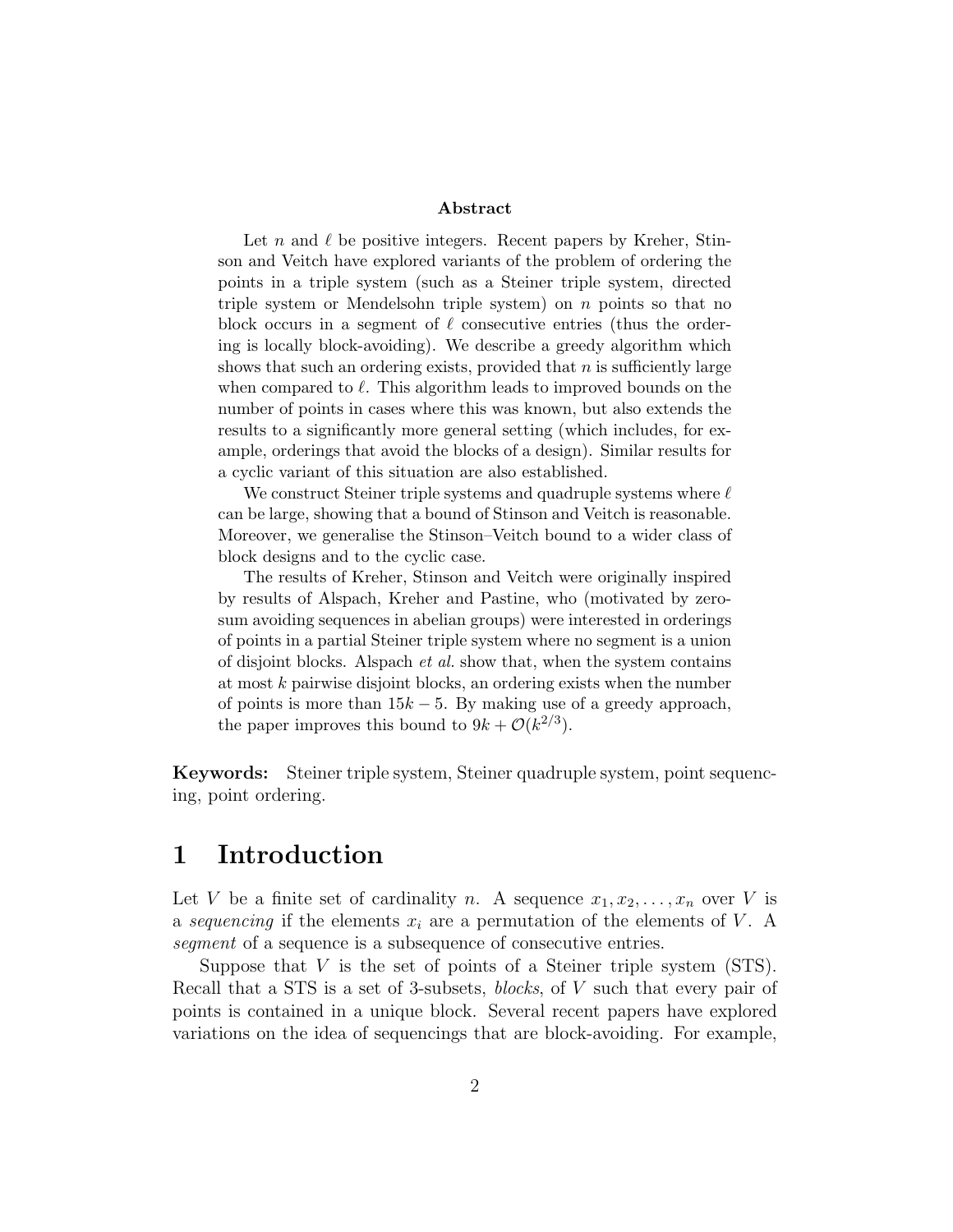Stinson and Kreher [8] define a sequencing to be  $\ell$ -good (for some integer  $\ell$ ) if no segment of length  $\ell$  contains a block. An STS is  $\ell$ -good if it possesses an  $\ell$ -good sequencing. Stinson and Kreher show that any STS with  $n > 3$ is 3-good, and any STS with  $n > 71$  is 4-good. More generally, Stinson and Veitch [16] show that an STS with  $n > \ell^6/16 + \mathcal{O}(\ell^5)$  is  $\ell$ -good. They use a greedy algorithm to establish this result. The naive greedy algorithm chooses the elements  $x_i$  of the sequencing in order, making sure the elements are distinct and avoiding the points that would create a block when combined with some of the  $\ell-1$  most recently chosen elements of the sequence. But this naive algorithm might fail towards the end of the sequencing, because the elements that have not yet been used all form a block with recent elements. So Stinson and Veitch carefully design the beginning of the sequence so that any problematic elements can be swapped with elements there, allowing the algorithm to complete.

Kreher, Stinson and Veitch [10, 11, 12] have explored other variants of this problem, including the cyclic  $\ell$ -good property (where segments can 'wrap around' from the end to the start of the sequence) and variants where the triples are ordered in some way (Mendelsohn triple systems, and directed triple systems). Using greedy algorithms, all these variants of the  $\ell$ -good property can be shown to be feasible when  $n$  is sufficiently large compared to  $\ell$ .

All of the results above also hold in the more general situation of partial Steiner triple systems: a PSTS is a set of 3-subsets, blocks, of V that pairwise intersect in at most one element.

A major aim of this paper is to describe a greedy algorithm which provides sequencings for all these variants of the  $\ell$ -good property and more, and which improves on the greedy algorithms in the papers above (in the sense that it succeeds for smaller values of  $n$ ). To aid understanding, in Section 2 we first describe the algorithm in the special case of partial Steiner triple systems. We show that any PSTS with  $n > 3\ell^4/4 + \mathcal{O}(\ell^3)$  is  $\ell$ -good; a slightly more careful argument given in the section which follows shows that the bound may be improved to  $n > \ell^4/2 + \mathcal{O}(\ell^3)$ . In Section 3 we set out the general problem and describe an algorithm to solve it. Some consequences of this general algorithm, including results on  $\ell$ -good sequencings of Mendelsohn triple systems and directed triple systems, are also provided there. We consider the cyclic case in Section 4. The key new ingredient in all these algorithms is to design the first part of the sequencing with some elements unspecified, that are later filled by the elements that remain after the naive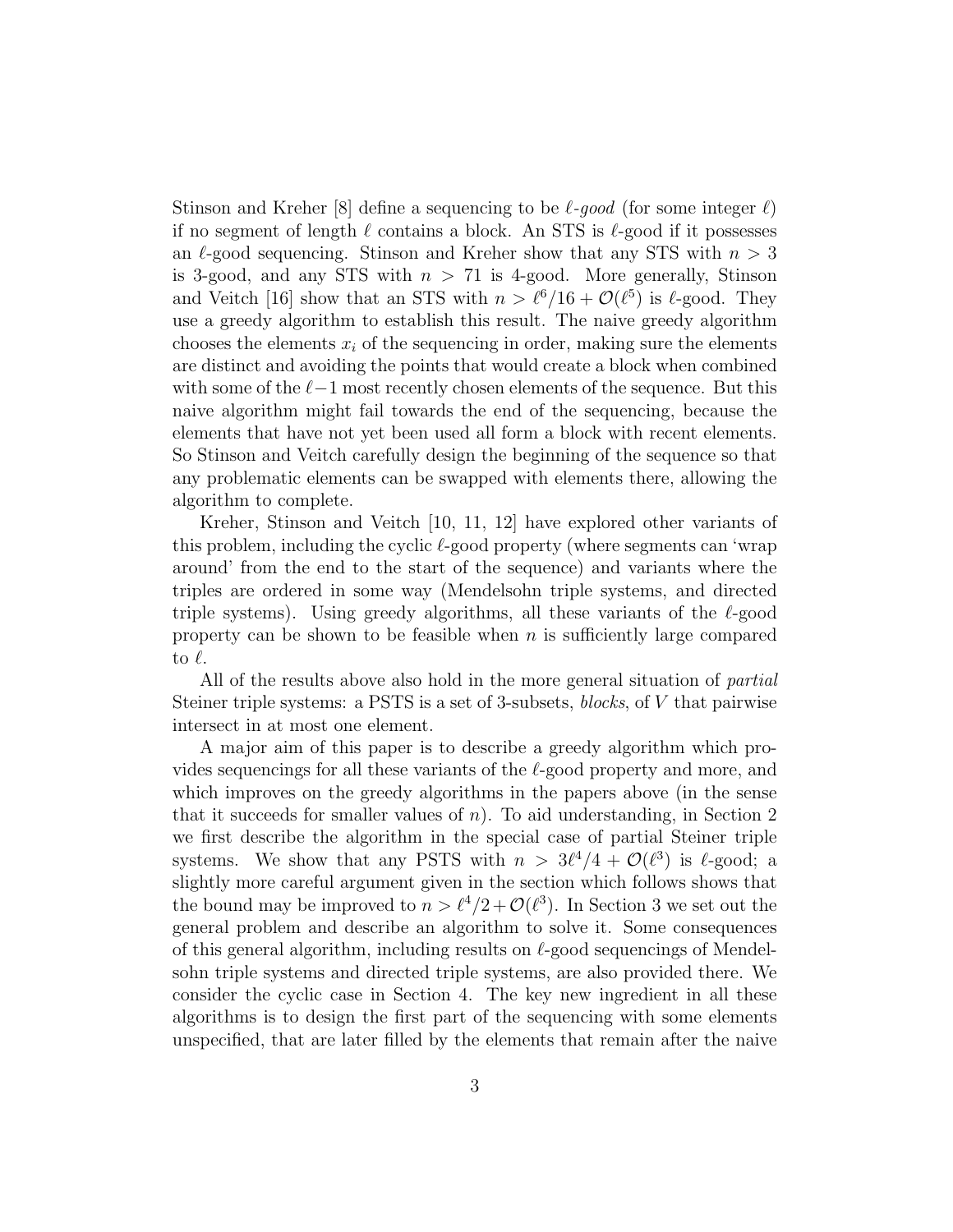greedy algorithm becomes stuck. We make sure that all elements that cause problems are used in the early part of the sequencing. We then use the naive greedy algorithm to construct the end of the sequencing, before finalising the start of the sequencing using the elements that remain.

Rather than asking for values of n and  $\ell$  such that all Steiner triple systems on n points have an  $\ell$ -good sequencing, it is natural to ask for *specific* examples of Steiner triple systems with an  $\ell$ -good sequencing, where  $\ell$  is large. In this vein, Stinson and Veitch [16, Theorem 2.1] have shown that when an STS on *n* points has an  $\ell$ -good sequencing, then  $\ell \leq (n + 2)/3$ . In Section 5, we construct an infinite family of *n*-point Steiner triple systems with  $\ell$ -good sequencings, where  $\ell = (n + 3)/4$ . These examples show that the Stinson– Veitch bound is reasonable: they are the first examples of  $\ell$ -good sequencings with  $\ell$  linear in n. Section 5 also contains results in the cyclic case. Indeed, the examples earlier in the section have the cyclic  $(n+3)/4$ -good property; we show that the Stinson–Veitch bound can be improved in the cyclic case to  $\ell \leq 0.329n + \mathcal{O}(1)$ .

Recall that a *Steiner quadruple system* is a set of 4-subsets *(blocks)* of a set  $V$  with the property that every 3-subset of  $V$  is contained in a unique block. In Section 6, we consider  $\ell$ -good sequencings of Steiner quadruple systems. We construct an infinite family of  $n$ -point Steiner quadruple systems with (cyclic)  $\ell$ -good sequencings, where  $\ell = n/4 + 1$ , and we extend the Stinson–Veitch bound to show that  $\ell \leq (1/\sqrt{6} + o(1))n$ . We also provide an upper bound on  $\ell$  that holds for all block designs.

In Section 7 we turn to a closely related topic, which inspired the results of Kreher, Stinson and Veitch above. Alspach, Kreher and Pastine [2] considered the following problem, motivated by the properties of zero-sum free sequences in abelian groups  $[1, 3]$ . A triple system is *sequenceable* if there exists a sequencing with no non-empty segment having elements equal to a union of disjoint blocks. Kreher and Stinson [9] provide infinitely many examples of PSTS that are not sequenceable. However, Aspach et al. show that a PSTS with at most 3 pairwise disjoint blocks is sequenceable, and that if a PSTS has at most  $k$  disjoint blocks then it is sequenceable whenever  $n \geq 15k - 5$ . We modify their method, treating large and small segments differently, and show that this bound may be improved to  $n \ge 9k - \mathcal{O}(k^{2/3})$ .

Finally, in Section 8, we provide some open problems and topics for further research.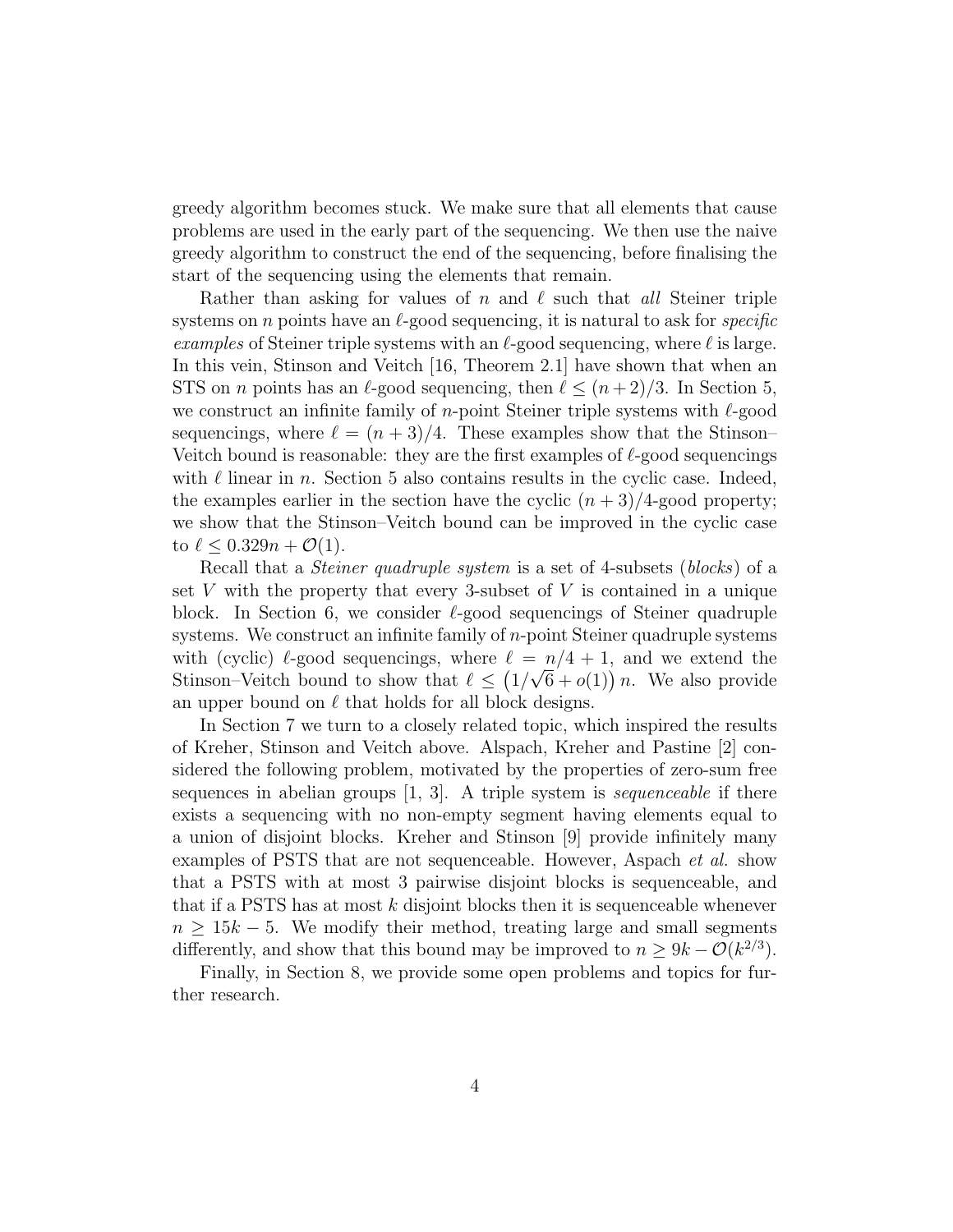# 2 Sequenceability of partial Steiner triple systems

We begin by defining and recapping notation. Let  $V$  be a finite set of cardinality n. We say that a sequence  $x_1, x_2, \ldots, x_r$  is a partial sequencing (of V) if the elements  $x_i \in V$  are distinct. If  $r = n$ , we say that  $x_1, x_2, \ldots, x_n$  is a sequencing. For a partial Steiner triple system (PSTS) with point set  $V$ , we say that a sequence  $x_1, x_2, \ldots, x_r$  of points is good if  $\{x_1, x_2, \ldots, x_r\}$  does not contain a block. We say that a (partial) sequencing is  $\ell$ -good if all segments of length  $\ell$  or less are good.

**Theorem 1.** Let  $\ell$  be a positive integer. Whenever

$$
n \ge \left(2\ell + 3\binom{\ell-1}{2}\right)\binom{\ell-1}{2} + \ell = 3\ell^4/4 + \mathcal{O}(\ell^3),\tag{1}
$$

all partial Steiner triple systems of order n have  $\ell$ -good sequencings.

Proof. Since every sequencing is 1-good and 2-good, we may assume that  $\ell \geq 3$ . Let n be an integer such that (1) holds. Fix a PSTS with point set V, where  $|V| = n$ . Set  $L = \binom{\ell-1}{2}$  $\binom{-1}{2}$ , so  $n \geq (2\ell + 3L) L + \ell$ . To prove the theorem, it suffices to construct a sequencing for our PSTS. The following algorithm constructs such a sequencing.

**Stage 1:** Greedily construct an  $\ell$ -good partial sequencing  $x_1, x_2, \ldots, x_{(\ell-1)L}$ . So at each stage we choose the point  $x_i \in V$  so that the following two conditions are met:

- (i)  $x_i$  is distinct from  $x_1, x_2, \ldots, x_{i-1}$ , and
- (ii) there is no block in the PSTS contained in the set  $\{x_r, x_{r+1}, \ldots, x_i\}$ , where  $r = \max\{1, i - \ell + 1\}.$

Note that  $i-1$  points  $x_1, x_2, \ldots, x_{i-1}$  are ruled out as choices for  $x_i$  by condition (i). We claim that at most L points ruled out as choices for  $x_i$  by condition (ii). To see this, first note that any block contained in  $\{x_r, x_{r+1}, \ldots, x_i\}$ must involve  $x_i$ , since we may assume by induction that  $x_1, x_2, \ldots, x_{i-1}$  is  $\ell$ -good. So the block must intersect  ${x_r, x_{r+1}, \ldots, x_{i-1}}$  in a subset of size 2. Once the two points in this subset are chosen, the third point in the block is determined. So there are at most  $L$  such blocks, as there are  $L$  choices for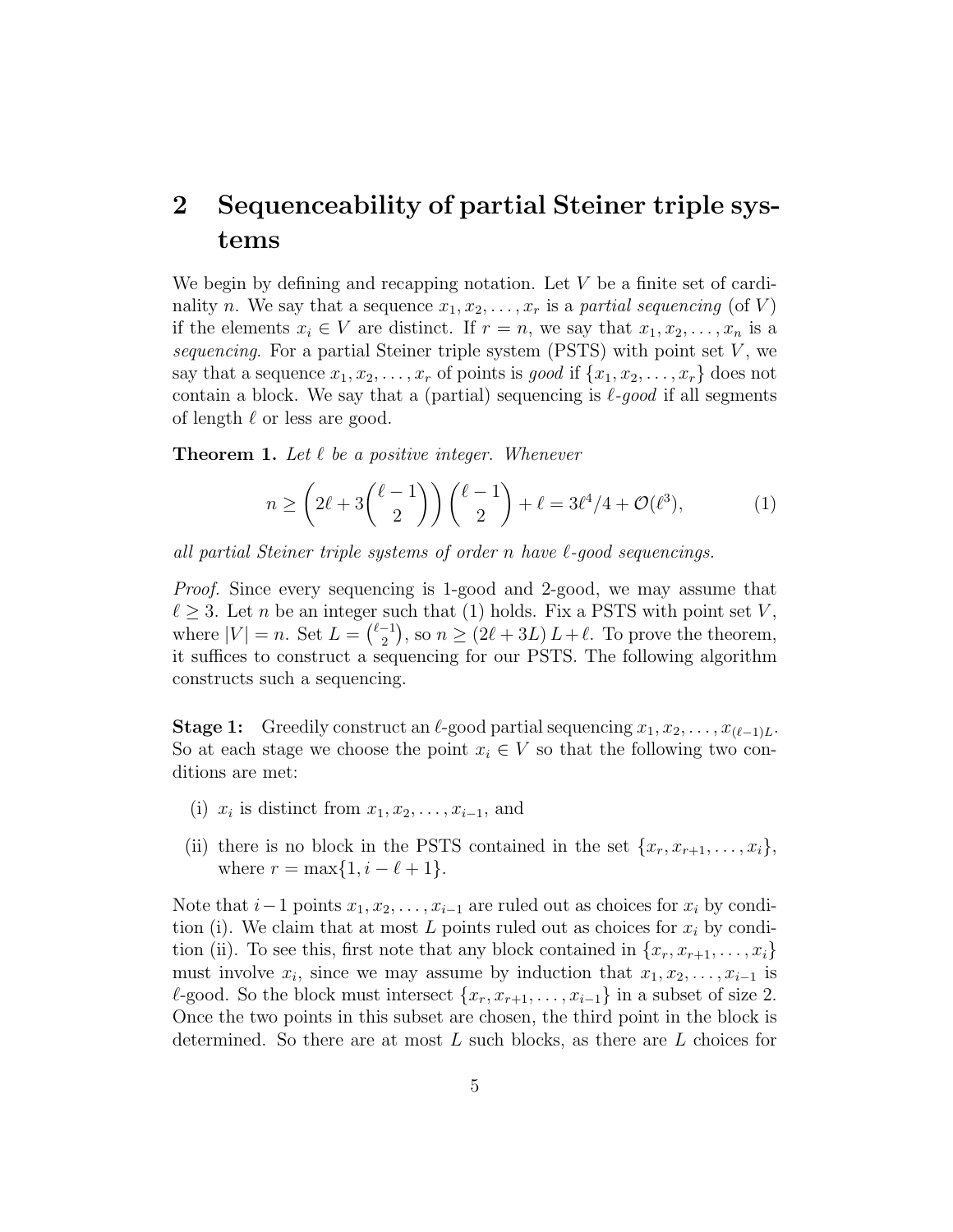the two points that lie in  $\{x_r, x_{r+1}, \ldots, x_{i-1}\}$ . Each block rules out at most one choice for  $x_i$ , and so our claim follows. Since  $n \ge (\ell-1)L+L > i-1+L$ , the greedy algorithm will always succeed.

We divide the resulting sequence into L segments  $x^1, x^2, \ldots, x^L$ , each of length  $\ell - 1$ . So  $\mathbf{x}^j = x_{(j-1)(\ell-1)+1}, x_{(j-1)(\ell-1)+2}, \ldots, x_{(j-1)(\ell-1)+\ell-1}$ .

Let  $V' = V \setminus \{x_1, x_2, \ldots, x_{(\ell-1)L}\},$  so

$$
|V'| = n - (\ell - 1)L.
$$

The initial segment of the sequencing we will construct will have the form  $y_1\mathbf{x}^1y_2\mathbf{x}^2\cdots y_L\mathbf{x}^L$ , for distinct points  $y_1, y_2, \ldots, y_L \in V'$  that we have not yet specified. Of course, not all choices of points  $y_j$  will preserve the  $\ell$ -good property of the sequence. We say that a point  $y \in V'$  is unfortunate if the  $\ell$ -good property of the sequencing fails in this way, and define U to be the set of unfortunate points. Since being  $\ell$ -good is a property of segments of length at most  $\ell$ , and the segments  $\mathbf{x}^i$  are all of length  $\ell-1$ , we see that U is the set of points  $y \in V'$  such that for some  $i \in \{1, 2, \ldots, L-1\}$  the sequence  $\mathbf{x}^i y \mathbf{x}^{i+1}$  is not  $\ell$ -good. (Note that we have covered the case that  $y \mathbf{x}^1$  fails to be  $\ell$ -good, since this case implies that  $\mathbf{x}^1 y$ , and so  $\mathbf{x}^1 y \mathbf{x}^2$ , fails to be  $\ell$ -good.) There are  $L-1$  choices for i. There are at most  $(\ell-1)(\ell-2) + {\ell-1 \choose 2}$  $\binom{-1}{2}$  pairs of positions in  $\mathbf{x}^i$  or  $\mathbf{x}^{i+1}$  that are contained in a segment of  $\mathbf{x}^i y \mathbf{x}^{i+1}$  of length at most  $\ell$ . Each pair of positions gives rise to at most one unfortunate element (the third point in the block containing the points in these positions, if such a block exists). So

$$
|U| \le \frac{3}{2}(\ell - 1)(\ell - 2)(L - 1) \le 3L^2.
$$
 (2)

Note that the partial sequencing  $y_1 \mathbf{x}^1 y_2 \mathbf{x}^2 \cdots y_L \mathbf{x}^L$  is  $\ell$ -good whenever the points  $y_i$  are distinct, and none of the points  $y_i$  are unfortunate.

Our strategy in stages 2 to 4 will be to construct a partial sequencing z over  $V'$  such that: all but  $L$  points of  $V'$  are used; all unfortunate points are used; and  $\mathbf{x}^L \mathbf{z}$  is  $\ell$ -good. Once we have accomplished this, we set  $y_1, y_2, \ldots, y_L$ to be the L points that do not appear in **z**. The sequence  $y_1 \mathbf{x}^1 y_2 \mathbf{x}^2 \cdots y_L \mathbf{x}^L \mathbf{z}$ is an  $\ell$ -good sequencing, as required.

**Stage 2:** If  $|U| > L$ , greedily find a partial sequencing **u** of  $|U| - L$  unfortunate points, so that the partial sequencing  $x^L u$  is  $\ell$ -good. Note that this is possible, since at each stage maintaining the  $\ell$ -good condition rules out at most  $L$  points, and there are always more than  $L$  unfortunate points available.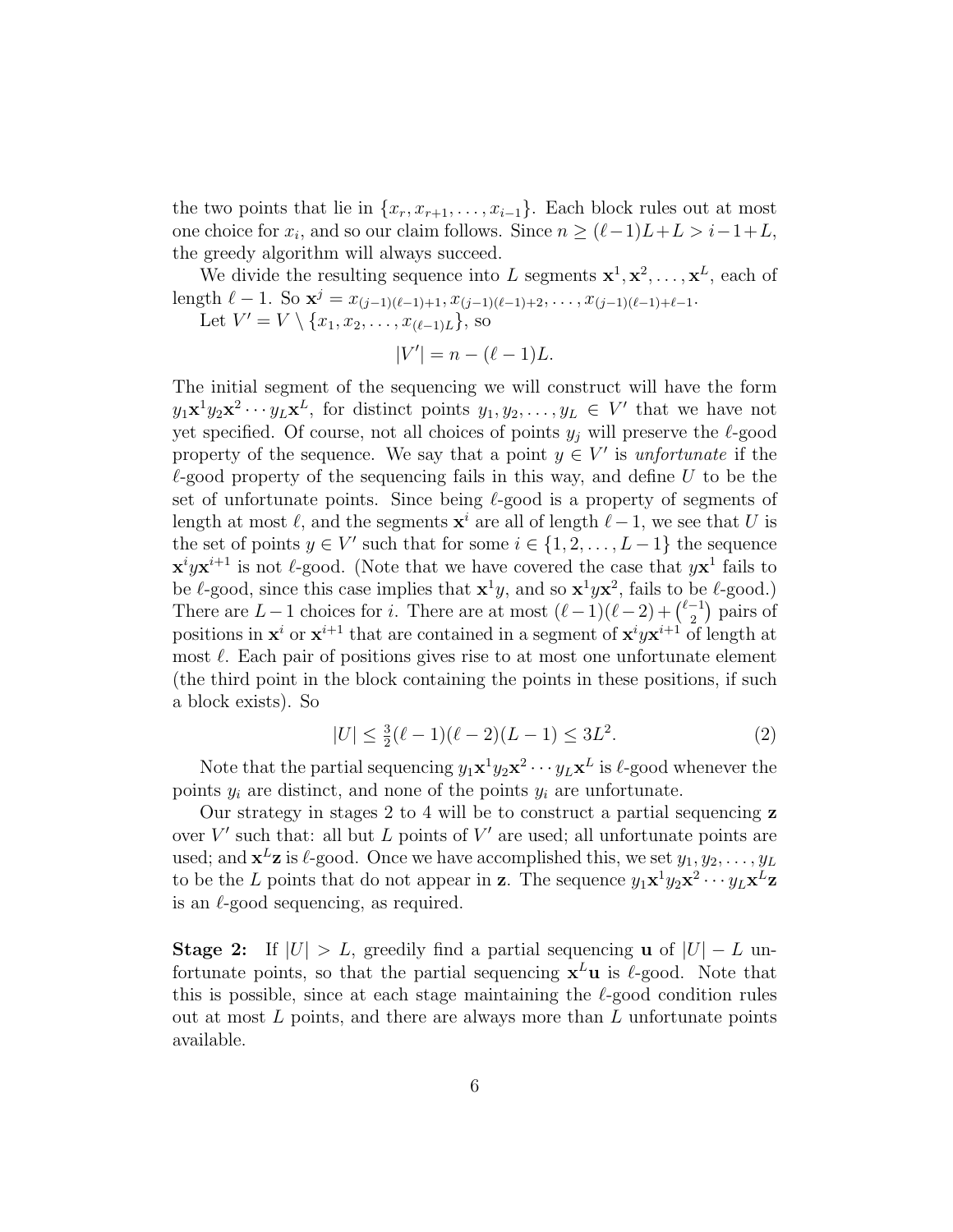Stage 3: Add each of the remaining unfortunate points to our partial sequencing **u** (maintaining the  $\ell$ -good property) as follows. For each remaining  $u \in U$ , extend the partial sequencing by  $z_1z_2 \cdots z_{\ell-1}u$ , where  $z_1, z_2, \ldots, z_{\ell-1} \in$  $V'$  are chosen greedily so that the  $\ell$ -good property is maintained and also so that  $\{z_1, z_2, \ldots, z_{\ell-1}, u\}$  does not contain a block. Note that when we choose an element  $z_j$ , we have previously used fewer than  $|U| + (\ell - 1)L$  elements of  $V'$ . Moreover, at most L elements are ruled out to maintain the  $\ell$ -good property, and at most  $\ell-2$  elements by the fact that  $z_j$  cannot be in a block with u and one of  $z_1, z_2, \ldots, z_{j-1}$ . Now (1) and (2) imply that

$$
|V'| - (|U| + L + \ell - 1) \ge n - ((\ell - 1)L + 3L^2 + L + \ell - 1) > 0,
$$

and so the greedy algorithm always succeeds.

After Stage 3, we have produced a partial sequencing  $\bf{v}$  which extends  $\bf{u}$ . All unfortunate elements appear in  $\mathbf{v}$ , and  $\mathbf{x}^{L}\mathbf{v}$  is  $\ell$ -good. Moreover, since we have used at most  $|U| + L\ell$  points from V', we see that (2) implies at least  $L$  points in  $V'$  have not yet been used:

$$
|V'| - (|U| + L\ell) = n - ((\ell - 1)L + 3L^2 + L\ell) > L.
$$

**Stage 4:** Use the greedy algorithm to extend our partial  $\ell$ -good sequencing **v** until just  $L$  unused elements of  $V'$  remain. Again, we require that the resulting sequencing **z** has the property that  $x^L z$  is  $\ell$ -good. Since there are always more than  $L$  points from  $V'$  that are have not yet been used, the greedy algorithm always succeeds in constructing z.

At the end of Stage 4, the partial sequencing **z** contains  $n - L$  points of V'. Let  $y_1, y_2, \ldots, y_L$  be the L remaining points in V'. Then the sequence  $y_1 \mathbf{x}^1 y_2 \mathbf{x}^2 \cdots y_L \mathbf{x}^L \mathbf{y}$  is an  $\ell$ -good sequencing, as desired.  $\Box$ 

We comment that the lower bound on  $n$  can be improved a little. First, slightly better estimates could be used. For example, the bound on the number of unfortunate points can be improved. Indeed, Theorem 2 below does provide a slightly improved bound when specialised to the PSTS case. Secondly, the algorithm itself could be improved, by taking unfortunate elements arising from the start of the sequence  $x_1, x_2, \ldots, x_{(\ell-1)L}$  and including them towards the end of this sequence. But even with these changes the lower bound on *n* is still of the order of  $\ell^4$ : new methods are needed to significantly improve the bound (which is dominated by the size of the set of unfortunate elements).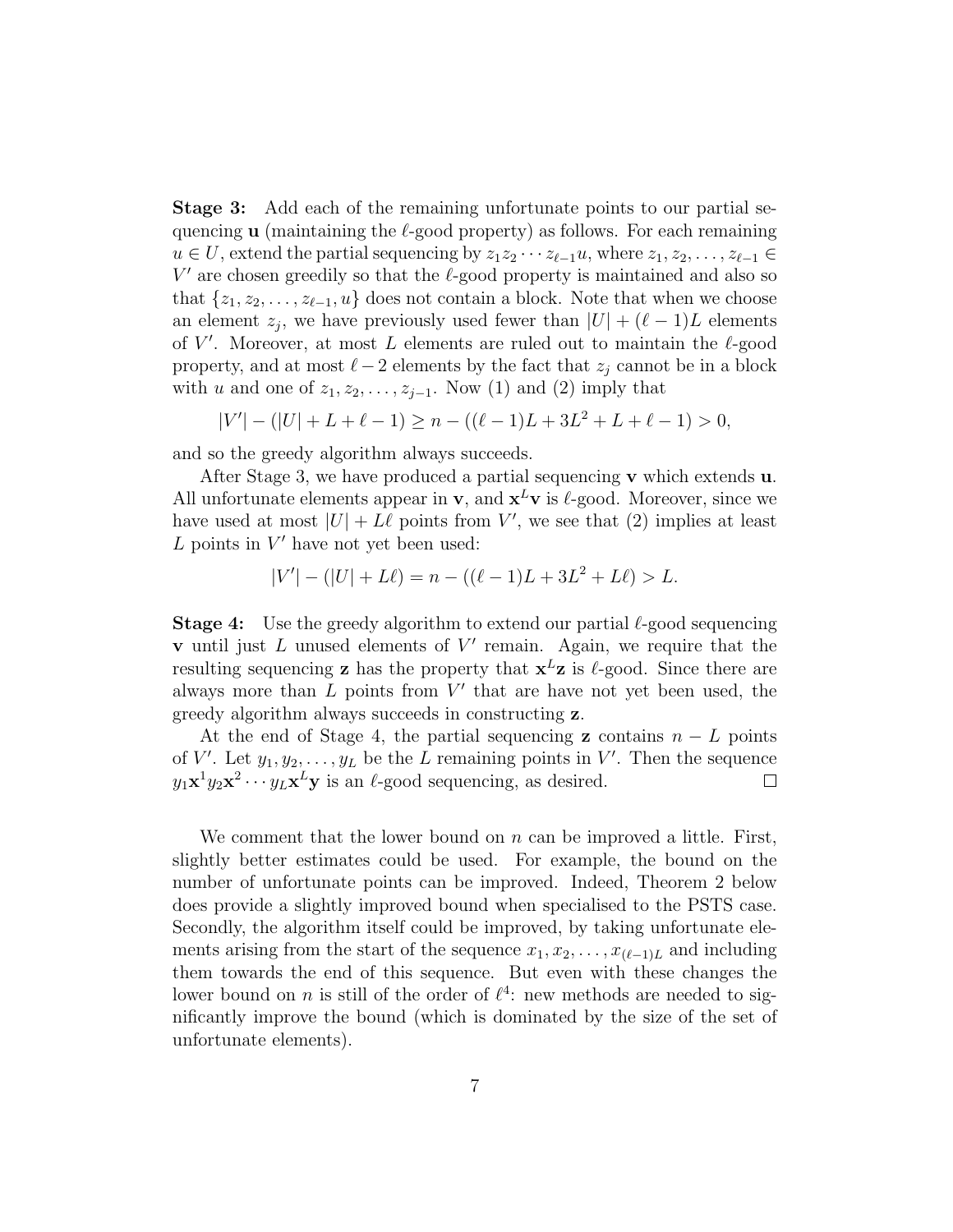## 3 The general (non-cyclic) case

When we are interested in  $\ell$ -good sequencings of partial Steiner triple systems, we first choose a positive integer  $n$  and a set  $V$  of cardinality  $n$ . We then choose a PSTS over  $V$ , and declare a segment to be good if the set of its elements does not contain a block. To rephrase, we define a set  $\mathcal F$  of ('forbidden') sequences over  $V$ , namely the sequences of length 3 whose elements form a block, and we declare a sequence over  $V$  to be good if none of its subsequences lie in F. We then define a sequence  $x_1, x_2, \ldots, x_n$  of length n to be an  $\ell$ -good sequencing if the elements  $x_i$  of the sequence are distinct and if the segments  $x_i, x_{i+1}, \ldots, x_{i+\ell-1}$  for  $1 \leq i \leq n-\ell+1$  are all good. We first generalise this process, and extract the properties we need for our greedy algorithm to work.

Let V be a finite set of cardinality n. As before, we say that a sequence  $x_1, x_2, \ldots, x_r$  over V is a partial sequencing if the elements  $x_i$  are distinct, and a *sequencing* if in addition  $r = n$ .

Let F be a set of finite sequences over V. We say that a sequence is  $\mathcal{F}$ *good* if none of its subsequences lie in  $\mathcal{F}$ . We say that a (partial) sequencing is an  $(\ell, \mathcal{F})$ -good (partial) sequencing if the elements  $x_i$  of the sequence are distinct and if all segments of the sequence of length  $\ell$  or less are  $\mathcal{F}\text{-good}$ .

We note that when  $\mathcal F$  is the set of sequences of length 3 whose elements form blocks of a partial Steiner triple system the notions of  $(\ell, \mathcal{F})$ -good sequencing and  $\ell$ -good sequencing are identical.

Let  $\ell$  be a positive integer. For an integer L (possibly depending on  $\ell$ ), we say that  $\mathcal F$  has the L-suffix property if the following statement holds. For any non-negative integer r with  $r \leq \ell - 1$  and any F-good sequence  $x_1, x_2, \ldots, x_r$  over V, there are at most L choices for  $x \in V$  such that the sequence  $x_1, x_2, \ldots, x_r, x$  fails to be F-good. Similarly, for an integer L', we define  $\mathcal F$  to have the L'-prefix property if there are at most L' choices for  $x \in V$  such that the sequence  $x, x_1, x_2, \ldots, x_r$  fails to be F-good. We note that in the PSTS case, the choices for x where  $x_1, x_2, \ldots, x_r, x$  fails to be  $\mathcal{F}$ good are precisely the third points in the blocks intersecting  $\{x_1, x_2, \ldots, x_r\}$ in two distinct points; since there are at most  $\binom{\ell-1}{2}$  $\binom{-1}{2}$  such blocks we see that  $\mathcal{F}$  has the  $\binom{\ell-1}{2}$  $\binom{-1}{2}$ -suffix property. Similarly,  $\mathcal{F}$  has the  $\binom{\ell-1}{2}$  $\binom{-1}{2}$ -prefix property in this case.

For some sets of sequences  $\mathcal F$  (for example, those sets of sequences that are closed under permuting their elements) for any sequence  $x_1, x_2, \ldots, x_r$ the sets of elements x that are counted by the  $L$ -suffix and  $L$ -prefix property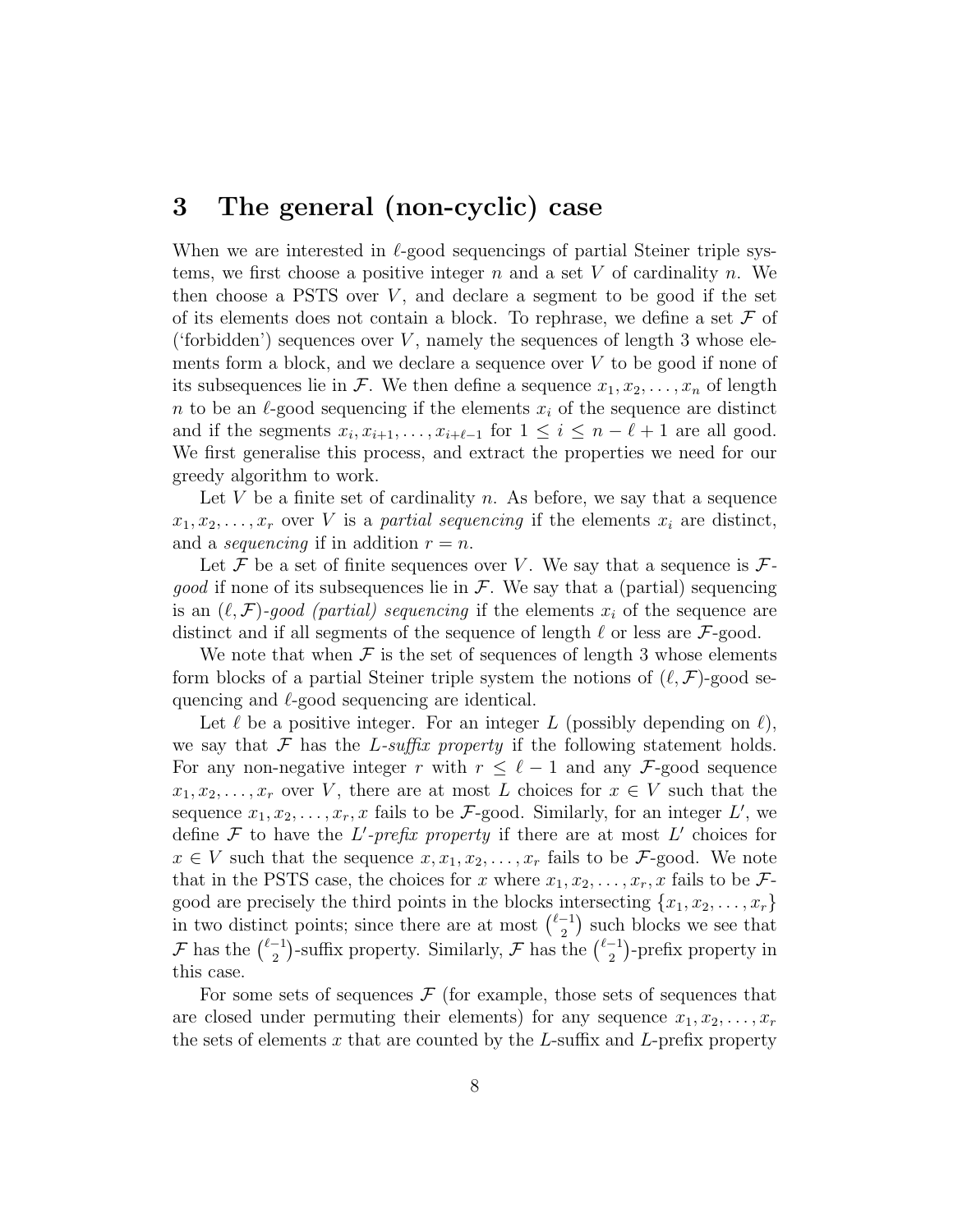are equal. In this situation, we say that  $\mathcal F$  is *symmetric*. So in the PSTS case,  $\mathcal F$  is symmetric.

For an integer K, possibly depending on  $\ell$ , we say that F has the K*insertion property* if the following statement holds. For any  $(\ell, \mathcal{F})$ -good sequence  $x_1, x_2, \ldots, x_{2\ell-2}$  over V, there are at most K choices for  $x \in V$  such that the sequences  $x_1, x_2, \ldots, x_{\ell-1}, x$  and  $x, x_{\ell}, x_{\ell+1}, \ldots, x_{2\ell-2}$  are  $(\ell, \mathcal{F})$ -good but the sequence  $x_1, x_2, \ldots, x_{\ell-1}, x, x_{\ell}, x_{\ell+1}, \ldots, x_{2\ell-2}$  fails to be  $(\ell, \mathcal{F})$ -good. In the partial STS case,  $\mathcal F$  has the  $\binom{\ell-1}{2}$  $\binom{-1}{2}$ -insertion property. To see this, note that there are  $\binom{\ell-1}{2}$  $\binom{-1}{2}$  ways of choosing positions  $i \in \{1, 2, \ldots, \ell - 1\}$  and  $j \in \{\ell, \ell + 1, \ldots, 2\ell - 2\}$  with  $j - i < \ell - 1$ . There is at most one element  $x \in V$  such that  $\{x_i, x_j, x\}$  is a block, and all the elements x we are counting arise in this way.

For integers J and s, possibly depending on  $\ell$ , we say that  $\mathcal F$  has the  $(J, s)$ -reachability property if the following statement holds. Let  $W \subseteq V$ with  $|W| \geq J$ . Let  $x_1, x_2, \ldots, x_{\ell-1}$  be a partial  $(\ell, \mathcal{F})$ -good sequencing whose elements  $x_i$  do not lie in W. Let  $w \in W$ . Then there exist elements  $w_1, w_2, \ldots, w_s \in W$  such that  $x_1, x_2, \ldots, x_{\ell-1}, w_1, w_2, \ldots, w_s, w$  is a partial  $(\ell, \mathcal{F})$ -good sequencing. In the PSTS case, we claim that  $\mathcal F$  has the  $\binom{\ell-1}{2}$  $\binom{-1}{2} + 2\ell, \ell - 1$ )-reachability property. For we may greedily choose distinct elements  $w_i \in W \setminus \{w\}$  such that

- The partial sequencing  $x_1, x_2, \ldots, x_{\ell-1}, w_1, w_2, \ldots, w_i$  is  $\ell$ -good, and
- There is no block of the form  $\{w_j, w_i, w\}$  for  $1 \leq j < i$ .

At the point when the greedy algorithm chooses  $w_i$ , maintaining the first condition rules out at most  $\binom{\ell-1}{2}$  $\binom{-1}{2} + \ell - 2$  points (as we must not pick points that form a block with two of the previous  $\ell - 1$  points in the partial sequencing, and we must also avoid the points that lie in  $\{w_1, w_2, \ldots, w_{i-1}\} \cup \{w\}$ . Maintaining the second condition rules out up to  $\ell-2$  further points. So when  $|W| \geq {\ell-1 \choose 2}$  $\binom{-1}{2} + 2\ell$ , the greedy algorithm always succeeds. This establishes our claim.

**Theorem 2.** Let  $\ell$  be a positive integer, and let V be a finite set of order n. Using the notation above, suppose that  $\mathcal F$  has the L-suffix, L'-prefix, K-insertion and  $(J, s)$ -reachability properties. Then F has an  $(\ell, \mathcal{F})$ -good sequencing when

$$
n \ge \ell L + (L + L' + K)L + sL + J. \tag{3}
$$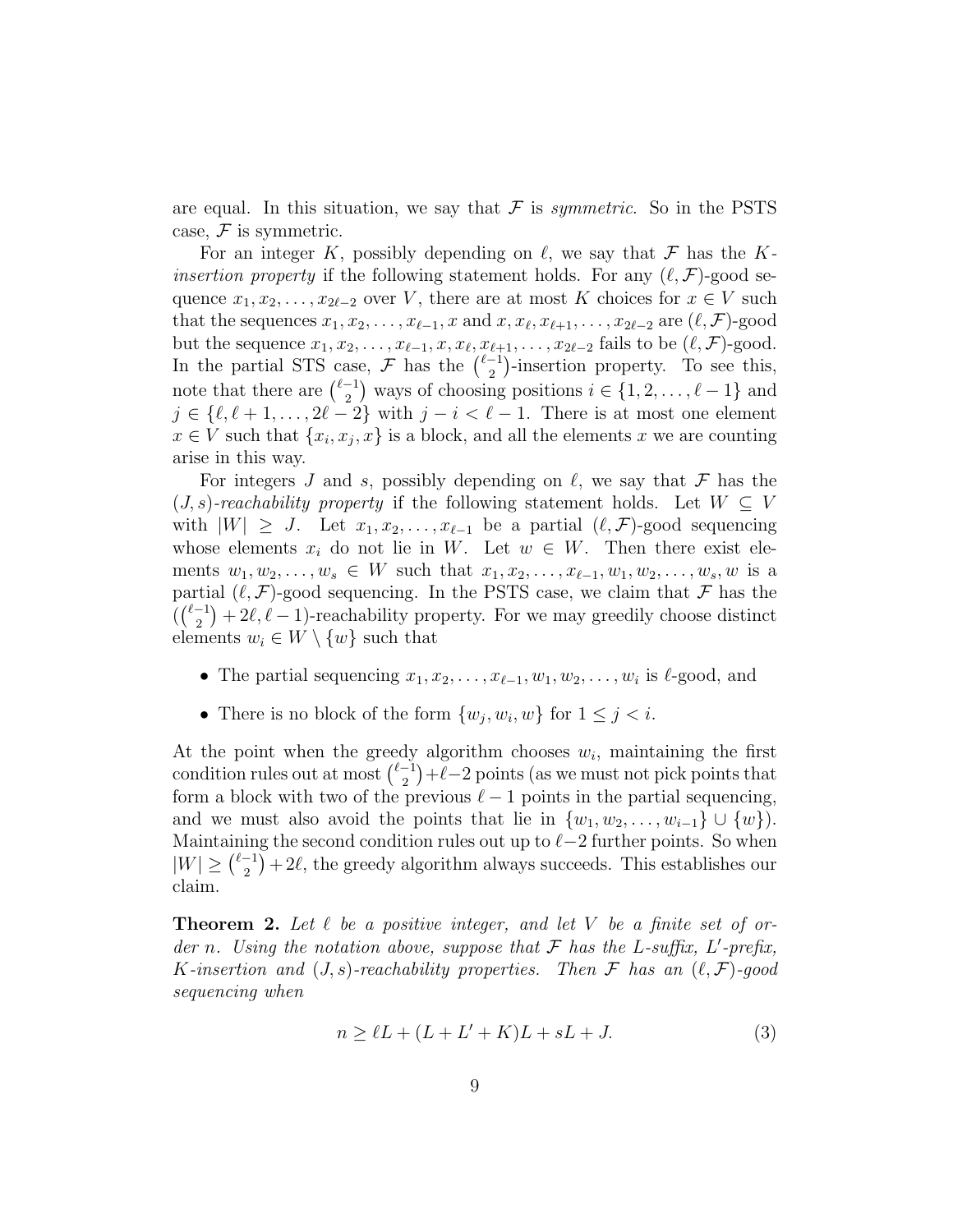If F is symmetric, then F has an  $(\ell, \mathcal{F})$ -good sequencing when

$$
n \ge \ell L + (L + K)L + sL + J. \tag{4}
$$

Before proving the theorem, we illustrate its usefulness by providing some corollaries.

**Corollary 3.** There exists a function  $f_{\text{STS}} : \mathbb{N} \to \mathbb{N}$  such that any partial Steiner triple tystem of order n with  $n \geq f_{\text{STS}}(\ell)$  has an  $\ell$ -good sequencing. Moreover,

$$
f_{\text{STS}}(\ell) \le \frac{1}{2}\ell^4 + \mathcal{O}(\ell^3).
$$

*Proof.* Let F be the set of sequences  $x_1, x_2, x_3$  such that  $\{x_1, x_2, x_3\}$  is a block in our partial Steiner triple system. Then  $\mathcal F$  is symmetric, and has the L-suffix, K-insertion and  $(J, s)$ -reachability properties where  $L = K =$ 1  $\frac{1}{2}\ell^2 + \mathcal{O}(\ell)$ , where  $J = \frac{1}{2}$  $\frac{1}{2}\ell^2 + \mathcal{O}(\ell)$  and where  $s = \ell + \mathcal{O}(1)$ . The corollary follows by Theorem 2.  $\Box$ 

Two ordered variations of partial Steiner triple systems have been considered in the context of sequencings: directed triple systems [10] and Mendelsohn triple systems [12]. We take each in turn, and derive a corollary of Theorem 2 in this context.

Let V be a finite set. A *transitive triple* is a sequence  $x, y, z$  over V where  $x, y$  and z are distinct. (The terminology comes from the transitive ordering  $x < y < z$  determined by the sequence.) We may depict a transitive triple  $x, y, z$  as a directed triangle of the following form:



So a transitive triple can be thought of as a triangle of three directed edges in the complete directed graph on  $V$ . We define a *partial directed triple system* (DTS) to be a set  $\mathcal F$  of transitive triples such that each directed edge in the complete directed graph on  $V$  is contained in at most one transitive triple in F. Following [10], we define, for an integer  $\ell$ , a sequencing of a partial directed triple system F to be  $\ell$ -good if it is  $(\ell, \mathcal{F})$ -good. So no segment of the sequencing of length at most  $\ell$  contains a transitive triple x, y, z from the system as a subsequence. We emphasise that the order of points in each triple is important here. Indeed, if  $x, y, z$  is a transitive triple from the system, then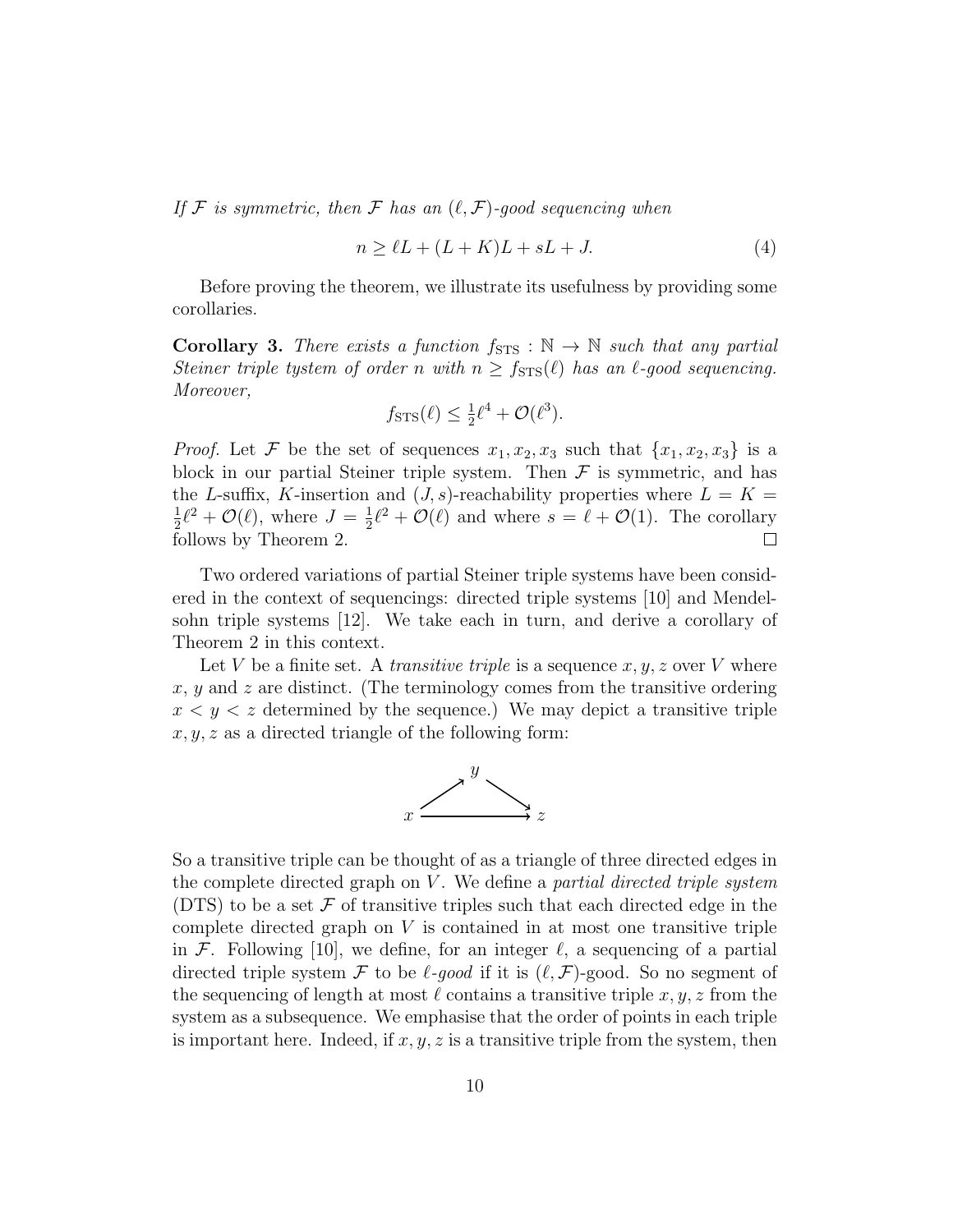$z, x, y$  (for example) is allowed to occur as a subsequence of a segment of an  $\ell$ -good sequencing.

**Corollary 4.** There exists a function  $f_{\text{DTS}} : \mathbb{N} \to \mathbb{N}$  such that any partial directed triple system of order n with  $n \ge f_{\text{DTS}}(\ell)$  has an  $\ell$ -good sequencing. Moreover,

$$
f_{\text{DTS}}(\ell) \leq \frac{3}{4}\ell^4 + \mathcal{O}(\ell^3).
$$

Proof. A partial directed triple system is not necessarily symmetric. But nevertheless it is not difficult to show that F has the  $\binom{\ell}{2}$  $\binom{\ell}{2}$ -suffix,  $\binom{\ell}{2}$  $2^{\ell}$ )-prefix and  $\binom{\ell}{2}$  $\binom{\ell}{2}$ -insertion properties, and the  $\left(\binom{\ell-1}{2}\right)$  $\binom{-1}{2} + 2\ell, \ell - 1$ )-reachability property. The corollary follows by Theorem 2.

A 3-cycle  $(x, y, z)$  over V, where x, y and z are distinct, may be thought of as a directed triangle of the following form:



Note that  $(x, y, z)$ ,  $(y, z, x)$  and  $(z, x, y)$  are the same cycle. We may think of a 3-cycle as a triangle of three directed edges in the complete directed graph on V. We define a *partial Mendelsohn triple system* (MTS) to be a set of 3-cycles over V such that each directed edge in the complete directed graph on V is contained in at most one of these 3-cycles. A partial Mendelsohn triple system over V gives rise to a set  $\mathcal F$  of sequences over V by identifying each 3-cycle  $(x, y, z)$  with three sequences:  $x, y, z$ , and  $y, z, x$ , and  $z, x, y$ . We define, for an integer  $\ell$ , a sequencing of a partial Mendelsohn triple system  $\mathcal F$ to be  $\ell$ -good if it is  $(\ell, \mathcal{F})$ -good. Again, we emphasise that the order of points in each triple is important here: if the 3-cycle  $(x, y, z)$  is in our system, then  $x, z, y$  (for example) is allowed to occur as a subsequence of a segment of an  $\ell$ -good sequencing, though the subsequences y, z, x and z, x, y are forbidden.

Note that the definition of an  $\ell$ -good partial MTS sequencing we have given differs from [12], as there the sequencing itself is regarded as an  $n$ cycle. So all segments of length  $\ell$  in the *n*-cycle, including those that overlap the ends of the sequencing, need to be  $\mathcal{F}\text{-good according to the definition}$ in [12]. We consider this cyclic version of the  $\ell$ -good property in Section 4.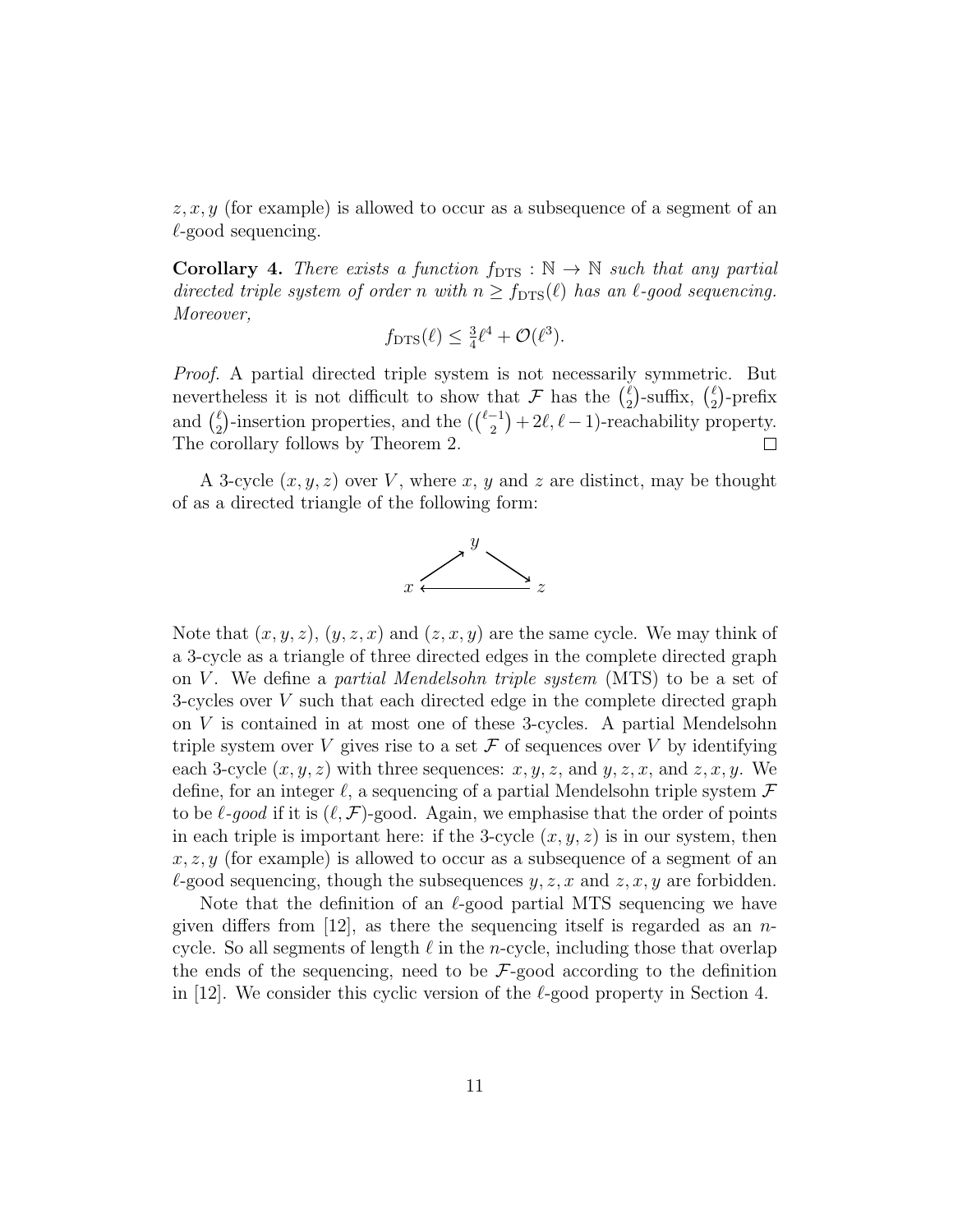**Corollary 5.** There exists a function  $f_{\text{MTS}} : \mathbb{N} \to \mathbb{N}$  such that any partial Mendelsohn triple system of order n with  $n \ge f_{\text{MTS}}(\ell)$  has an  $\ell$ -good (noncyclic) sequencing. Moreover,

$$
f_{\text{MTS}}(\ell) \leq \ell^4/2 + \mathcal{O}(\ell).
$$

*Proof.* Let F be the set of sequences  $x_1, x_2, x_3$  such that  $(x_1, x_2, x_3)$  is a 3cycle in our partial Mendelsohn triple system. Then  $\mathcal F$  is symmetric. Moreover, it is not difficult to show that F has the L-suffix, K-insertion and  $(J, s)$ reachability properties where  $L = K = \frac{1}{2}$  $\frac{1}{2}\ell^2 + \mathcal{O}(\ell)$ , where  $J = \frac{1}{2}$  $\frac{1}{2}\ell^2 + \mathcal{O}(\ell),$ and where  $s = \ell + \mathcal{O}(1)$ . The corollary follows by Theorem 2.  $\Box$ 

Before proving Theorem 2, we give one more corollary. Given a design  $S_{\lambda}(t, k, n)$  with point set V, we may define a set F of sequences by setting  $x_1, x_2, \ldots, x_k$  to lie in F if and only if  $\{x_1, x_2, \ldots, x_k\}$  is a block in the design. We say that a sequencing is  $\ell$ -good if it is  $(\ell, \mathcal{F})$ -good. When  $\ell < k$ , all sequencings are  $\ell$ -good. So we may assume that  $\ell \geq k$ .

**Corollary 6.** Let t, k and  $\lambda$  be fixed integers, with  $2 \le t \le k$  and  $\lambda \ge 1$ . There exists a function  $f_{BD} : \mathbb{N} \to \mathbb{N}$  such that any design  $S_{\lambda}(t, k, n)$  with  $n \ge f_{\text{MTS}}(\ell)$  has an  $\ell$ -good sequencing. Moreover,

$$
f_{\text{BD}}(\ell) \leq \mathcal{O}(\ell^{2t}).
$$

*Proof.* The set  $\mathcal F$  of sequences associated with the design is clearly symmetric. We see that  $\mathcal F$  has the L-suffix property where L is any upper bound on the number of blocks that intersect  $\ell - 1$  points in a set of size  $k - 1$ , since the remaining points in these blocks are exactly the points we must avoid to extend our sequencing. Counting the number of t-subsets of these blocks (in two ways) shows that we may take  $L = \lambda \binom{\ell-1}{t}$  $\binom{-1}{t}/\binom{k-1}{t}$  $\begin{aligned} \binom{-1}{t} = \mathcal{O}(\ell^t). \end{aligned}$ 

Let K be the maximum number of blocks that intersect a partial  $(\ell, \mathcal{F})$ good sequencing  $x_1, x_2, \ldots, x_{2(\ell-1)}$  in  $k-1$  points, that intersect both the subsets  $\{x_1, x_2, \ldots, x_{\ell-1}\}\$  and  $\{x_{\ell}, x_{\ell+1}, \ldots, x_{2(\ell-1)}\}\$  non-trivially, and are contained in a segment of length  $\ell - 1$  of  $x_1, x_2, \ldots, x_{2(\ell-1)}$ . We have that F has the K-insertion property, since the remaining points of each of these blocks include all those those we wish to count. But clearly

$$
K \le \lambda \binom{2(\ell-1)}{t} = \mathcal{O}(\ell^t),
$$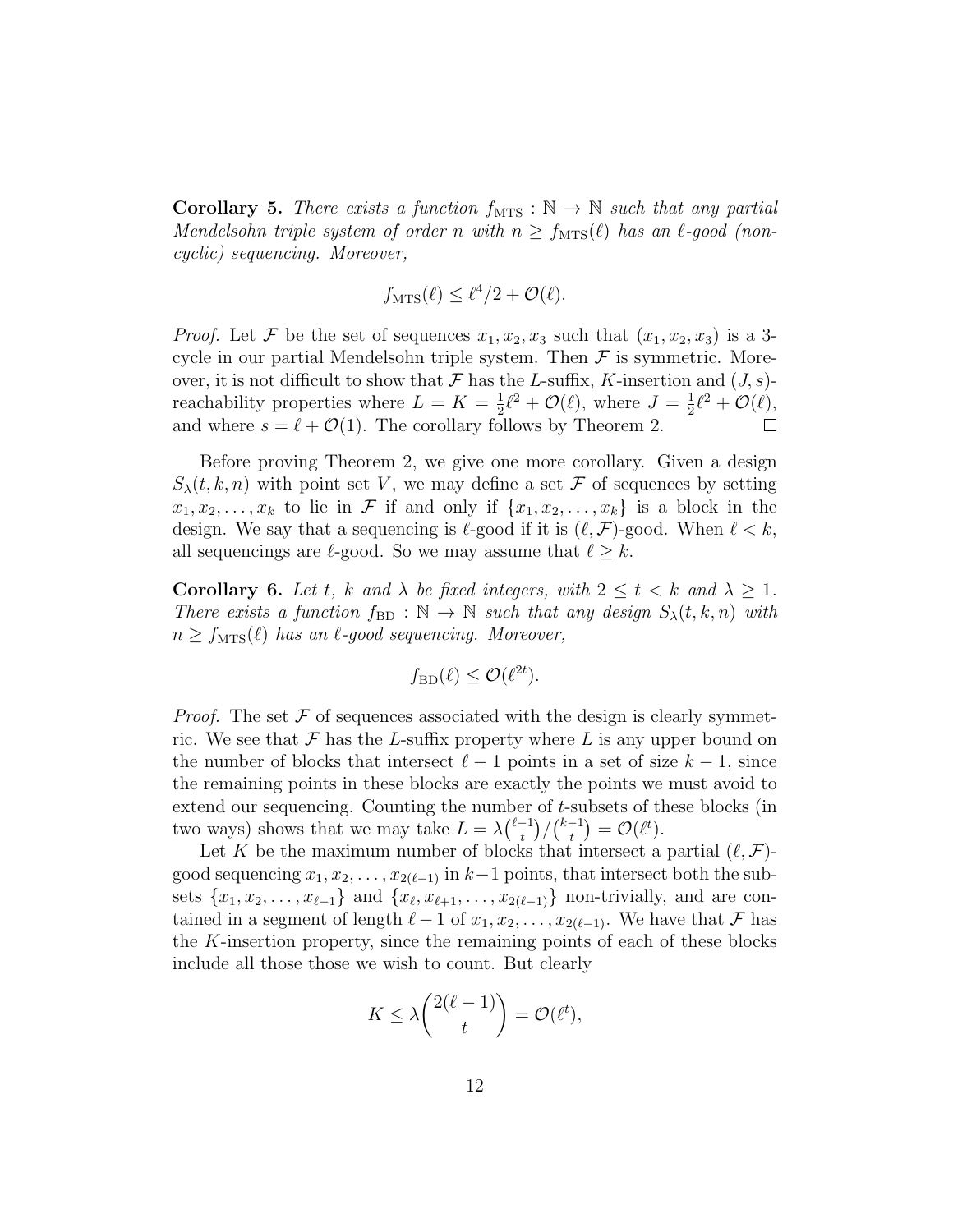since every block we are counting contains a t-subset of  $\{x_1, x_2, \ldots, x_{2(\ell-1)}\},\$ and each such t-subset is contained at most  $\lambda$  blocks.

It is not hard to see that F satisfies the  $(J, \ell - 1)$ -insertion property with  $J = L + \ell - 1 + \lambda \binom{\ell - 1}{t-1}$  $t_{t-1}^{(-1)} = \mathcal{O}(\ell^t)$ , using a straightforward generalisation of the argument for Steiner triple systems. The corollary now follows, by Theorem 2.  $\Box$ 

*Proof of Theorem 2.* Suppose that (3) holds. When  $L = 0$ , the L-suffix property implies that the naive greedy algorithm constructs an  $(\ell, \mathcal{F})$ -good sequencing. So we may assume that  $L \geq 1$ . Similarly, we may assume that  $L' \geq 1$ .

We construct a  $(\ell, \mathcal{F})$ -good sequencing as follows.

**Stage 1:** We begin by constructing a sequence  $x_1, x_2, \ldots, x_{(\ell-1)L}$  that is a partial  $(\ell, \mathcal{F})$ -good sequencing. We do this in a greedy fashion, by choosing each element  $x_i \in V$  so that:

- (a) the element  $x_i$  is distinct from  $x_1, x_2, \ldots, x_{i-1}$ , and
- (b) the sequence  $x_r, x_{r+1}, \ldots, x_i$ , where  $r = \max\{1, i (\ell 1)\}\)$ , is F-good.

When choosing  $x_i$ , at most  $i-1$  elements from V are ruled out because of condition (a) and, since  $\mathcal F$  has the L-suffix property, at most L choices for  $x_i$ are ruled out by condition (b). Since  $n \geq (\ell - 1)L + L > i - 1 + L$ , there are always choices for the elements  $x_i$  and so the greedy algorithm will always succeed in constructing this partial sequencing.

We divide the partial sequencing into L segments  $x^1, x^2, \ldots, x^L$ , each of length  $\ell - 1$ . Define  $V' = V \setminus \{x_1, x_2, \ldots, x_{(\ell-1)L}\}.$  The initial segment of the sequencing we construct will have the form  $y_1 \mathbf{x}^1 y_2 \mathbf{x}^2 \cdots y_L \mathbf{x}^L$  for elements  $y_1, y_2, \ldots, y_L \in V'$  that are yet to be specified. Not all choices of elements  $y_j \in V'$  will preserve the  $(\ell, \mathcal{F})$ -good property of the sequence. We say that  $y \in V'$  is *unfortunate* if the  $\ell$ -good property of the sequencing fails in this way, and let  $U \subseteq V'$  be the set of unfortunate elements. So an element  $y \in V'$ lies in U exactly when

- $y\mathbf{x}^i$  fails to be  $(\ell, \mathcal{F})$ -good for some  $i \in \{1, 2, ..., L\}$ , or
- $\mathbf{x}^i y$  fails to be  $(\ell, \mathcal{F})$ -good for some  $i \in \{1, 2, ..., L-1\}$ , or
- the above two cases do not hold, but  $\mathbf{x}^i y \mathbf{x}^{i+1}$  fails to be  $(\ell, \mathcal{F})$ -good for some  $i \in \{1, 2, \ldots, L-1\}.$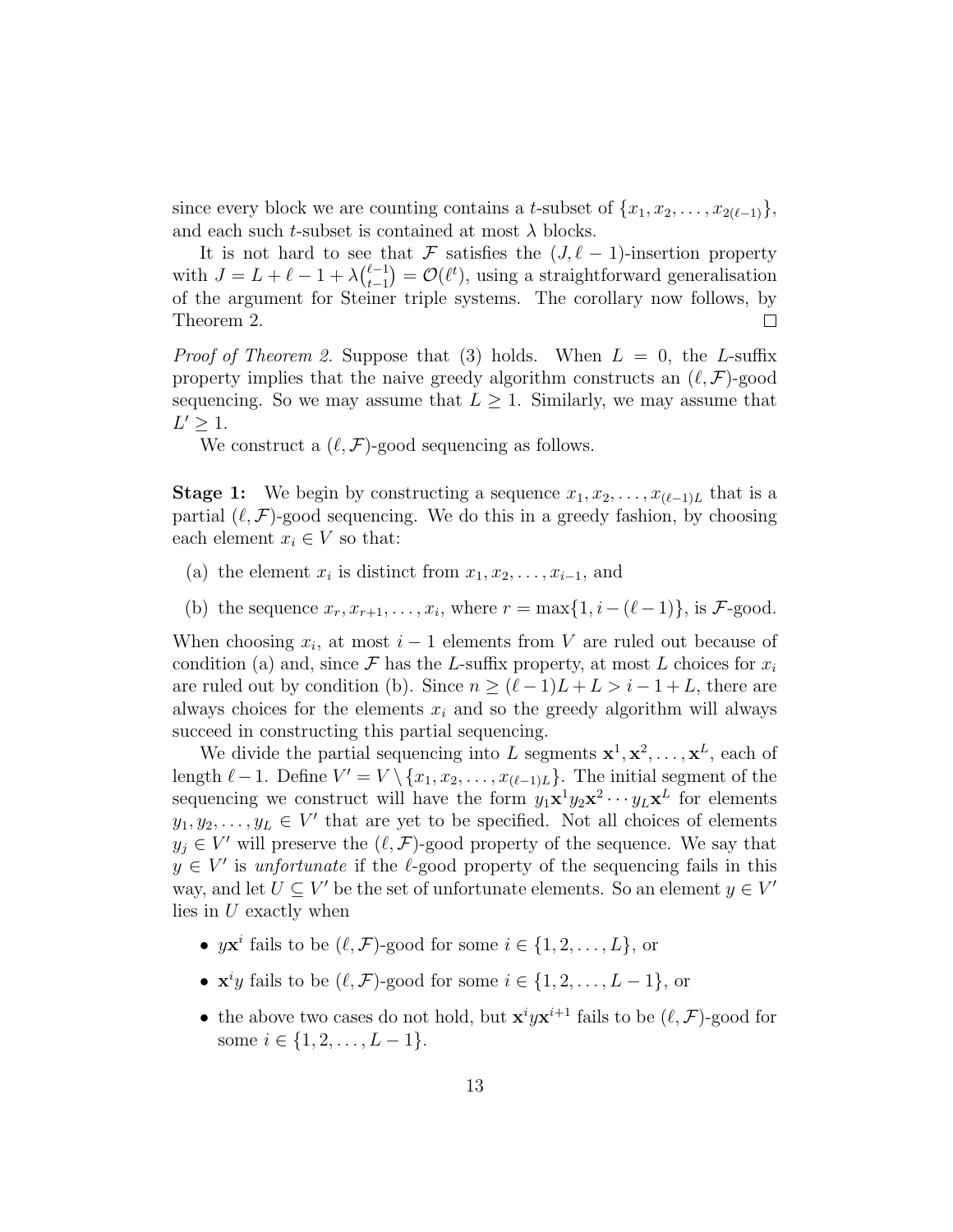Since  $\mathcal F$  has the *L*-suffix, *L'*-prefix and *K*-insertion properties, and since there are at most L choices for i in the conditions above, we see that  $|U| \leq$  $(L + L' + K)L$ .

Our strategy will be to extend  $\mathbf{x}^L$  to an  $(\ell, \mathcal{F})$ -good partial sequencing  $x^L$ **z** whose elements consist of all elements of U, and all but L elements  $y_1, y_2, \ldots, y_L$  of V'. Since  $y_1, y_2, \ldots, y_L \notin U$ , we find that  $y_1 \mathbf{x}^1 y_2 \mathbf{x}^2 \cdots y_L \mathbf{x}^L$  is a partial  $(\ell, \mathcal{F})$ -good sequencing. Since the sets of elements occurring in the partial sequencings  $y_1 \mathbf{x}^1 y_2 \mathbf{x}^2 \cdots y_L \mathbf{x}^L$  and **z** are pairwise disjoint, we see that  $y_1 \mathbf{x}^1 y_2 \mathbf{x}^2 \cdots y_L \mathbf{x}^L \mathbf{z}$  is a sequencing. Moreover, this sequencing is  $(\ell, \mathcal{F})$ -good, since  $\mathbf{x}^L$  has length  $\ell-1$  and so every segment of length  $\ell$  or less is a segment of one of the  $(\ell, \mathcal{F})$ -good partial sequencings  $\mathbf{x}^0 y_1 \mathbf{x}^1 y_2 \mathbf{x}^2 \cdots y_L \mathbf{x}^L$  and  $\mathbf{x}^L \mathbf{z}$ .

So to establish the theorem, it remains to construct the sequence z with the properties we require. We continue as follows.

**Stage 2:** If  $|U| > L$ , we greedily extend the  $(\ell, \mathcal{F})$ -good partial sequencing  $\mathbf{x}^L$  using  $|U| - L$  unfortunate elements (to produce another, longer,  $(\ell, \mathcal{F})$ good partial sequencing). This is possible since at each stage at most L elements are ruled out by the  $(\ell, \mathcal{F})$ -good condition, by the L-suffix property, and because there are always more than L unfortunate elements available.

**Stage 3:** Next we use the  $(J, s)$  reachability property to add each of the remaining unfortunate elements to our partial sequencing (maintaining the  $(\ell, \mathcal{F})$ -good property). So for each remaining element  $u \in U$ , defining  $W \subseteq$  $V'$  to be the set of elements we have not yet used, we extend the partial sequencing by  $w_1w_2\cdots w_su$ , where  $w_1, w_2, \ldots, w_s \in W$  are chosen so that they maintain the  $(\ell, \mathcal{F})$ -good property. At any stage of this process, we have used at most  $(\ell - 1)L + |U| + sL$  elements, and so (3) implies that

$$
|W| \ge n - ((\ell - 1)L + (L + L' + K)L + sL) \ge J.
$$

So the  $(J, s)$ -reachability property guarantees the existence of the elements  $w_i$ .

After Stage 3, all unfortunate elements have been used in our partial sequencing. Moreover, since  $n \ge ((\ell - 1)L + (L + L' + K)L + sL + J) + L$ at least  $L$  elements of  $V'$  have not yet been used.

**Stage 4:** We now greedily extend our partial  $(\ell, \mathcal{F})$ -good sequencing by elements of  $V'$  until just  $L$  unused elements remain. The greedy algorithm always succeeds, by the L-suffix property. At the end of this process, we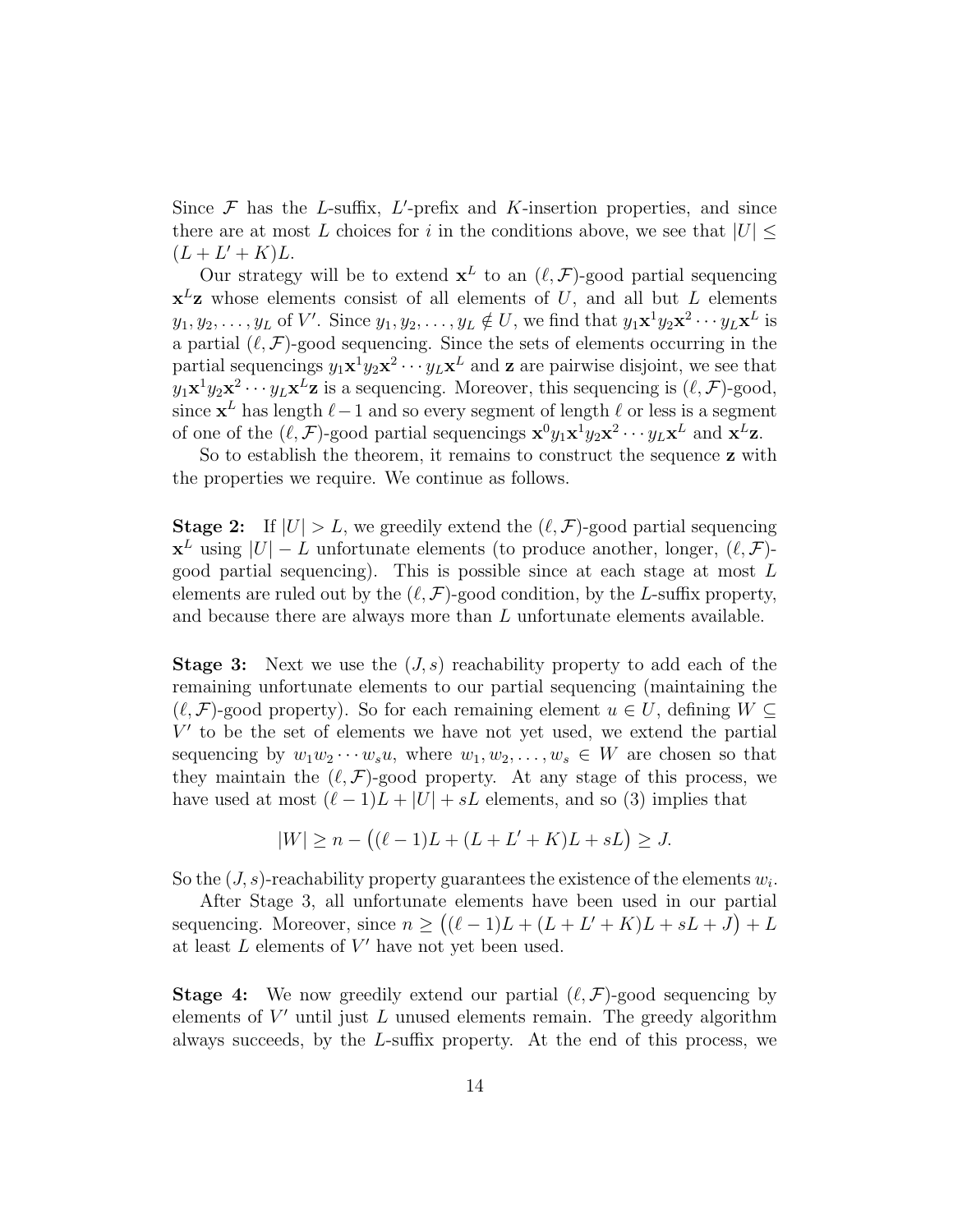have obtained a partial  $(\ell, \mathcal{F})$ -good sequencing  $\mathbf{x}^L \mathbf{z}$  with the properties we require:  $\mathbf{z}$  contains all but  $L$  of the elements of  $V'$ , and all the elements of  $U$ . The first statement of the theorem now follows by the remarks at the end of Stage 1.

Now suppose in addition that  $\mathcal F$  is symmetric, and (4) holds. The strategy above constructs a  $(\ell, \mathcal{F})$ -good sequencing once we note that the number of unfortunate elements is at most  $(L + K)L$ . This follows since the set of elements  $y \in V'$  where  $y\mathbf{x}^i$  is not  $(\ell, \mathcal{F})$ -good is equal to the set of elements  $y \in V'$  where  $\mathbf{x}^i y$  is not  $(\ell, \mathcal{F})$ -good.  $\Box$ 

## 4 Cyclic results

This section considers a cyclic variant of the problems in Section 3. This approach has been considered for Mendelsohn triple systems by Kreher, Stinson and Veitch [12], but (to our knowledge) has not been considered previously for Steiner triple systems, directed triple systems or block designs. We formalise this as follows.

The cyclic segments of a sequence  $x_1, x_2, \ldots, x_n$  are the segments of the sequence, together with the sequences  $x_r, x_{r+1}, \ldots, x_n, x_1, x_2, \ldots, x_s$  for  $1 \leq$  $s < r \leq n$ .

Let V be a set of cardinality n, and let  $\mathcal F$  be a set of sequences over V. We say that a sequencing  $x_1, x_2, \ldots, x_n$  is a cyclic  $(\ell, \mathcal{F})$ -good sequencing if all its cyclic segments of length at most  $\ell$  are  $\mathcal{F}\text{-good.}$  (When we consider Mendelsohn triple systems, we remark that a cyclic  $(\ell, \mathcal{F})$ -good sequencing is exactly what Kreher et al. [10] call an  $\ell$ -good sequencing.)

Roughly speaking, our strategy for proving a cyclic variation of Theorem 2 is to produce a long  $(\ell, \mathcal{F})$ -good partial sequencing with 'gaps' as before, then to add elements to produce a cyclic  $(\ell, \mathcal{F})$ -good sequencing with gaps, before finally filling the gaps. We need one more definition, closely related to the K-insertion property, which is associated with the penultimate step in this process. Let K' and s' be positive integers. We say that F has the  $(K', s')$ completion property if, for any partial  $(\ell, \mathcal{F})$ -good sequencings x and x' of length  $\ell - 1$  over V, and any subset  $X \subseteq V$  of cardinality at least K' and disjoint from the elements in  $x$  and  $x'$ , there exists a sequence y of length s' over X such that  $xyx'$  is a partial  $(\ell, \mathcal{F})$ -good sequencing.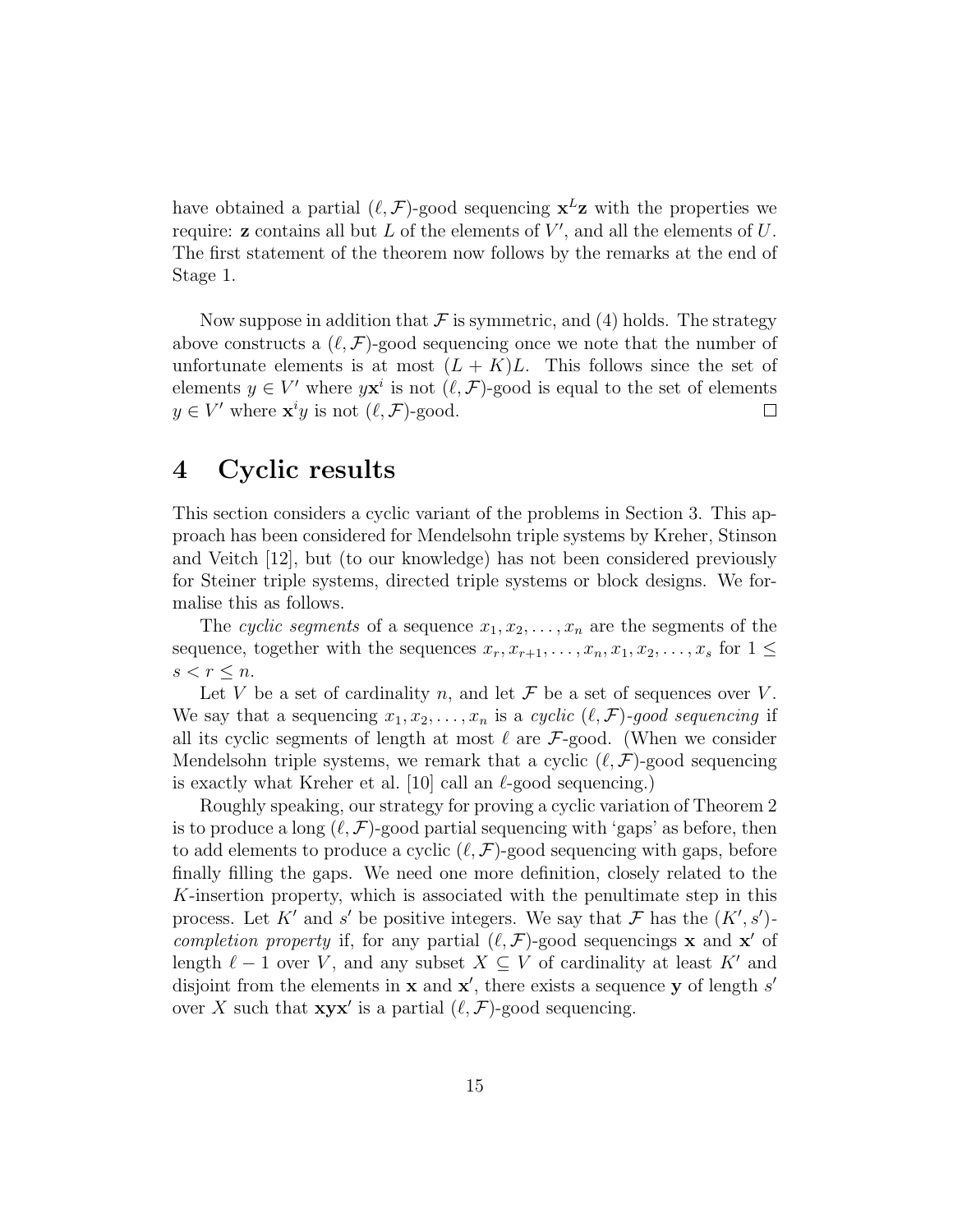**Theorem 7.** Let  $\ell$  be a positive integer, and let V be a finite set of order n. Using the notation of Section 3 and the notation above, suppose that  $\mathcal F$  has the L-suffix, L'-prefix, K-insertion,  $(J, s)$ -reachability and  $(K', s')$ -completion properties. Then  $\mathcal F$  has a cyclic  $(\ell, \mathcal F)$ -good sequencing when

$$
n \ge (K' - s')\ell + \ell + (K' - s')(L + L' + K) + (s - 1)L + J + K'. \tag{5}
$$

If F is symmetric, then F has a cyclic  $(\ell, \mathcal{F})$ -good sequencing when

$$
n \ge (K' - s')\ell + \ell + (K' - s')(L + K) + (s - 1)L + J + K'. \tag{6}
$$

*Proof.* The algorithm in Theorem 2 can be modified to construct an  $(\ell, \mathcal{F})$ good cycle, as follows.

At **Stage 1**, we greedily choose an  $(\ell, \mathcal{F})$ -good sequencing of the form  $\mathbf{x}^0\mathbf{x}^1 \cdots \mathbf{x}^{K^T-s'}$ , where each sequence  $\mathbf{x}^i$  has length  $\ell-1$ . The cycle we construct will start with the sequence  ${\bf x}^0 y_1 {\bf x}^1 y_2 {\bf x}^2 \cdots y_{K'-s'} {\bf x}^{K'-s'}$  where the elements  $y_i$  are yet to be specified. We define  $V'$  to be the set of elements of V that do not occur in any of the sequences  $\mathbf{x}^i$ , and define the set U of unfortunate elements to be those elements  $u \in U$  such that  $\mathbf{x}^i u \mathbf{x}^{i+1}$  fails to be  $(\ell, \mathcal{F})$ -good for some i. Counting as before, we see that

$$
|U| \le (K' - s')(L + L' + K),
$$

since  $\mathcal F$  satisfies the L-suffix, L'-prefix and K-insertion properties. When  $\mathcal F$ is symmetric, we have the following slightly stronger upper bound for  $|U|$ :

$$
|U| \le (K' - s')(L + K).
$$

We now extend  $\mathbf{x}^{K'-s'}$  to a longer partial  $(s, \mathcal{F})$ -good sequencing including all unfortunate elements, just as before. So in Stage 2, we greedily extend  $\mathbf{x}^{K'-s'}$  using elements of U until at most L unfortunate elements remain, and in Stage 3 we use the  $(J, s)$ -reachability property to add the remaining L unfortunate elements to our partial  $(s, \mathcal{F})$ -good sequencing. At the end of this process, we have used at most  $|U| + (s-1)L$  elements from V'.

We claim that, provided  $L$  is taken to be as small as possible subject to F having the L-suffix property, we must have that  $K' \geq L$ . To see this, we note that the minimality of L implies that there must exist a partial  $(\ell, \mathcal{F})$ good sequencing **x** of length at most  $\ell - 1$  and a disjoint subset  $W \subseteq V$  with  $|W| = L - 1$  such that none of the sequences  $xz$  with  $z \in W$  are  $(\ell, \mathcal{F})$ -good. Then  $K' > L-1$ , since otherwise **x** and W (together with another sequencing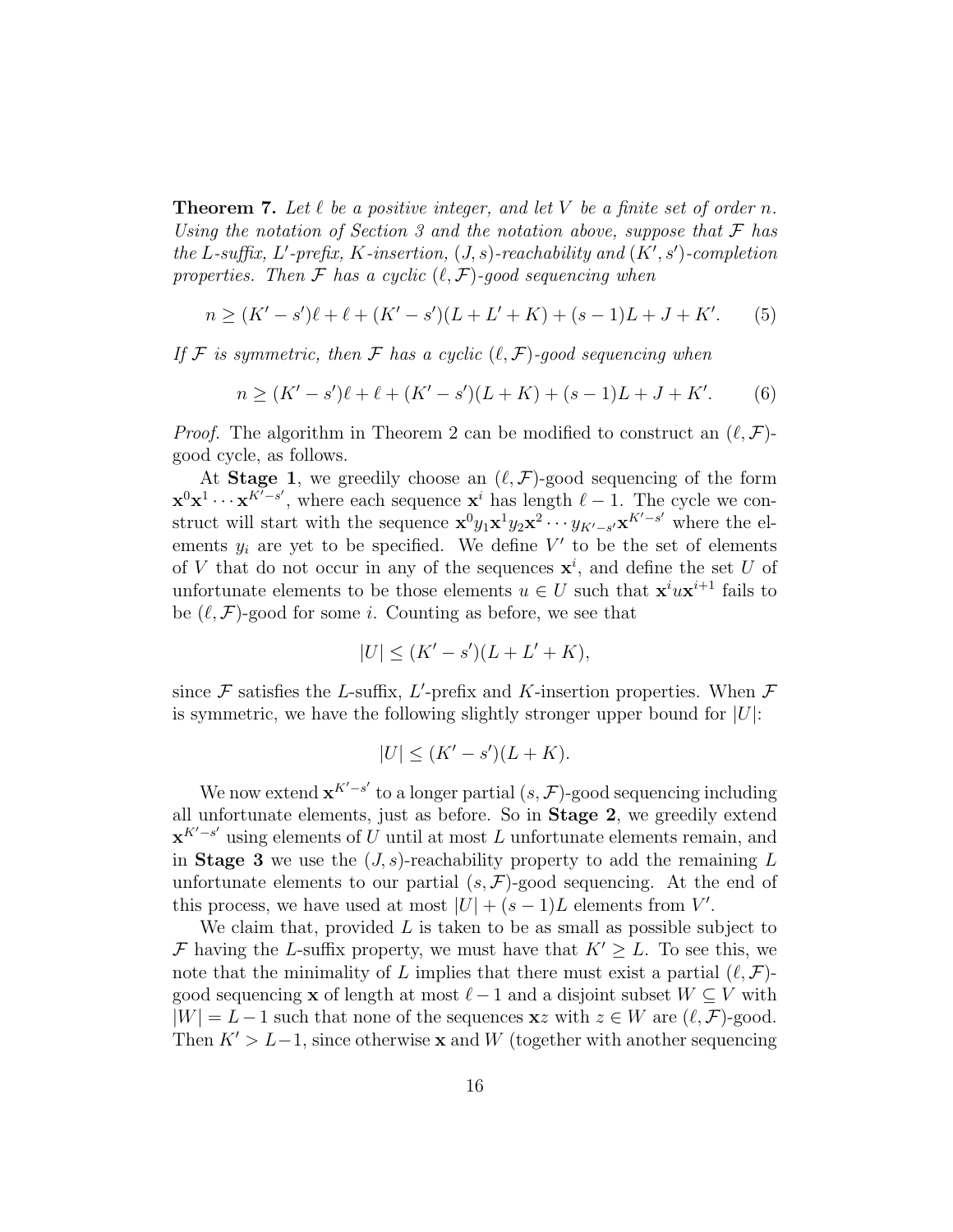$\mathbf{x}'$ ) would form a counterexample to the  $(K', s)$ -completion property. This establishes our claim.

In **Stage 4**, we continue to greedily add elements to our partial  $(s, \mathcal{F})$ good sequencing until just  $K'$  elements of  $V'$  remain unused. Note that this makes sense, since at least  $K'$  elements of  $V'$  remain unused at the start of this process:

$$
|V'| - (|U| + (s-1)L) \ge n - (K' - s')L - (K' - s')(L + L' + K) - (s-1)L \ge K'
$$

in general, and

$$
|V'| - (|U| + (s - 1)L) \ge n - (K' - s')L - (K' - s')(L + K) - (s - 1)L \ge K'
$$

when  $\mathcal F$  is symmetric. Also note that the greedy algorithm succeeds, since we may assume that  $K' \geq L$ . At the end of this process we have a sequence z of length  $|V'| - K'$  over V' such that  $\mathbf{x}^{K'-s'}\mathbf{z}$  is a partial  $(s, \mathcal{F})$ -good sequencing. Let Y be the set of elements of  $V'$  that do not occur in z.

Define x to be the sequence consisting of the final  $\ell-1$  entries of z. Since  $|Y| = K'$ , the  $(K', s')$  completion property implies there exists a sequence y over Y of length s' such that  $xyx^0$  is a partial  $(\ell, \mathcal{F})$ -good sequencing. Let  $y_1, y_2, \ldots, y_{K'-s'}$  be the elements of Y that do not occur in **y**. In **Stage 5** we output the cycle

$$
\mathbf{x}^0 y_1 \mathbf{x}^1 y_2 \mathbf{x}^2 \cdots y_{K'-s'} \mathbf{x}^{K'-s'} \mathbf{z} \mathbf{y}.
$$

Note that  $\mathbf{x}^0 y_1 \mathbf{x}^1 y_2 \mathbf{x}^2 \cdots y_{K'-s'} \mathbf{x}^{K'-s'}$  is  $(\ell, \mathcal{F})$ -good, as none of the elements  $y_i$  are unfortunate. Moreover, the sequences  $\mathbf{x}^{K^{\prime}-s^{\prime}}\mathbf{z}$  and  $\mathbf{x}\mathbf{y}\mathbf{x}^{0}$  are also  $(\ell, \mathcal{F})$ good by our construction of **z** and by the  $(K', s')$ -completion property. So we have a cyclic  $(\ell, \mathcal{F})$ -sequencing, as required.  $\Box$ 

For a partial STS, MTS, DTS or block design, a cyclic  $\ell$ -good sequencing is a cyclic  $(\ell, \mathcal{F})$ -good sequencing, where  $\mathcal{F}$  is the set of sequences defined in Section 3.

Corollary 8. There exists a function  $g_{\text{STS}} : \mathbb{N} \to \mathbb{N}$  such that any partial Steiner triple system of order n with  $n \geq g_{\text{STS}}(\ell)$  has a cyclic  $\ell$ -good sequencing. Moreover,

$$
g_{\text{STS}}(\ell) \le \frac{3}{2}\ell^4 + \mathcal{O}(\ell^3).
$$

*Proof.* We fix a partial Steiner triple system, and define  $F$  to be the set of sequences of length 3 whose elements form the points in some block. Recall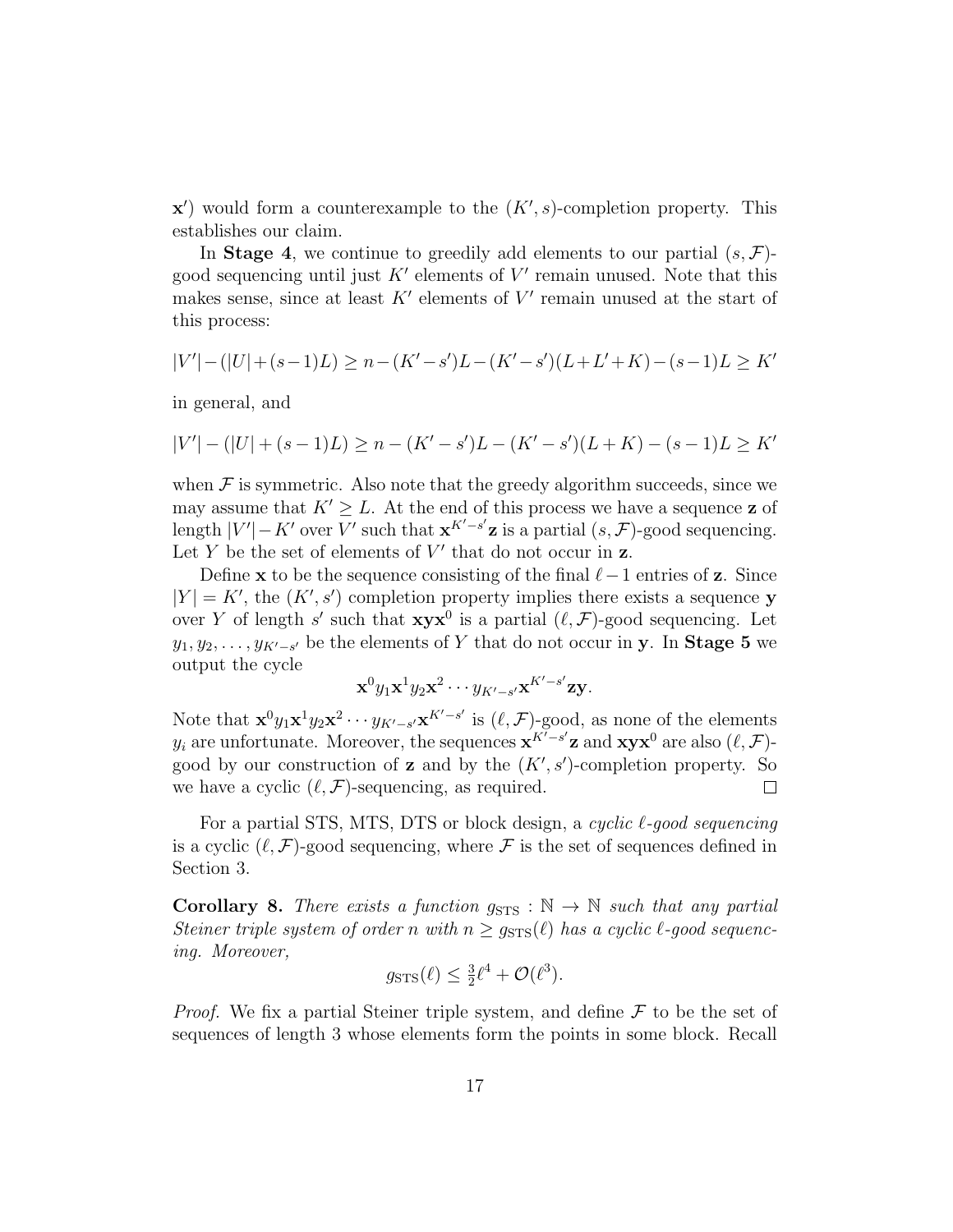that F is symmetric, and has the L-suffix, L'-prefix, K-insertion and  $(J, \ell-1)$ reachability properties, where L, L', K and J are each of the form  $\frac{1}{2}\ell^2 + \mathcal{O}(\ell)$ . The corollary follows by Theorem 7, provided we can show that  $\mathcal F$  has the  $(K', \ell - 1)$  completion property where  $K' = \frac{3}{2}$  $\frac{3}{2}\ell^2 + \mathcal{O}(\ell)$ . In fact, we will show that F has the  $(K', \ell - 1)$ -completion property where  $K' = 3\binom{\ell-1}{2}$  $\binom{-1}{2} + \ell - 1.$ 

Fix F-good sequences **x** and **x'**, and a set X with  $|X| \geq K'$  whose elements do not occur in **x** or **x'**. We have  $\mathbf{x} = x_1, x_2, \ldots, x_{\ell-1}$  and  $\mathbf{x}' =$  $x'_1, x'_2, \ldots, x'_{\ell-1}$ , say, where for any i we have  $x_i \notin X$  and  $x'_i \notin X$ . We may greedily choose elements  $y_1, y_2, \ldots, y_{\ell-1} \in X$ , choosing  $y_i$  so that the following three conditions all hold:

- (a)  $y_i \in X \setminus \{y_1, y_2, \ldots, y_{i-1}\};$
- (b) There is no block of the form  $\{y_i, a, b\}$  where

$$
a, b \in \{x_i, x_{i+1}, \ldots, x_{\ell-1}, y_1, y_2, \ldots, y_{i-1}\};
$$

- (c) For  $j \in \{1, 2, \ldots, i-1\}$ , there is no block of the form  $\{y_j, y_i, b\}$  where  $b \in \{x'_1, x'_2, \ldots, x'_j\}.$
- (d) There is no block of the form  $\{y_i, a, b\}$  where

$$
a, b \in \{x'_1, x'_2, \dots, x'_i\}.
$$

Note that condition (a) rules out at most  $\ell - 2$  elements  $y_i \in X$ , and condition (b) rules out at most  $\binom{\ell-1}{2}$  $\binom{-1}{2}$  elements. Condition (c) rules out at most  $\sum_{j=1}^{i-1} j = {i \choose 2}$  $\binom{i}{2} \leq \binom{\ell-1}{2}$  $\binom{-1}{2}$  elements, and condition (d) rules out at most  $\binom{i}{i}$  $\binom{i}{2} \leq \binom{\ell-1}{2}$  $\binom{-1}{2}$  elements. So the greedy algorithm succeeds in finding suitable elements  $y_i$ , since  $|X| \geq K' = 3\binom{\ell-1}{2}$  $\binom{-1}{2} + \ell - 1$ . Now consider the sequence

$$
x_1, x_2, \ldots, x_{\ell-1}, y_1, y_2, \ldots, y_{\ell-1}, x'_1, x'_2, \ldots, x'_{\ell-1}.
$$

We have a partial sequencing, since condition (a) guarantees that the elements  $y_i$  are distinct. To prove our claim, it suffices to show that this sequence is a partial  $(\ell, \mathcal{F})$ -good sequencing. Suppose for a contradiction that there are is a segment of length  $\ell$  containing a block B. Since x and  $x'$ are separated by  $\ell - 1$  elements, B cannot contain both elements of x and  $\mathbf{x}'$ . Since  $\mathbf{x}$  and  $\mathbf{x}'$  are  $(\ell, \mathcal{F})$ -good, B must contain at least one element of  $\{y_1, y_2, \ldots, y_{\ell-1}\}.$  Let i be the largest integer so that  $y_i \in B$ . Condition (b)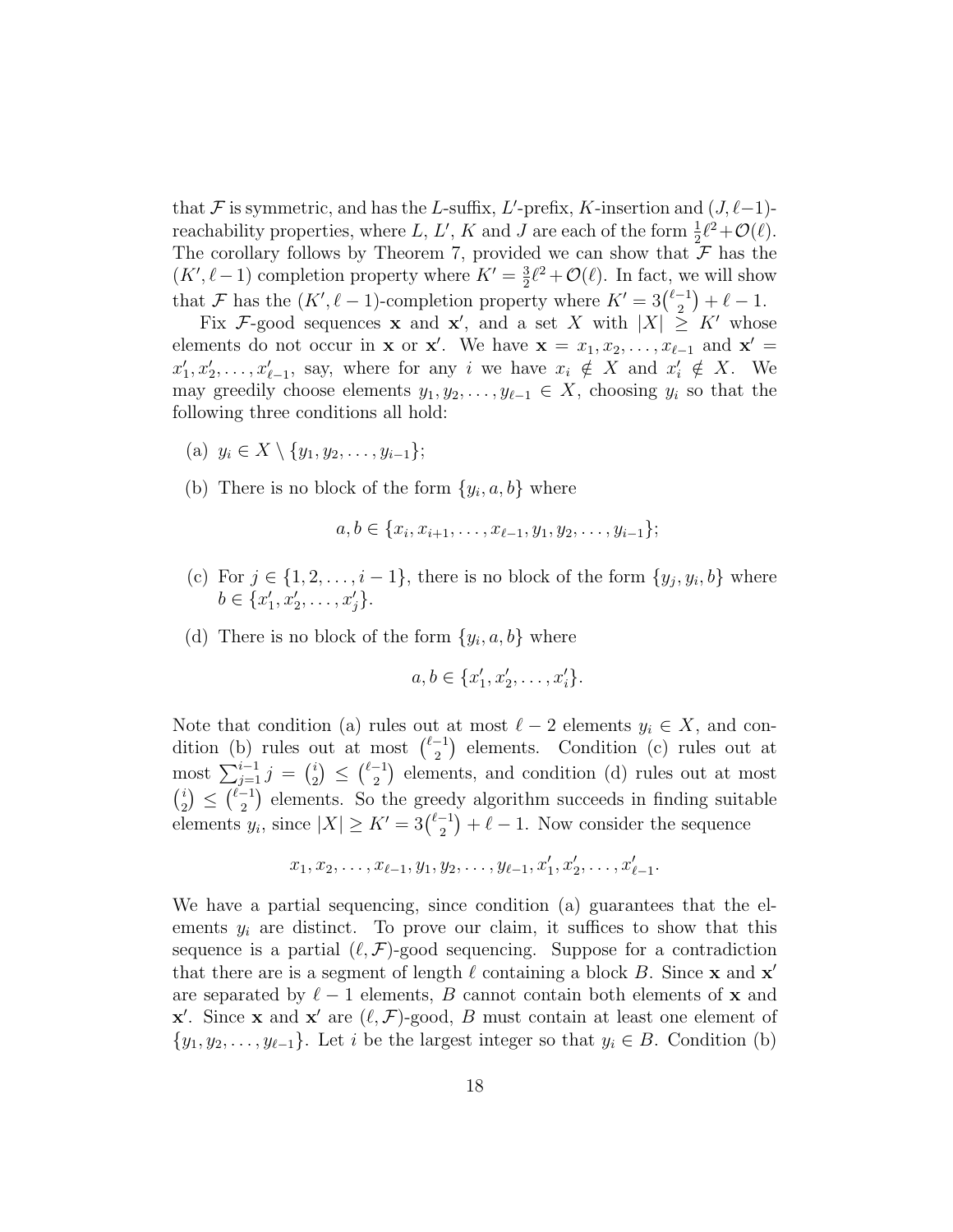shows that  $B$  must contain an element from  $x'$ . If  $B$  contains just one element from  $x'$ , condition (c) shows we have a contradiction; if  $B$  contains two elements from  $\mathbf{x}'$ , this contradicts condition (d). So the sequence is  $(\ell, \mathcal{F})$ -good, as required.  $\Box$ 

The methods of Corollary 3 apply equally to the situation when we are interested in Directed or Mendelsohn triple systems to show that we have the  $(3\binom{\ell-1}{2})$  $\binom{-1}{2} + \ell - 1$ ,  $\ell - 1$ )-completion property. Theorem 7, together with properties from the previous section, then imply the following two corollaries.

**Corollary 9.** There exists a function  $g_{\text{DTS}} : \mathbb{N} \to \mathbb{N}$  such that any partial directed triple system of order n with  $n \geq g_{\text{DTS}}(\ell)$  has a cyclic  $\ell$ -good sequencing. Moreover,

$$
g_{\text{DTS}}(\ell) \leq \frac{9}{4}\ell^4 + \mathcal{O}(\ell^3).
$$

**Corollary 10.** There exists a function  $g_{\text{MTS}} : \mathbb{N} \to \mathbb{N}$  such that any partial Mendelsohn triple system of order n with  $n \geq g_{\text{MTS}}(\ell)$  has a cyclic  $\ell$ -good sequencing. Moreover,

$$
g_{\text{MTS}}(\ell) \leq \frac{3}{2}\ell^4 + \mathcal{O}(\ell^3).
$$

Finally, the following corollary holds for block designs:

Corollary 11. Let t, k and  $\lambda$  be fixed integers, with  $2 \leq t \leq k$  and  $\lambda \geq 1$ . There exists a function  $g_{BD} : \mathbb{N} \to \mathbb{N}$  such that any design  $S_{\lambda}(t, k, n)$  with  $n \ge f_{\text{MTS}}(\ell)$  has a cyclic  $\ell$ -good sequencing. Moreover,

$$
g_{\rm BD}(\ell) \leq \mathcal{O}(\ell^{2t}).
$$

*Proof.* Let  $\mathcal F$  be the set of all sequences of length k whose points form a block in our design. Just as in the proof of Corollary 8, the corollary follows from Theorem 7 and the results of Section 3 provided we can show that  $\mathcal F$ has the  $(K', \ell - 1)$ -completion property where  $K' = \mathcal{O}(\ell^t)$ . In particular, it suffices to prove that F has the  $(K', \ell - 1)$ -completion property with  $K' =$  $\lambda \binom{2(\ell-1)}{t}$  $\binom{-1}{t} + \ell - 1.$ 

As in the proof of Corollary 8, we fix  $\mathcal{F}\text{-good sequences } \mathbf{x}$  and  $\mathbf{x}'$  of length  $\ell-1$  and a set X with  $|X| \geq K'$  whose elements do not occur in **x** or **x'**. We have  $\mathbf{x} = x_1, x_2, \dots, x_{\ell-1}$  and  $\mathbf{x}' = x'_1, x'_2, \dots, x'_{\ell-1}$ , say, where for any i we have  $x_i \notin X$  and  $x'_i \notin X$ . We greedily choose elements  $y_1, y_2, \ldots, y_{\ell-1} \in X$ , choosing  $y_i$  so that the following two conditions hold: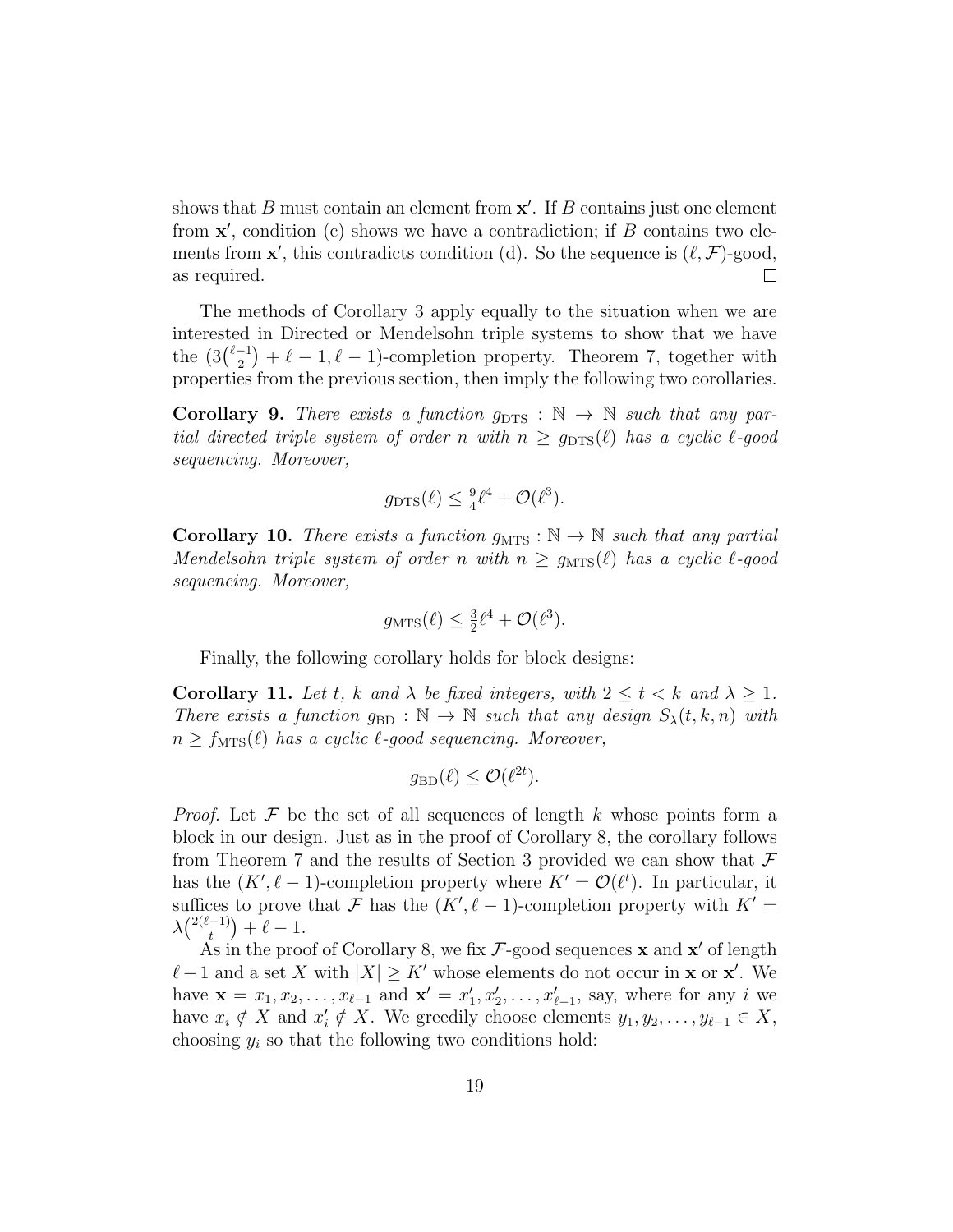- (a)  $y_i \in X \setminus \{y_1, y_2, \ldots, y_{i-1}\};$
- (b) There is no block that contains  $y_i$  and intersects the set  $W_i$  in a set of size  $k - 1$ , where

$$
W_i = \{x_i, x_{i+1}, \dots, x_{\ell-1}\} \cup \{y_1, y_2, \dots, y_{i-1}\} \cup \{x'_1, x'_2, \dots, x'_i\}.
$$

Note that enforcing (a) rules out at most  $\ell - 2$  choices for  $y_i$ . Since the set  $W_i$  in condition (b) has cardinality at most  $2(\ell - 1)$ , there are at most  $\lambda \binom{2(\ell-1)}{t}$  $\binom{-1}{t}$  blocks that intersect  $W_i$  in t or more points, and so there are at most  $\lambda \binom{3(\ell-1)}{1}$  $\binom{-1}{t}$  blocks that intersect  $W_i$  in  $k-1$  points. Each such block rules out at most one choice for  $y_i$ , and so enforcing (b) rules out at most  $\lambda \binom{2(\ell-1)}{t}$  $\binom{-1}{t}$ choices for  $y_i$ . Since  $K' > (\ell - 2) + \lambda \binom{2(\ell-1)}{t}$  $\binom{-1}{t}$ , the greedy algorithm always succeeds.

We note that condition (a) guarantees that

$$
x_1, x_2, \ldots, x_{\ell-1}, y_1, y_2, \ldots, y_{\ell-1}, x'_1, x'_2, \ldots, x'_{\ell-1}
$$

is a partial sequencing. Moreover, we claim that condition (b) guarantees that this partial sequencing is  $(\ell, \mathcal{F})$ -good. For suppose that B is a block that is contained in a segment of length  $\ell$  in the partial sequencing. Since **x** and **x'** are F-good, and are separated by  $\ell - 1$  elements in the sequence, B must intersect  $\{y_1, y_2, \ldots, y_{\ell-1}\}\$  non-trivially. Let i be the largest integer such that  $y_i \in B$ . Then  $B \subseteq W_i \cup \{y_i\}$ , violating condition (b). This contradiction establishes our claim. So  $\mathcal F$  has the  $(K', \ell - 1)$ -completion property with  $K' = \lambda \binom{2(\ell-1)}{t}$  $\binom{-1}{t} + \ell - 1$ , as required.  $\Box$ 

# 5  $\ell$ -good STS sequencings with  $\ell$  large

Stinson and Veitch [16, Theorem 2.1] have shown that when an STS on n points has an  $\ell$ -good sequencing, then  $\ell \leq (n + 2)/3$ . In this section, we establish two results in this spirit. First (Theorem 12) we show that the Stinson–Veitch bound is reasonable, by exhibiting an infinite family of Steiner triple systems with  $(n + 3)/4$ -good sequencings. In fact, the sequencings we exhibit are cyclic  $(n+3)/4$ -good. Secondly (Theorem 13), we provide an upper bound for  $\ell$  in the cyclic case which is slightly stronger than that implied by the Stinson–Veitch bound.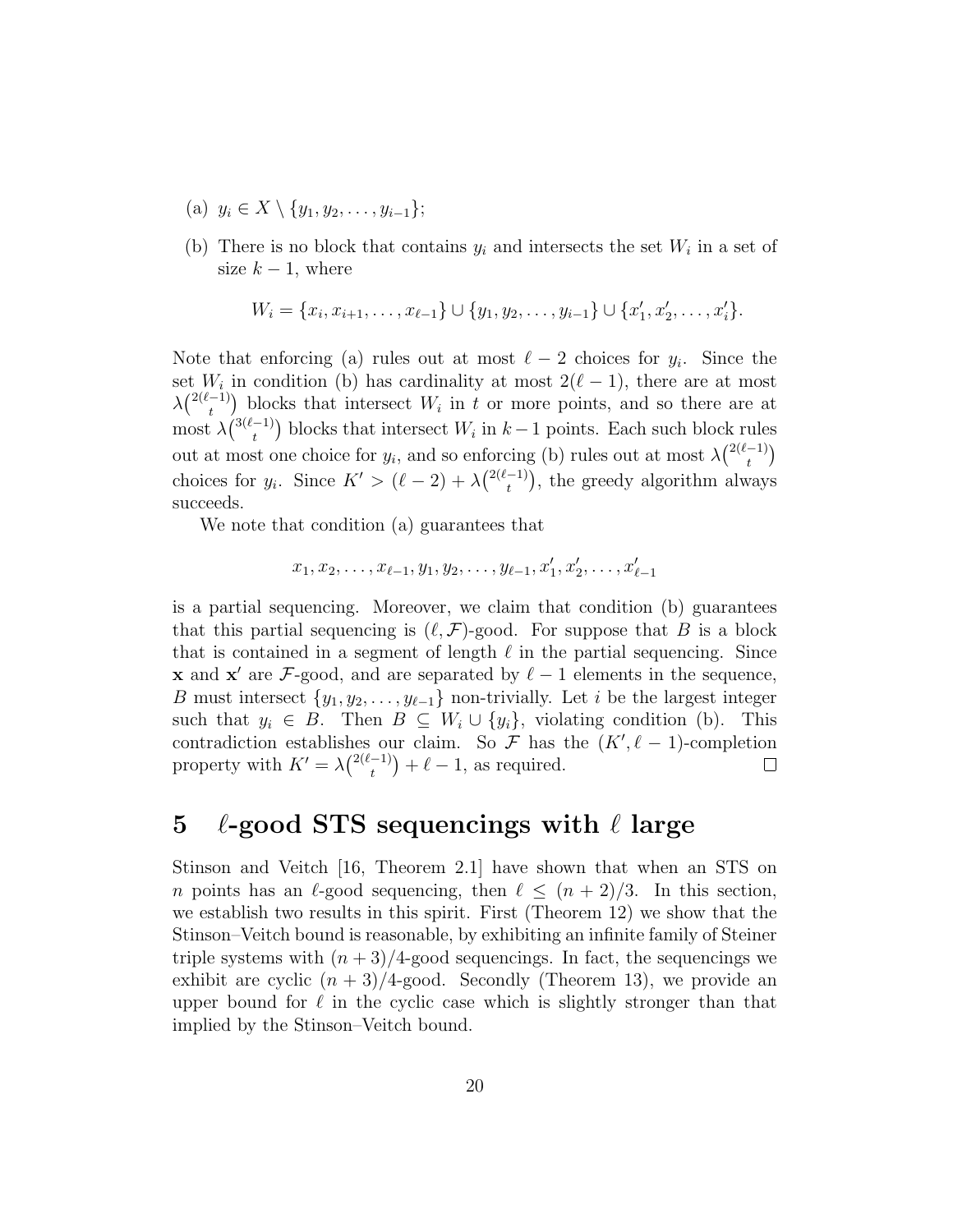$$
(r, 4k + 2 - r), \tfor r = 1, 2, ..., 2k
$$
  
\n
$$
(2k + 1, 6k + 2)
$$
  
\n
$$
(4k + 2, 6k + 3)
$$
  
\n
$$
(4k + 3, 8k + 5)
$$
  
\n
$$
(4k + 3 + r, 8k + 4 - r), \tfor r = 1, 2, ..., k - 1
$$
  
\n
$$
(5k + 2 + r, 7k + 3 - r), \tfor r = 1, 2, ..., k - 1
$$
  
\n
$$
(7k + 3, 7k + 4)
$$

Figure 1: The pairs  $(a, b)$  in the O'Keefe hooked Skolem sequence of order m, where  $m = 4k + 2$ .

#### 5.1 A construction

**Theorem 12.** Let m be a positive integer with  $m \equiv 2 \mod 4$ . There exists a Steiner triple on  $n = 6m + 1$  points with a cyclic  $(n + 3)/4$ -good sequencing.

Proof. Recall that a hooked Skolem sequence of order m is a partition of the set  $\{1, 2, \ldots 2m - 1\} \cup \{2m + 1\}$  of integers into m pairs  $(a_i, b_i)$ , with the property that  $b_i - a_i = i$ . O'Keefe [14] exhibited the hooked Skolem sequence given in Figure 1 in the case when  $m = 4k + 2$  for some integer k. Skolem [15] constructed a Steiner triple system with vertex set  $\mathbb{Z}_{6m+1}$  from any hooked Skolem sequence: the blocks of the triple system are those of the form  $\{x, x + i, x + m + b_i\}$  where  $x \in \mathbb{Z}_{6m+1}$  and where  $i \in \{1, 2, ..., m\}$ .

We claim that the natural sequencing  $0, 1, \ldots, 6m$  of the elements of  $\mathbb{Z}_{6m+1}$  is  $(m+2k+2)$ -good. Since  $m+2k+2=3m/2+1=(n+3)/4$ , this claim is sufficient to establish the theorem.

To establish our claim, we show that a block  $\{x, x + i, x + m + b_i\}$  is not contained in any cyclic segment of our sequencing of length  $m + 2k + 2$ . Without loss of generality, we may assume that  $x = 0$ . The shortest noncyclic segment containing  $\{0, i, m + b_i\}$  has length  $m + b_i + 1$ . Examining Figure 1, we see that  $b_i \geq 2k+2$  in all cases. Since  $m+b_i+1 > m+2k+2$ , no non-cyclic segment of length  $m+2k+2$  contains our block. Thus any segment of length  $m + 2k + 2$  must 'wrap around'. But the shortest such segment containing 0 and  $m + b_i$  has length at least  $6m - (m + b_i) + 2 = 5m + 2 - b_i$ . Since our segment must also contain i, it must have length at least  $5m+3-b_i$ . But  $b_i \leq 8k + 5 = 2m + 1$ , so the segment has length at least  $3m + 2$ . Since  $3m + 2 > m + 2k + 2$ , our claim follows.  $\Box$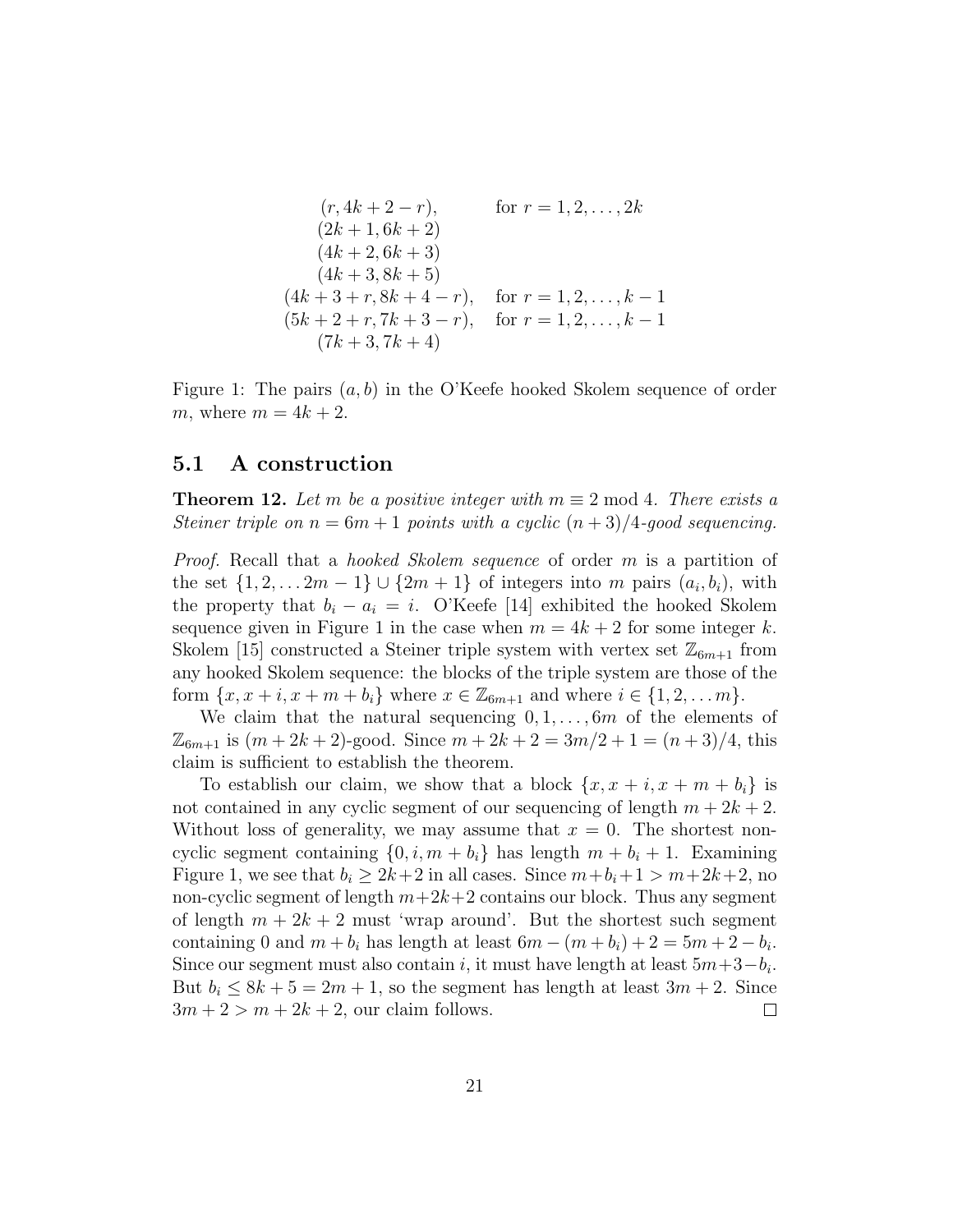#### 5.2 An upper bound for  $\ell$  in the cyclic case

A cyclic  $\ell$ -good sequencing is  $\ell$ -good, so the bound due to Stinson and Veitch [16, Theorem 2.1] implies that whenever we have a Steiner triple system on n-points with a cyclic  $\ell$ -good sequencing then  $\ell \leq (1/3)n+\mathcal{O}(1)$ . The following theorem shows that this bound is not tight for cyclic sequencings:

**Theorem 13.** If there exists a Steiner triple system on n points with a cyclic  $\ell$ -good sequencing then

$$
\ell \leq 0.329 n + \mathcal{O}(1).
$$

Before we present a formal proof, here is a sketch of the basic idea. Let  $x_1, x_2, \ldots, x_n$  be a cyclic  $\ell$ -good sequencing. Since the sequencing is  $\ell$ -good, the Stinson–Veitch approach can be applied: First count the number of blocks intersect  $\{x_1, x_2, \ldots x_\ell\}$  trivially. Then provide an upper bound for the number of these blocks by counting pairs  $x, y \in \{x_{\ell+1}, x_{\ell+2}, \ldots, x_n\}$  that are more than  $\ell$  positions apart in the sequencing (noting that every block we are counting contains at least one such pair). We obtain a contradiction unless  $\ell \leq n/3 + \mathcal{O}(1)$ . Our aim is to show that, in the cyclic  $\ell$ -good case, when  $\ell$  is just a little less  $n/3$  there is a significant number of blocks that contain two such pairs  $x, y$ . This allows us to improve our upper bound on blocks, which in turn allows us to improve our upper bound on  $\ell$ .

*Proof of Theorem 13.* Let  $\ell = \lfloor 0.329 n \rfloor$ , where n is sufficiently large. Fix a Steiner system on n points. Suppose, for a contradiction, that there exists a cyclic  $\ell$ -good sequencing  $x_0, x_1, \ldots, x_{n-1}$  for this system (where we take subscripts modulo  $n$ ).

Define  $\delta = [\ell/2]$  and  $\varepsilon = n - 6\delta$ . So  $\delta = 0.1645 n + \mathcal{O}(1)$  and  $\varepsilon =$  $0.013 n + \mathcal{O}(1)$ .

For a shift  $r \in \mathbb{Z}_n$ , we divide the sequencing  $x_r, x_{r+1}, \ldots, x_{r+n-1}$  into seven segments: six long segments of length  $\delta$  and one short segment of length  $\varepsilon$ . For  $i \in \{1, 2, ..., 7\}$ , let  $S_i(r)$  be the set of points occuring in the ith segment. Since our sequencing is  $\ell$ -good, we find that:

- (a) No block can be contained in  $S_i(r) \cup S_{i+1}(r)$  for  $i \in \{1, 2, ..., 6\}$ .
- (b) If a block is contained in  $S_6(r) \cup S_7(r) \cup S_1(r)$ , it must contain a point in the first  $\varepsilon$  elements of  $S_6(r)$  and the last  $\varepsilon$  elements of  $S_1(r)$  (in the ordering given by the sequencing). Indeed these points must be at least  $2\delta + 1$  positions apart.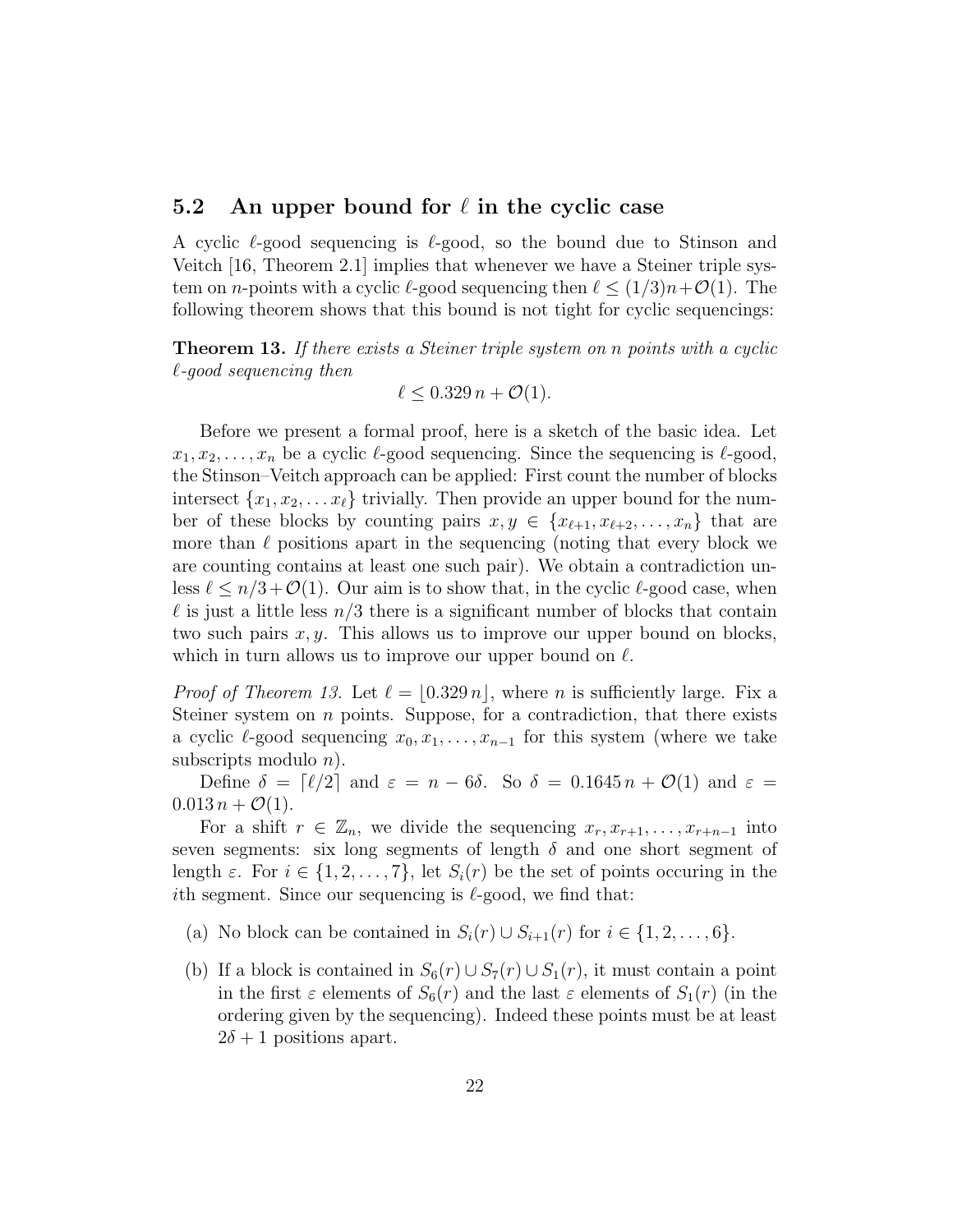For positive integers  $k_1, k_2, \ldots, k_6$ , let  $b_{k_1k_2k_3k_4k_5k_6}(r)$  be the number of blocks B such that  $|B \cap S_i(r)| = k_i$  for  $i \in \{1, 2, ..., 6\}$ . We refer to the integer  $b_{k_1k_2k_3k_4k_5k_6}(r)$  as a *count*. Note that  $|\overline{B} \cap S_7(r)| = 3 - \sum_{i=1}^6 k_i$ . All counts are non-negative, and if our count is non-zero we must have  $\sum_{i=1}^{6} k_i \leq 3$ . Condition (a) above shows that the count is zero unless  $0 \leq k_i \leq 2$  for all i, and moreover

$$
b_{210000}(r) = b_{021000}(r) = b_{002100}(r) = b_{000210}(r) = b_{000021}(r) = 0,
$$
  
\n
$$
b_{120000}(r) = b_{012000}(r) = b_{001200}(r) = b_{000120}(r) = b_{000012}(r) = 0,
$$
  
\n
$$
b_{200000}(r) = b_{100000}(r) = b_{000002}(r) = b_{000001}(r) = 0,
$$
  
\n
$$
b_{000000}(r) = 0.
$$
\n(7)

By Condition (b), counting pairs of points  $(x, y)$  with  $x \in S_6(r)$  and  $y \in S_1(r)$ at a distance of at least  $2\delta + 1$  apart, we find that

$$
b_{100001} + b_{200001} + b_{100002} \le \sum_{x=1}^{\varepsilon} (\varepsilon - x + 1) = \frac{1}{2} \varepsilon (\varepsilon + 1) = {\varepsilon + 1 \choose 2}.
$$
 (8)

For every choice of integers  $i, j \in \{1, 2, ..., 7\}$  with  $i \leq j$ , we obtain a linear equation involving our counts by counting triples  $(x, y, B)$  where  $x \in S_i(r)$ ,  $y \in S_i(r)$  and B is a block containing x and y. We obtain 28 equalities in this way. Typical examples (for  $(i, j) = (2, 3), (2, 4), (2, 5),$  $(1, 1)$  and  $(7, 7)$  respectively) are:

$$
\delta^2 = b_{111000}(r) + b_{011100}(r) + b_{011010}(r) + b_{011001}(r) + b_{011000}(r),
$$
\n
$$
\delta^2 = b_{111000}(r) + 3b_{01100}(r) + b_{011001}(r) + b_{011000}(r),
$$
\n(9)

$$
\delta^2 = b_{110100}(r) + 2b_{020100}(r) + b_{011100}(r) + 2b_{010200}(r) + b_{010110}(r) + b_{010101}(r) + b_{010100}(r),
$$
\n(10)

$$
\delta^2 = b_{110010}(r) + 2b_{020010}(r) + b_{011010}(r) + b_{010110}(r) + 2b_{010020}(r) + b_{010011}(r) + b_{010010}(r),
$$
\n(11)

$$
\binom{\delta}{2} = b_{201000}(r) + b_{200100}(r) + b_{200010}(r) + b_{200001},\tag{12}
$$

$$
\binom{\varepsilon}{2} = b_{010000}(r) + b_{001000}(r) + b_{000100}(r) + b_{000010}(r). \tag{13}
$$

We note that (13) shows that our count  $b_{k_1k_2k_3k_4k_5k_6}$  $\sum$ We note that (13) shows that our count  $b_{k_1k_2k_3k_4k_5k_6}(r)$  is small whenever  $\frac{6}{i=1}k_i = 1$ . In particular,

$$
b_{k_1k_2k_3k_4k_5k_6}(r) \leq {\varepsilon \choose 2} \text{ when } \sum_{i=1}^6 k_i = 1.
$$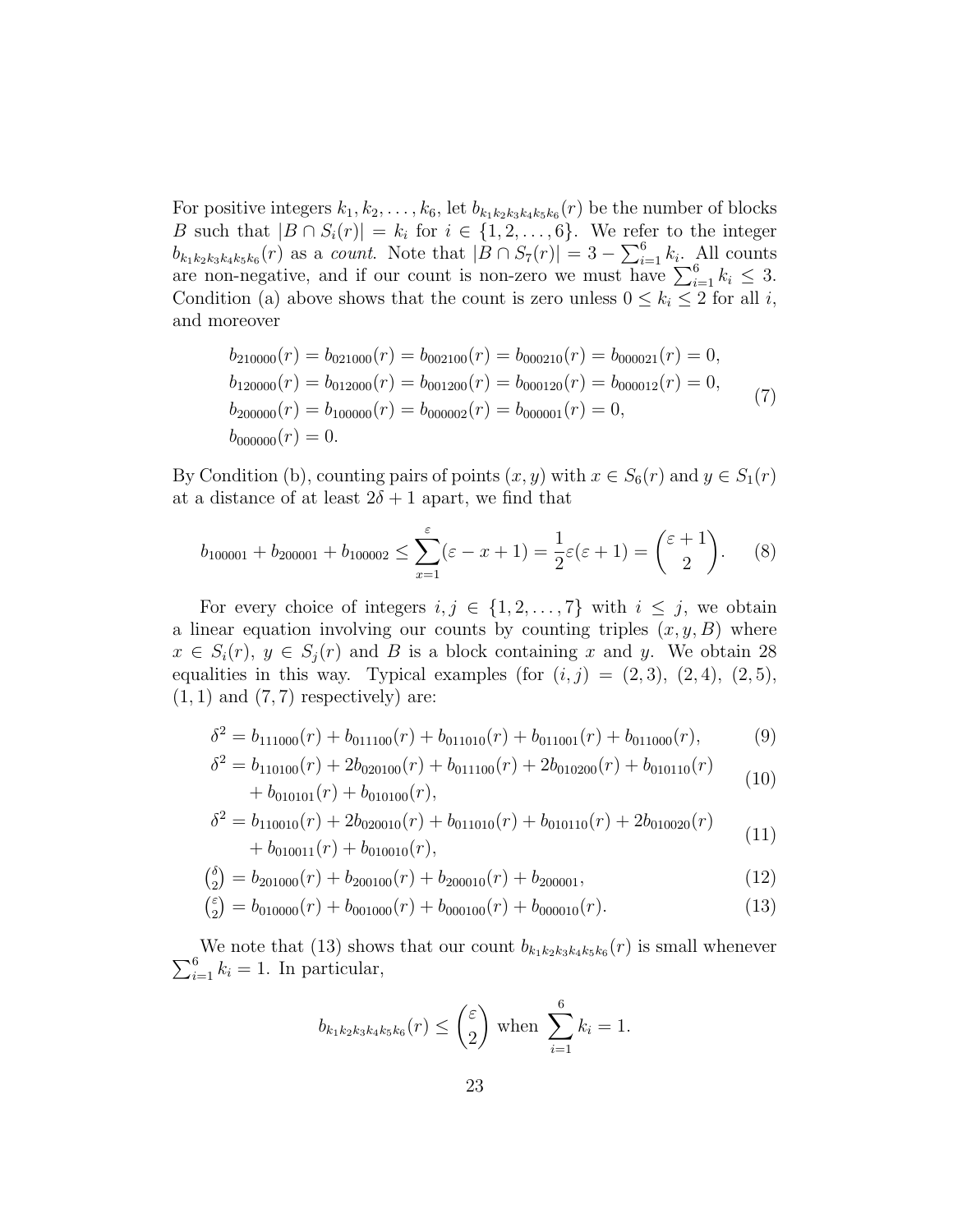When  $\sum_{i=1}^{6} k_i = 2$ , the count is also fairly small. To see this, note that if  $k_j \neq 0$  then all the blocks we are counting contain an element  $x \in S_j(r)$  and an element in  $y \in S_7(r)$ . There are  $\delta \varepsilon$  choices for the pair  $(x, y)$  and this choice determines the block. Hence

$$
b_{k_1k_2k_3k_4k_5k_6}(r) \le \delta \varepsilon \text{ when } \sum_{i=1}^6 k_i = 2. \tag{14}
$$

If in addition  $k_j = 2$ , each block we are counting is associated with two pairs  $(x, y)$  and so

$$
b_{k_1k_2k_3k_4k_5k_6}(r) \le \delta \varepsilon/2 \text{ when } k_i = \begin{cases} 2 & \text{for } i = j, \\ 0 & \text{otherwise.} \end{cases}
$$
 (15)

Define

$$
a_{k_1k_2k_3k_4k_5k_6} = \frac{1}{n} \sum_{r=0}^{n-1} b_{k_1k_2k_3k_4k_5k_6}(r),
$$

so we are taking an average value of counts over all shifts. All the equations above are linear in our counts, so remain valid when we replace each instance of  $b_{k_1k_2k_3k_4k_5k_6}(r)$  by  $a_{k_1k_2k_3k_4k_5k_6}$ . Since  $b_{102000}(r+\delta)$  and  $b_{010200}(r)$  count the same blocks, these counts are equal. So  $a_{102000} = a_{010200}$ . More generally, we have the following equalities between our averages:

$$
a_{102000} = a_{010200} = a_{001020} = a_{000102},
$$
  
\n
$$
a_{201000} = a_{020100} = a_{002010} = a_{000201},
$$
  
\n
$$
a_{100200} = a_{010020} = a_{001002},
$$
  
\n
$$
a_{200100} = a_{020010} = a_{002001},
$$
 and  
\n
$$
a_{200010} = a_{020001}.
$$
\n(16)

We also see that some averages, though not necessarily equal, are close in value because  $\varepsilon$  is small. For example, we claim that  $a_{201000}$  and  $a_{010002}$  are close. To see this, first note that the only blocks counted by  $b_{201000}(r+5\delta)$ but not by  $b_{010002}(r)$  contain two points in  $S_1(r+5\delta) = S_6(r)$  and one point in  $S_3(r+5\delta) \setminus S_2(r)$ . Since  $|S_3(r+5\delta) \setminus S_2(r)| = \varepsilon$ , the number of blocks of this form is at most  $\varepsilon \delta/2$ . Similarly, the number of blocks counted by  $b_{010002}(r)$ but not by  $b_{201000}(r+5\delta)$  is at most  $\varepsilon \delta/2$ . Hence  $|b_{201000}(r+5\delta)-b_{010002}(r)| \leq$  $\delta \varepsilon$  and so

$$
a_{010002} - \delta \varepsilon \le a_{201000} \le a_{010002} + \delta \varepsilon,
$$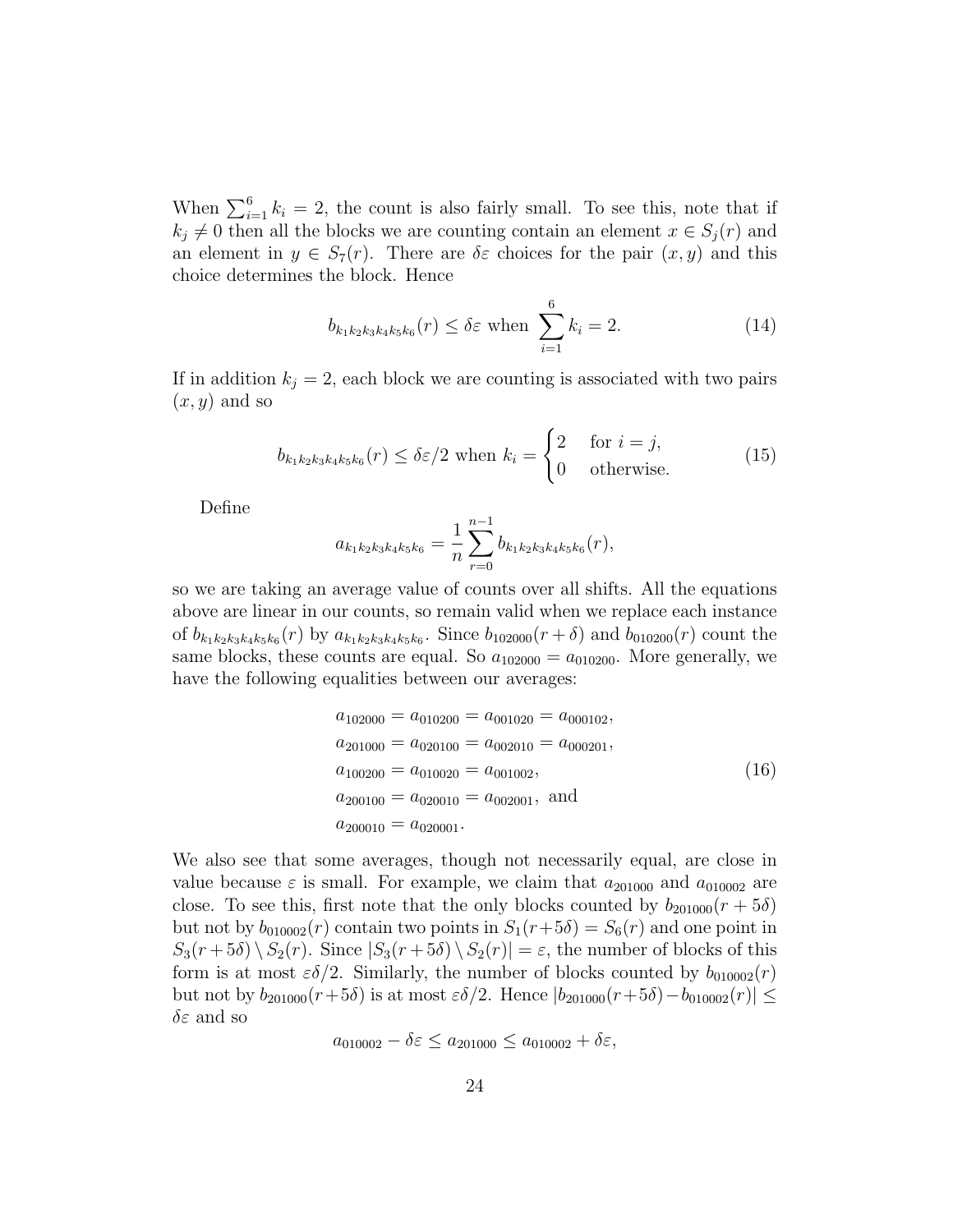establishing our claim. For similar reasons, the following inequalities hold:

$$
a_{020001} - \delta \varepsilon \le a_{102000} \le a_{020001} + \delta \varepsilon,
$$
  
\n
$$
a_{001002} - \delta \varepsilon \le a_{200100} \le a_{001002} + \delta \varepsilon,
$$
  
\n
$$
a_{100110} - 2\delta \varepsilon \le a_{001101} \le a_{100110} + 2\delta \varepsilon,
$$
 and  
\n
$$
a_{101100} - 2\delta \varepsilon \le a_{011001} \le a_{101100} + 2\delta \varepsilon.
$$

Now equations (9), (14) and (16) together imply that

$$
\delta^2 - \delta \varepsilon \le 2a_{111000} + a_{110100} + a_{110010} \le \delta^2. \tag{17}
$$

Similarly, equations (10), (11) and (12) respectively become

$$
\delta^2 - 5\delta\varepsilon \le a_{110100} + 2a_{201000} + a_{111000} + 2a_{200010} + a_{110010} + a_{101010}
$$
\n
$$
\le \delta^2 + 4\delta\varepsilon \tag{18}
$$

$$
\delta^2 - 7\delta\varepsilon \le 2a_{110010} + 4a_{200100} + 2a_{110100} \le \delta^2 + 6\delta\varepsilon, \text{ and } (19)
$$

$$
\binom{\delta}{2} - \binom{\epsilon + 1}{2} \le a_{201000} + a_{200100} + a_{200010} \le \binom{\delta}{2}.
$$
\n(20)

Let t be the minimum value of  $a_{200100}$  subject to the inequalities (17), (18),(19) and (20). A linear programming exercise (we used Mathematica [17]) shows that  $t = 0.00225352 n^2 + \mathcal{O}(n)$ .

Let r be a shift so that  $b_{002001} \geq t$ . The shift r exists since  $a_{200100} = a_{002001}$ and since  $a_{002001}$  is an average value of  $b_{002001}(r)$  over all shifts. We now derive a contradiction using the method of Stinson and Veitch. The number of blocks intersecting  $\{x_r, x_{r+1}, \ldots, x_{r+\ell-1}\}$  in two points is  $\binom{\ell}{2}$  $_{2}^{\ell}$ ) (no block intersects this set in three points, as the sequencing is  $\ell$ -good). Since every point is contained in  $(n - 1)/2$  blocks, the number of blocks intersecting  $\{x_r, x_{r+1}, \ldots, x_{r+\ell-1}\}\$  non-trivially is  $\ell(n-1)/2 - \ell_2$  $2\text{)}$ . Hence the number of blocks intersecting  $\{x_r, x_{r+1}, \ldots, x_{r+\ell-1}\}$  trivially is  $\frac{1}{6}n(n-1) - \ell(n-1)$  $1)/2 + \binom{\ell}{2}$  $\binom{\ell}{2}$ . The number of such blocks is at most the number of pairs of points in  $\{x_{\ell}, x_{\ell+1}, \ldots, z_{n-1}\}\$  at a distance  $\ell + 1$  or more, since every block we are counting contains such a pair of points and since this pair of points determines the block. Indeed, since every block counted by  $b_{002001}(r)$  contains two such pairs, we find that

$$
\frac{1}{6}n(n-1)-\ell(n-1)+\binom{\ell}{2}+b_{002001}(r)\leq \sum_{i=\ell}^{n-1-\ell}(n-1-i)=\frac{1}{2}(n-2\ell)(n-2\ell+1).
$$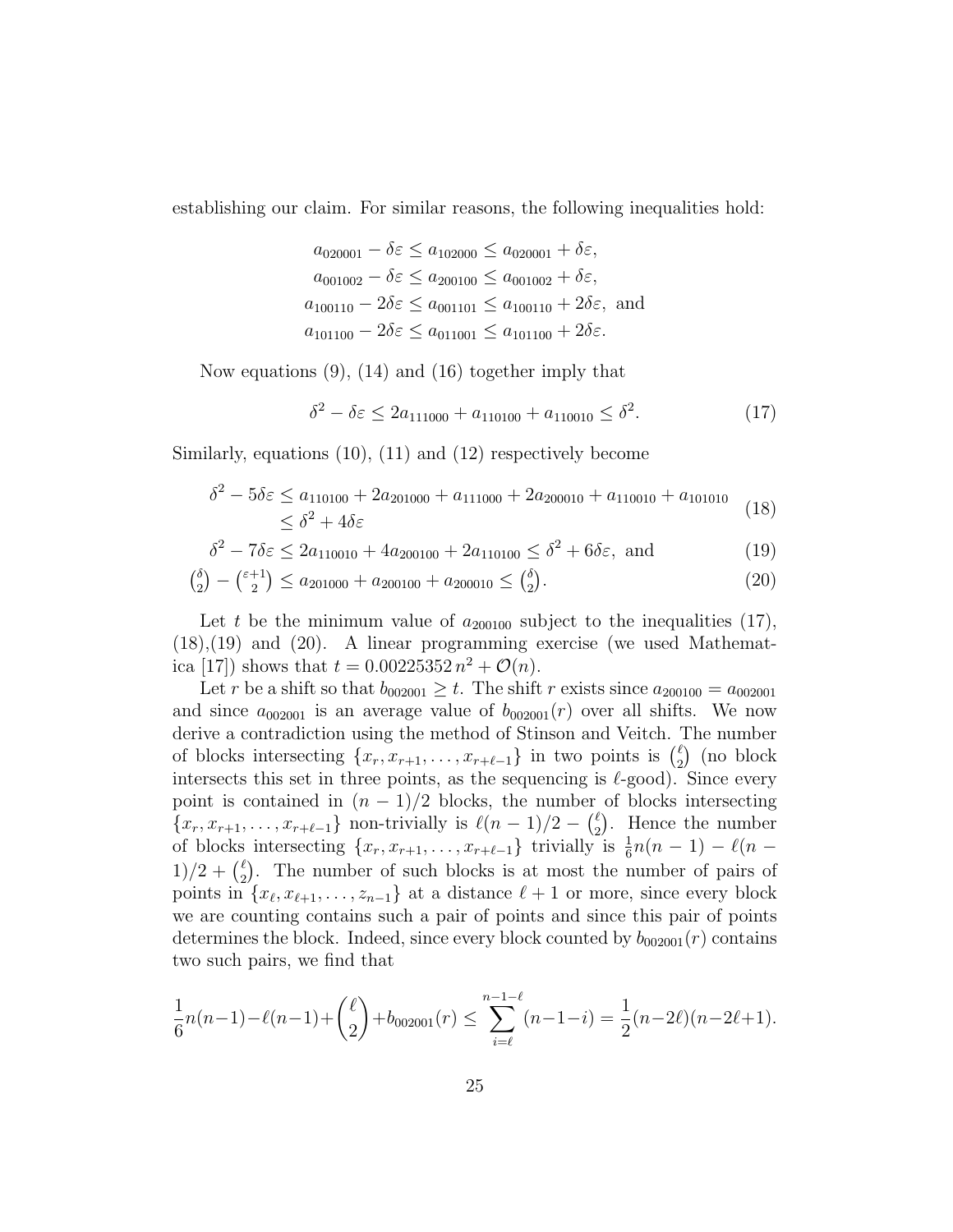But it is routine to check that this inequality contradicts the fact that  $b_{002001}(r) \geq t$  when *n* is sufficiently large. So we have a contradiction as required, and the theorem follows.  $\Box$ 

The proof of Theorem 13 does not suffice to show that  $\ell \leq 0.328 n+\mathcal{O}(1)$ , for example, as the inequality in the last paragraph of the proof no longer contradicts the fact that  $b_{002001}(r) \geq t$ . However, we do not believe the bound on  $\ell$  in the theorem is best possible. A slight improvement of the bound might well be produced by modifying the proof more extensively, at the expense of adding more complexity. It would be interesting to see a significantly improved bound, or an improvement over the construction above (in either the cyclic or the general case).

# $6 \ell$ -good sequencings for quadruple systems

In this section, we construct  $\ell$ -good sequencings for certain families of Steiner quadruple systems, where  $\ell$  is large. We also establish bounds on the maximum value of  $\ell$  such that there exists a Steiner quadruple system on n points with an  $\ell$ -good sequencing.

#### 6.1 Constructions

We exhibit a Steiner quadruple system on n points with a cyclic  $(n/4 + 1)$ good sequencing, using a construction which resembles and is inspired by a construction of Lindner [13]. This construction works only when  $n/4$  is even. In fact there is a similar construction that works for infinitely many values of n with  $n/4$  odd, using the construction of Etzion and Hartman [5]. We note that the constructions in [13] and [5] were introduced to construct pairwise disjoint Steiner quadruple systems; all these systems have cyclic  $(n/4 + 1)$ good sequencings. We also note that our construction is slightly simpler than those presented in [13] and [5].

**Construction 14.** Given a Steiner quadruple system  $(Z, \mathcal{B})$  on m points, there exists a Steiner quadruple system on  $n = 4m$  points with a cyclic  $(n/4 +$ 1)-good sequencing.

*Proof.* Let  $\mathbb{Z}_m$  be the integers modulo m, and fix a Steiner quadruple system  $(\mathbb{Z}_m, \mathcal{B})$ . So  $\mathcal B$  is a set of blocks  $B$ , each of cardinality 4, with the property that every three distinct points is contained in a unique block.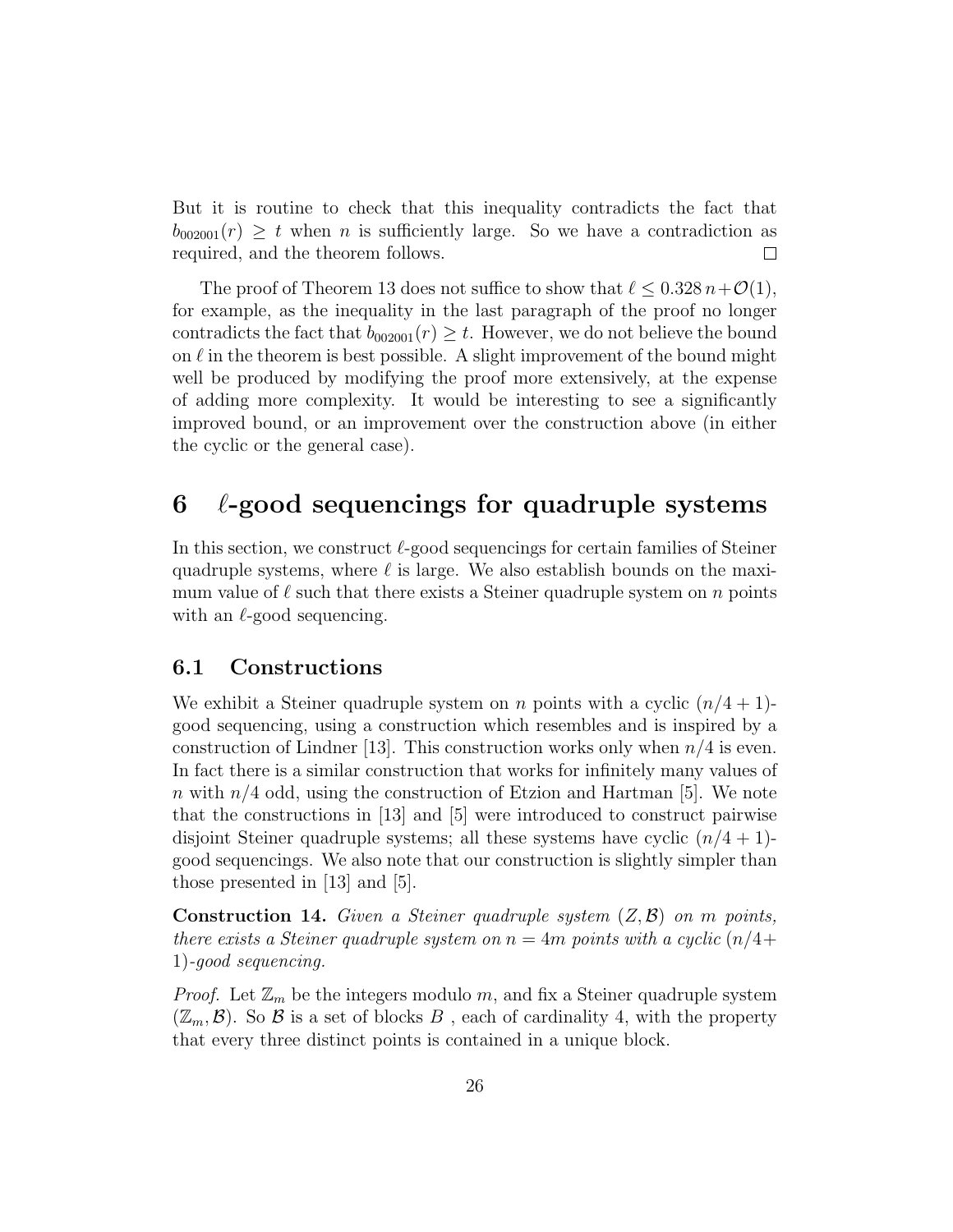Now m is even (indeed,  $m \equiv 2 \mod 6$  or  $m \equiv 4 \mod 6$ ), and so there exists a 1-factorisation  $F_1, F_2, \ldots, F_{m-1}$  of the complete graph on  $\mathbb{Z}_m$ . We think of the subscripts  $1, 2, \ldots, m-1$  as the non-zero elements of  $\mathbb{Z}_m$ .

Let  $V = V_1 \cup V_2 \cup V_3 \cup V_4$  be the disjoint union of 4 copies  $V_i$  of  $\mathbb{Z}_m$ . The blocks of the design are defined in the following table, where the elements in each row are distinct:

| $V_1$            | $V_2$             | $V_3$            | $V_4$             | where                                                   |
|------------------|-------------------|------------------|-------------------|---------------------------------------------------------|
| x, y, z          |                   | w                |                   | $\{x, y, z, w\} \in \mathcal{B}$                        |
|                  | x, y, z           |                  | w                 | $\{x,y,z,w\} \in \mathcal{B}$                           |
| $\boldsymbol{w}$ |                   | x, y, z          |                   | $\{x,y,z,w\} \in \mathcal{B}$                           |
|                  | w                 |                  | x, y, z           | $\{x,y,z,w\} \in \mathcal{B}$                           |
| a, b             |                   | a, b             |                   | $\{a,b\} \subseteq \mathbb{Z}_m$                        |
|                  | a, b              |                  | a, b              | $\{a,b\} \subseteq \mathbb{Z}_m$                        |
| $\dot{\imath}$   | u, v              | $\dot{j}$        |                   | $\{i,j\}\subseteq \mathbb{Z}_m, \{u,v\}\in F_{i-j}$     |
|                  | $\dot{i}$         | u, v             | $\dot{j}$         | $\{i,j\}\subseteq \mathbb{Z}_m, \{u,v\}\in F_{i-j}$     |
| $\dot{\eta}$     |                   | $\dot{i}$        | u, v              | $\{i, j\} \subseteq \mathbb{Z}_m, \{u, v\} \in F_{i-j}$ |
| u, v             | j                 |                  | $\dot{i}$         | $\{i, j\} \subseteq \mathbb{Z}_m, \{u, v\} \in F_{i-j}$ |
| $\mathcal{r}$    | $\mathcal{S}_{0}$ | $\boldsymbol{r}$ | $\mathcal{S}_{0}$ | $\{r,s\} \subseteq \mathbb{Z}_m$                        |
| $\boldsymbol{r}$ | $\boldsymbol{r}$  | $\boldsymbol{r}$ | $\boldsymbol{r}$  | $r \in \mathbb{Z}_m$                                    |

It is not hard to check that blocks do indeed form a Steiner quadruple system. Now consider the sequencing that lists all the elements of  $V_1$ ,  $V_2$ ,  $V_3$  and then  $V_4$ , with each set  $V_i$  listed in numerical order. This is a cyclic  $(m + 1)$ -good sequencing, since no block is contained in the subset  $V_i \cup V_{i+1}$ for  $i \in \{1,2,3\}$  or the subset  $V_4 \cup V_1$ .  $\Box$ 

Corollary 15. There exists an infinite family of Steiner quadruple systems on n points with a cyclic  $(n/4 + 1)$ -good sequencing.

*Proof.* The corollary follows by Construction 14 and the fact  $[6]$  that there are infinitely many Steiner quadruple systems.  $\Box$ 

#### 6.2 Upper bounds on  $\ell$

We now establish bounds on the maximum value of  $\ell$  such that there exists a Steiner quadruple system on n points with an  $\ell$ -good sequencing. We first provide an elementary bound for any block design, and then improve this bound for systems  $S_{\lambda}(t, t+1, n)$  where t and  $\lambda$  are arbitrary. This latter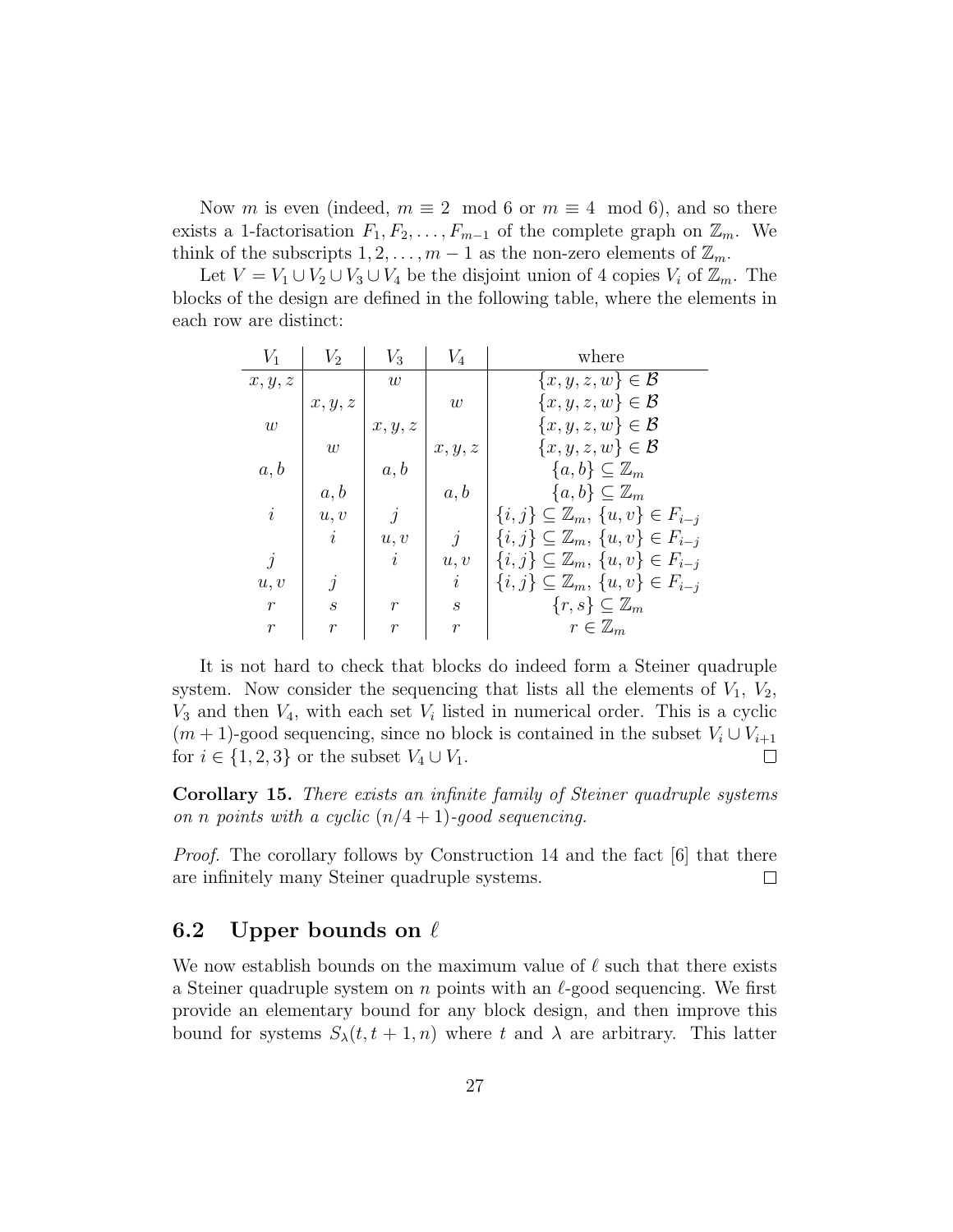bound is an extension of the bound of Stinson and Veitch [16] in the case of Steiner triple systems  $S(2,3,n)$ .

**Theorem 16.** If a design  $S_{\lambda}(t, k, n)$  has an  $\ell$ -good sequencing, then

$$
\binom{n}{t} \leq \binom{k}{t} \sum_{u=1}^{n-\ell-1} \sum_{v=u+\ell+1}^{n} \binom{v-u-1}{t-2}.
$$

*Proof.* Let  $x_1, x_2, \ldots, x_n$  be an  $\ell$ -good sequencing. We say that a t-subset  $X \subseteq \{x_1, x_2, \ldots, x_n\}$  is *wide* if the first element  $x_u$  and last element  $x_v$  in the sequencing that lie in X are more than  $\ell$  positions apart:  $v - u > \ell$ . All blocks contain a wide t-subset, because the sequencing is  $\ell$ -good. Now, the number of wide t-subsets is

$$
\sum_{u=1}^{n-\ell-1} \sum_{v=u+\ell+1}^{n} \binom{v-u-1}{t-2}.
$$

Moreover, each t-subset is contained in  $\lambda$  blocks, and there are  $\lambda\binom{n}{t}$  $\binom{n}{t}/\binom{k}{t}$  $_t^k\big)$ blocks. So the theorem follows by counting pairs  $(X, B)$  where X is a wide t-subset and  $B$  is a block containing  $X$ .  $\Box$ 

In the case of Steiner quadruple systems, Theorem 16 and a short calculation shows that

$$
n^3/6 \le 4\left(n^3/6 - \ell^2n/2 + \ell^3/3\right) + \mathcal{O}(n^2),
$$

which implies that  $\ell \leq 0.67365n + o(n)$ . However, we obtain a better bound using the following generalisation of the Stinson–Veitch bound (see Corollary 18 below):

**Theorem 17.** Let t, k and  $\lambda$  be positive integers such that  $2 \leq t$  and  $k =$  $t + 1$ . Consider the solution  $b_0, b_1, \ldots, b_{t+1}$  to the system of equations given by  $b_{t+1} = 0$  and

$$
b_i = \frac{\left(\lambda \binom{\ell}{i} \binom{n-\ell}{t-i} - (i+1)b_{i+1}\right)}{t+1-i} \text{ for } i = 0, 1, \dots, t. \tag{21}
$$

If there exists an  $S_{\lambda}(t, k, n)$  with a (not necessarily cyclic)  $\ell$ -good sequencing, then

$$
b_0 \le \sum_{u=\ell+1}^{n-\ell} \sum_{v=u+\ell}^n \lambda \binom{v-u-1}{t-2} / (k-2). \tag{22}
$$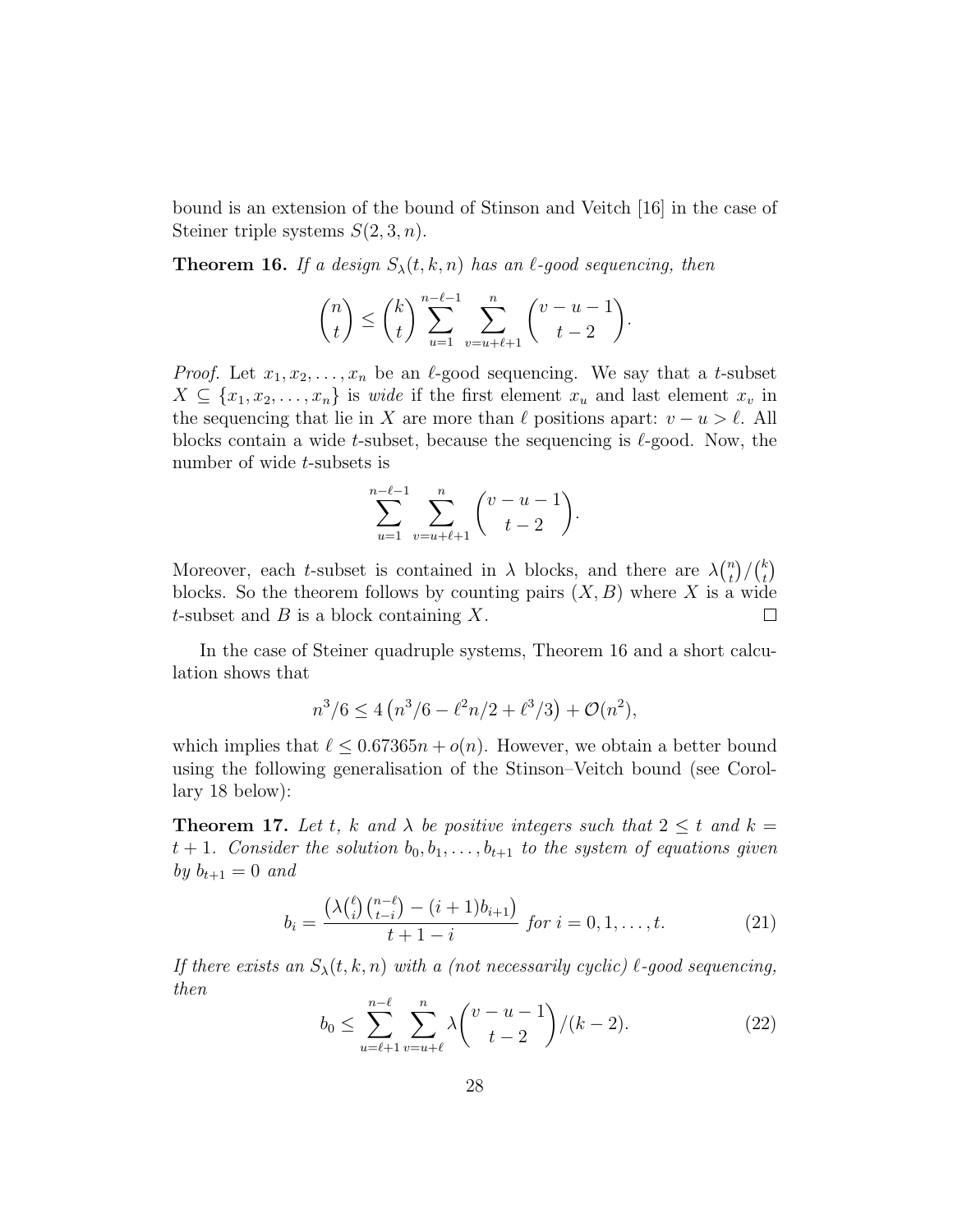Proof. This proof generalises that of Stinson and Veitch [16], who consider the special case when  $t = 2$  and  $\lambda = 1$ .

Assume that there exists an  $S_{\lambda}(t, k, n)$  that has an  $\ell$ -good sequencing  $x_1, x_2, \ldots, x_n$ . Let  $X = \{x_1, x_2, \ldots, x_\ell\}$ . Let  $b_i$  be the number of blocks that intersect X in i positions. We find linear equations that the numbers  $b_i$ satisfy as follows. Clearly  $b_i = 0$  for  $i \geq k + 1$ , and since our sequencing is  $\ell$ -good we see that  $b_k = 0$ . Fix  $i \in \{0, 1, \ldots, t\}$ . The number of t-subsets T with  $|T \cap X| = i$  is  $\binom{\ell}{i}$  $\binom{\ell}{i}\binom{n-\ell}{t-i}$ . If B is a block with  $|B \cap X| = j$  then B contains  $\binom{j}{j}$  $\sum_{i}^{j} {k-j \choose t-i}$  such t-subsets. Moreover, each t-subset T is contained in exactly  $\lambda$ blocks. So counting pairs  $(T, B)$  with  $T \subseteq B$  in two ways, and recalling that  $k = t + 1$ , we see that

$$
\lambda \binom{\ell}{i} \binom{n-\ell}{t-i} = \sum_{j=i}^{k-1} \binom{j}{i} \binom{k-j}{t-i} b_j
$$

$$
= \binom{k-i}{t-i} b_i + \binom{i+1}{i} \binom{k-i-1}{t-i} b_{i+1}
$$

$$
= (k-i)b_i + (i+1)b_{i+1}.
$$

So the equations (21) hold.

We now establish the upper bound  $(22)$  on  $b_0$ . Any block B contains an initial element  $x_u$  and a final element  $x_v$  from the sequencing, where  $v-u > \ell$ . If B is a block counted by  $b_0$ , we must have  $u > \ell$ . For a fixed choice of u and v, the number of  $(t-2)$ -subsets X of  $\{x_{u+1}, x_{u+2}, \ldots, x_{v-1}\}$  is  $\binom{v-u-1}{t-2}$  $\frac{-u-1}{t-2}$ . There are  $\lambda$  blocks containing the t-set  $X \cup \{x_u, x_v\}$  (some of which might not have initial element  $x_u$  and a final element  $x_v$ ). Every block with initial element  $x_u$  and a final element  $x_v$  contains  $\binom{k-2}{t-2}$  $_{t-2}^{k-2}$ ) subsets X. Hence

$$
b_0 \leq \sum_{u=\ell+1}^{n-\ell} \sum_{v=u+\ell}^n \lambda \binom{v-u-1}{t-2} / \binom{k-2}{t-2}.
$$

Since  $k = t+1$ , we see that  $\binom{k-2}{t-2}$  $\binom{k-2}{t-2} = k-2$ , and so (22) follows, as required.  $\Box$ 

We note that when  $t = 2$ , Theorem 17 is exactly the Stinson-Veitch bound. For Steiner quadruple systems, Theorem 17 implies the following asymptotic result:

**Corollary 18.** Let  $\alpha \in (0,1)$  be fixed. Suppose there exists an infinite collection of Steiner quadruple systems  $SQS(n)$  that have  $\lfloor \alpha n \rfloor$ -good sequencings. Then  $\alpha \leq 1/\sqrt{6} < 0.41$ .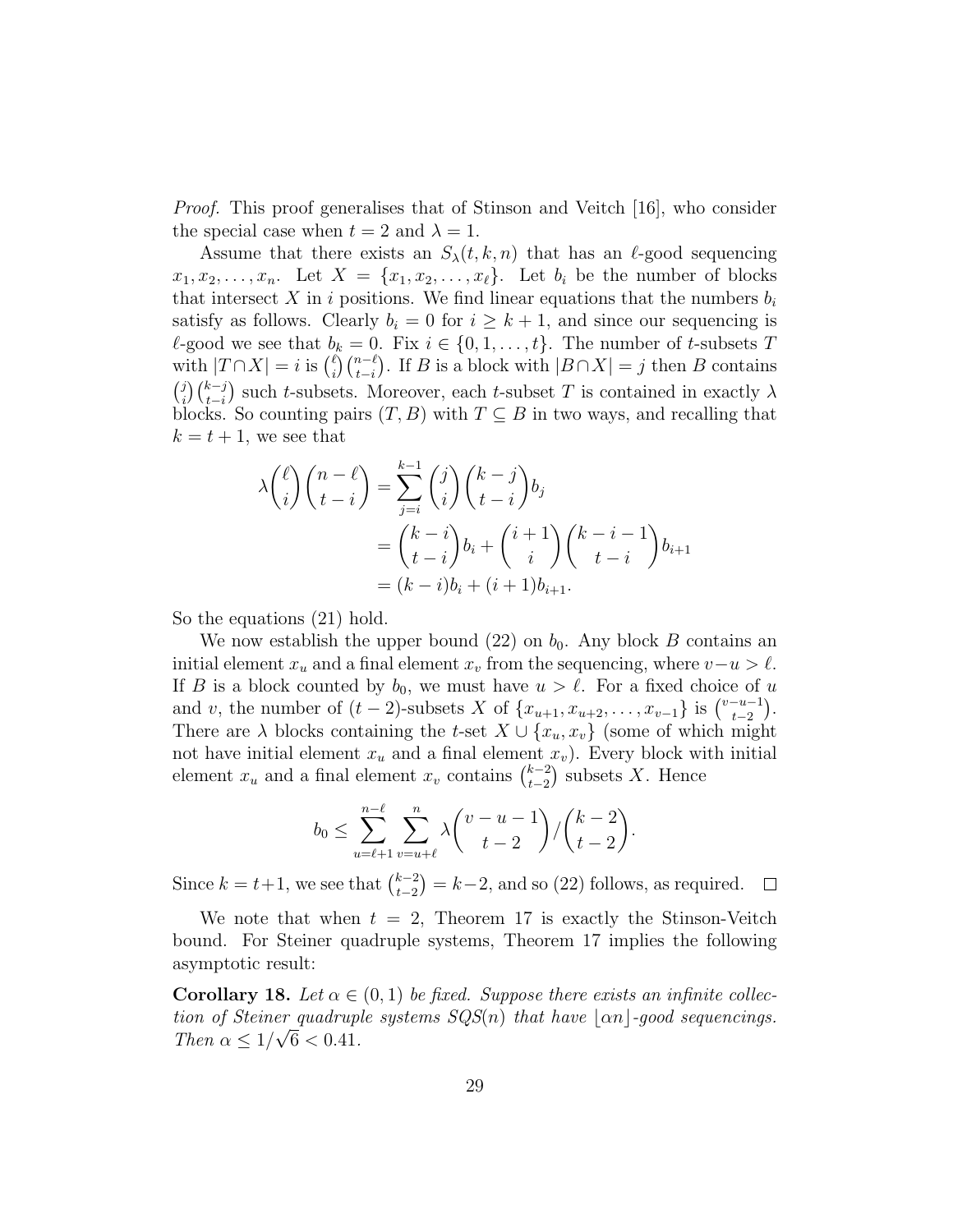*Proof.* Consider the integers  $b_i$  defined in Theorem 17. Using the equations (21) in the case when  $t = 3$  and  $\lambda = 1$ , and using the fact that

$$
{\binom{\lfloor \alpha n \rfloor}{i}} {\binom{n - \lfloor \alpha n \rfloor}{3 - i}} = \frac{\alpha^i (1 - \alpha)^{3 - i}}{i!(3 - i)!} n^3 + \mathcal{O}(n^2),
$$

we see that

$$
b_0 = \frac{1}{24}(1 - \alpha)^3 n^3 - \frac{1}{4}b_1 + \mathcal{O}(n^2)
$$
  
\n
$$
b_1 = \frac{1}{6}\alpha(1 - \alpha)^2 n^3 - \frac{2}{3}b_2 + \mathcal{O}(n^2)
$$
  
\n
$$
b_2 = \frac{1}{4}\alpha^2(1 - \alpha)n^3 - \frac{3}{2}b_3 + \mathcal{O}(n^3)
$$
 and  
\n
$$
b_3 = \frac{1}{6}\alpha^3 - 4b_4 + \mathcal{O}(n^3)
$$

and  $b_4 = 0$ , and so

$$
b_0 = \frac{1}{24}(1 - 4\alpha + 6\alpha^2 - 4\alpha^3)n^3 + \mathcal{O}(n^2).
$$
 (23)

Moreover, the bound (22) may be written as

$$
b_0 \le \frac{1}{2} \left( \frac{1}{6} - \frac{\alpha}{2} + \frac{2\alpha^3}{3} \right) n^3 + \mathcal{O}(n^2). \tag{24}
$$

To see this, note that the right hand side of (22) is

$$
\sum_{u=\ell+1}^{n-\ell} \sum_{v=u+\ell}^{n} \frac{1}{2}(v-u-1) = \frac{1}{2}\beta n^3 + \mathcal{O}(n^3),
$$

where

$$
\beta = \int_{\alpha}^{1-\alpha} \left( \int_{x+\alpha}^{1} (y-x) \, dy \right) dx = \frac{1}{6} - \frac{\alpha}{2} + \frac{2\alpha^3}{3}.
$$

Combining (23) and (24), we find that

$$
0 \le 1 - 2\alpha - 6\alpha^2 + 12\alpha^3.
$$

We note that for any number x such that  $0 \leq x \leq \alpha$ , the collection of Steiner quadruple systems  $SQS(n)$  have  $|x_n|$ -good sequencings. So in fact

$$
0 \le 1 - 2x - 6x^2 + 12x^3
$$
 for all  $x \in [0, \alpha]$ .

√ This implies that  $\alpha$  can be no larger than the smallest positive root  $1/$ 6 of the polynomial  $1 - 2x - 6x^2 + 12x^3$ , as required.  $\Box$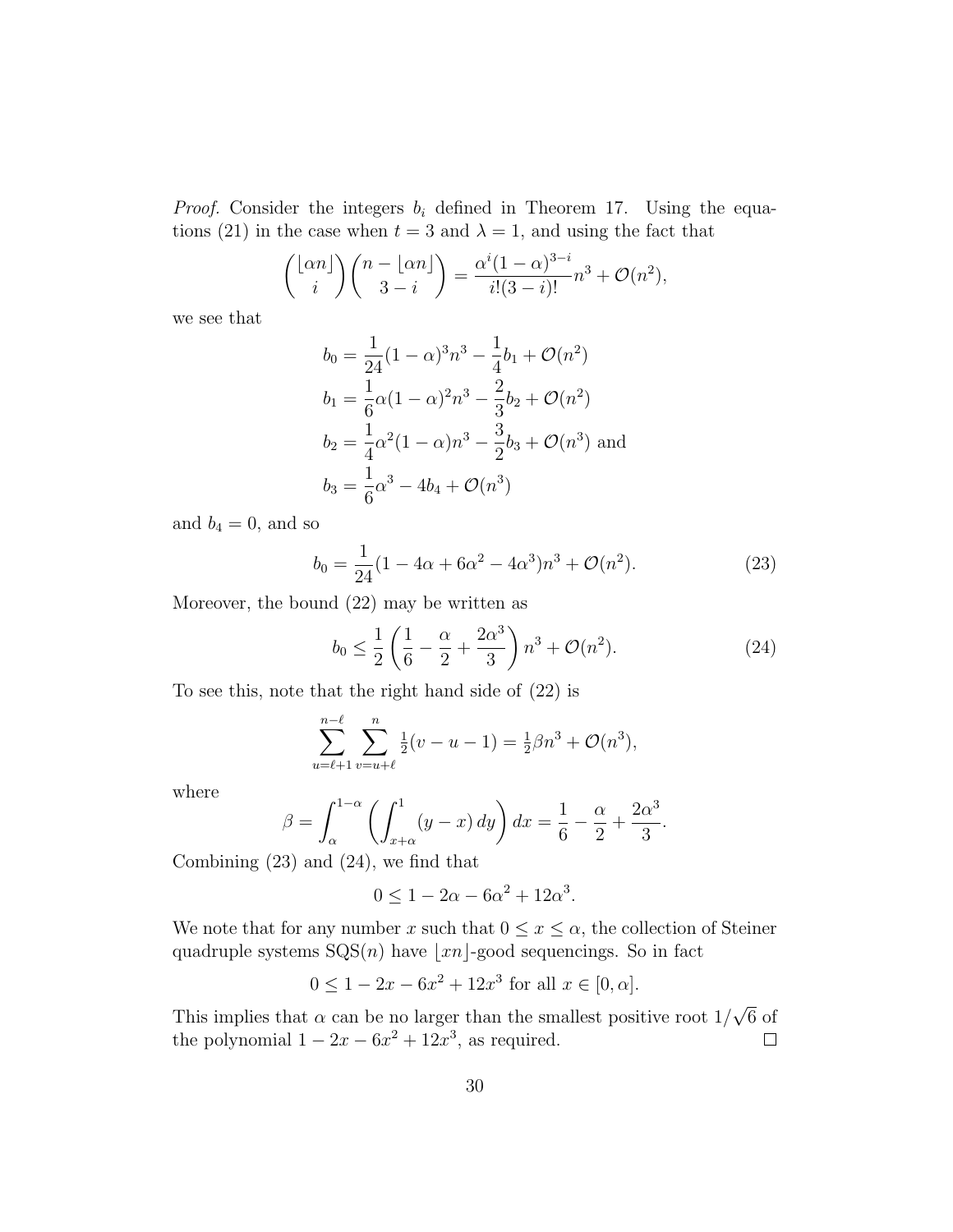### 7 Sequenceable partial Steiner triple systems

Recall [1, 2] that a partial Steiner triple system is *sequenceable* if there exists a sequencing so that for all  $r$ , no segment of length 3r consists of the points of r pairwise disjoint blocks.

Theorem 19. Fix a partial Steiner triple system on a point set V of cardinality n. Suppose that the triple system has k disjoint blocks, but does not have  $k + 1$  disjoint blocks. Then the triple system is sequenceable provided that

$$
n > 9k + 22k^{2/3} + 10.
$$
 (25)

Let  $X$  be the set of points in some union of  $k$  disjoint blocks. A key observation due to Alspach *et al.* [2] is that any segment of length  $3r$  that contains fewer than  $r$  elements of  $X$  cannot be the union of disjoint blocks. For then one of the r blocks will be disjoint from  $X$ , which would mean that the system contains  $k+1$  disjoint blocks, contradicting the definition of k. Using this observation, Alspach et al. showed that a triple system is sequenceable provided  $n \geq 15k - 5$ . We use an extra trick to improve the bound on  $n$ : we use the key observation for long segments, but use a greedy algorithm to make sure that short segments are also not unions of disjoint blocks.

*Proof of Theorem 19.* Let X be the set of points in the union of a set of k disjoint blocks, so  $|X| = 3k$ . Define  $Y = V \setminus X$ , so Y is the set of points not in the union of these  $k$  disjoint blocks. Suppose that the lower bound  $(25)$ on n holds. To prove the theorem, it suffices to construct a sequencing of the form we want.

We begin by determining where the elements of  $X$  and  $Y$  should be placed in our sequencing. We construct a binary sequence s, where the positions of zeroes in  $s$  will determine positions of elements of  $X$  in our sequencing, as follows. Let  $\ell = \lfloor k^{1/3} \rfloor$ . We begin by concatenating  $\lfloor 3k/\ell \rfloor$  copies of sequence  $(011)^{\ell-1}$ 0111 of length  $3\ell + 1$ . If necessary, we append copies of the sequence 011 until the symbol zero occurs  $3k$  times in the sequence. We now have a sequence of length  $9k + 3k/\ell$  with zero occurring 3k times; these occurrences are separated by runs of ones of length 2 or 3. Every  $\ell$ -th run of ones has length 3, and the remainder have length 2. Finally, we append copies of the symbol one until the sequence has length  $n$ . We claim that the sequence s that results has the following three properties: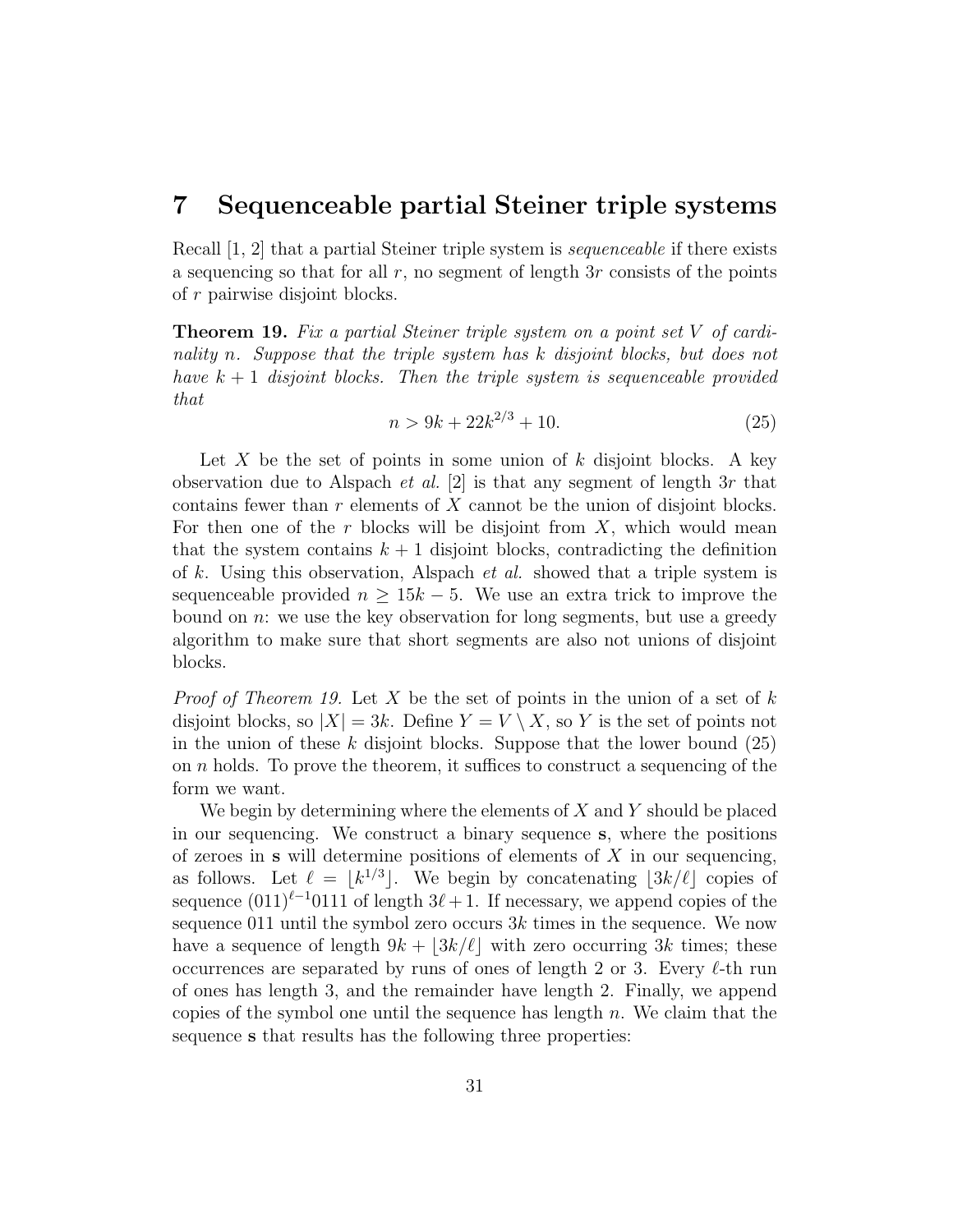- (a) Every segment of  $s$  of length  $3r$  contains at most  $r$  zero entries.
- (b) If a segment of s of length 3r ends at position  $9k + 3k/\ell + 1$  or later, the segment contains at most  $r - 1$  zero entries.
- (c) When  $r \geq 3\ell + 1$ , a segment of s of length 3r contains at most  $r 1$ zero entries.

Claim (a) follows since zero entries are separated by 11 or 111, so no three consecutive entries can contain more than one zero. Claim (b) follows since the first  $3(r-1)$  entries of the segment contain at most  $r-1$  zero entries, by Claim (a), and the final 3 entries of the segment are 111. To see why Claim (c) is true, suppose for a contradiction that the segment contains  $r$ zeroes. The segment must therefore contain at least  $r - 1$  runs of elements equal to one. All these runs have at least length 2, and since  $r - 1 \geq 3\ell$ at least three of these runs have length 3 (since every  $\ell$ th run of ones has length 3). The segment will therefore contain  $r$  occurrences of zero and at least  $2(r-1)+3$  occurrences of one. But this is impossible as the segment has length 3r.

We now greedily construct our sequencing  $z_1, z_2, \ldots, z_n$  as follows. Let  $X = \{x_1, x_2, ..., x_{3k}\}.$  For each  $i \in \{1, 2, ..., n\}$  in turn, let j be the number of zeroes in the initial segment  $s_1, s_2, \ldots, s_i$  of s. If the *i*th entry  $s_i$  of s is equal to 0, we set  $z_i = x_j \in X$ . If  $s_i = 1$  and  $i > 9k + \lfloor 3k/\ell \rfloor$  we set  $z_i$  to be any unused element of Y. Otherwise we set  $z_i = y \in Y$ , where y is chosen as follows. We define the set  $X' \subseteq X$  by

$$
X' = \{x_m : \min(1, j - 3\ell + 1) \le m \le \min(3k, j + 1)\},\
$$

so  $X'$  is made up of the last  $3\ell$  elements of X we have used, together with the next element of X (if any) we will use. We set Y' to be the last  $6\ell$ elements of  $Y'$  we have used (or all used elements of  $Y$  if we have not yet used 6 $\ell$  elements). We choose  $y \in Y$  so that there is no block of the form  $\{x', y', y\}$  for  $x \in X'$  and  $y' \in Y'$ . Note that this last condition rules out at most  $|X'||Y'| \leq 18\ell^2 + 6\ell$  elements. Since  $i \leq 9k + \lfloor 3k/\ell \rfloor$ , the number of choices for  $Y$  is at least

$$
n - (9k + \lfloor 3k/\ell \rfloor) - 18\ell^2 - 6\ell > 0
$$

by (25). Thus the algorithm always succeeds.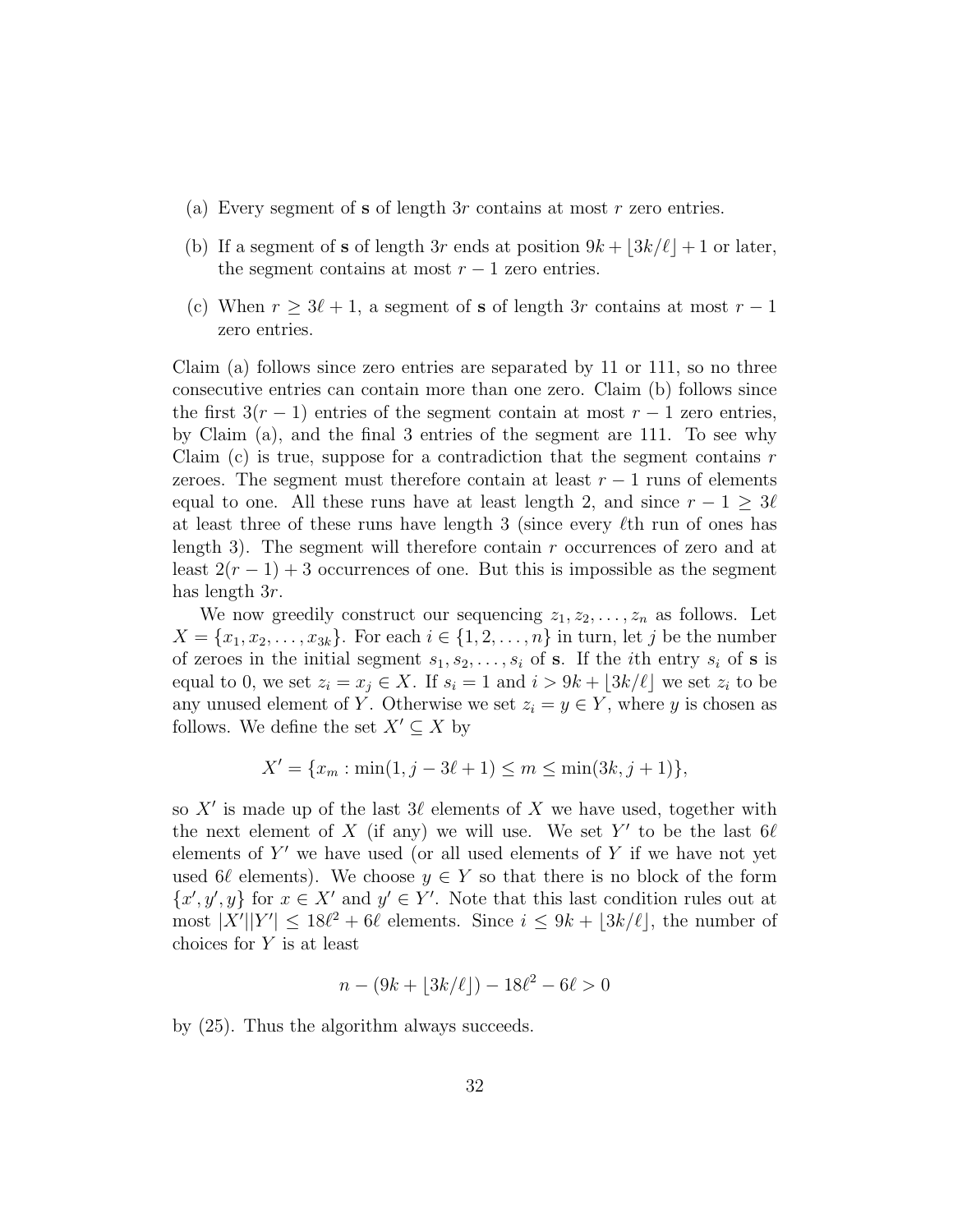Finally, we check that the sequencing  $z_1, z_2, \ldots, z_n$  has the property we want. Let  $r$  be a positive integer, and consider a segment of the sequencing of length 3r. Suppose for a contradiction that the segment can be expressed as the union of r disjoint blocks  $B_1, B_2, \ldots, B_r$ . The segment contains at most r elements of X, by condition (a) above, and no block  $B_i$  can be disjoint from  $X$ , since  $X$  is the set of points in a maximal set of disjoint blocks. So the segment must contain exactly r elements of  $X$ , and each block  $B_i$  must contain exactly one element of  $X$  and two elements of  $Y$ . Condition (b) shows that the segment must be contained in the initial segment of length  $9k + 3k/\ell$  of the sequencing. Condition (c) shows that  $r \leq 3\ell$ . So the segment contains at most  $6\ell$  elements of Y and at most  $3\ell$  elements of X. Now consider the last element  $y \in Y$  in our segment. Our choice of y implies there is no block of the form  $\{x', y', y\}$  with  $x' \in X'$  and  $y' \in Y'$ , where  $X \subseteq X$  and  $Y' \subseteq Y$  are defined above. But the definition of the set X' implies that the set of elements from  $X$  in the segment are all contained in the set  $X'$ . Similarly, the set of elements Y in the segment are all contained in the set  $Y' \cup \{y\}$ . So y cannot be contained in a block in our segment, which gives us our required contradiction.  $\Box$ 

### 8 Comments

This section provides a list of questions and open problems on the topics covered in this paper.

In Section 2 we exhibited examples of Steiner triple systems with  $\ell$ -good sequencings, where  $\ell$  is large. The dual question is also interesting:

**Question 1.** Can we find an infinite family of  $STS(n)$  with no  $\ell$ -good sequencings, where  $\ell$  grows slowly with n?

The greedy algorithms in Sections 2 and 3 show that  $\ell$  cannot grow too slowly: we must have  $\ell = \Omega(n^{1/4})$ . The Stinson–Veitch bound [16, Theorem 2.1] that we quoted in Section 5 shows that any family of Steiner triple systems we will work for  $\ell > (n + 2)/3$ . Can this gap be closed? We may ask similar questions for Steiner quadruple systems, and indeed for any natural families of  $(\ell, \mathcal{F})$ -good sequences (such as those arising from block designs).

The families of examples arising from Question 1 would provide a limit on how well the greedy algorithms could perform for Steiner triple systems. More generally, we may ask whether these algorithms can be improved: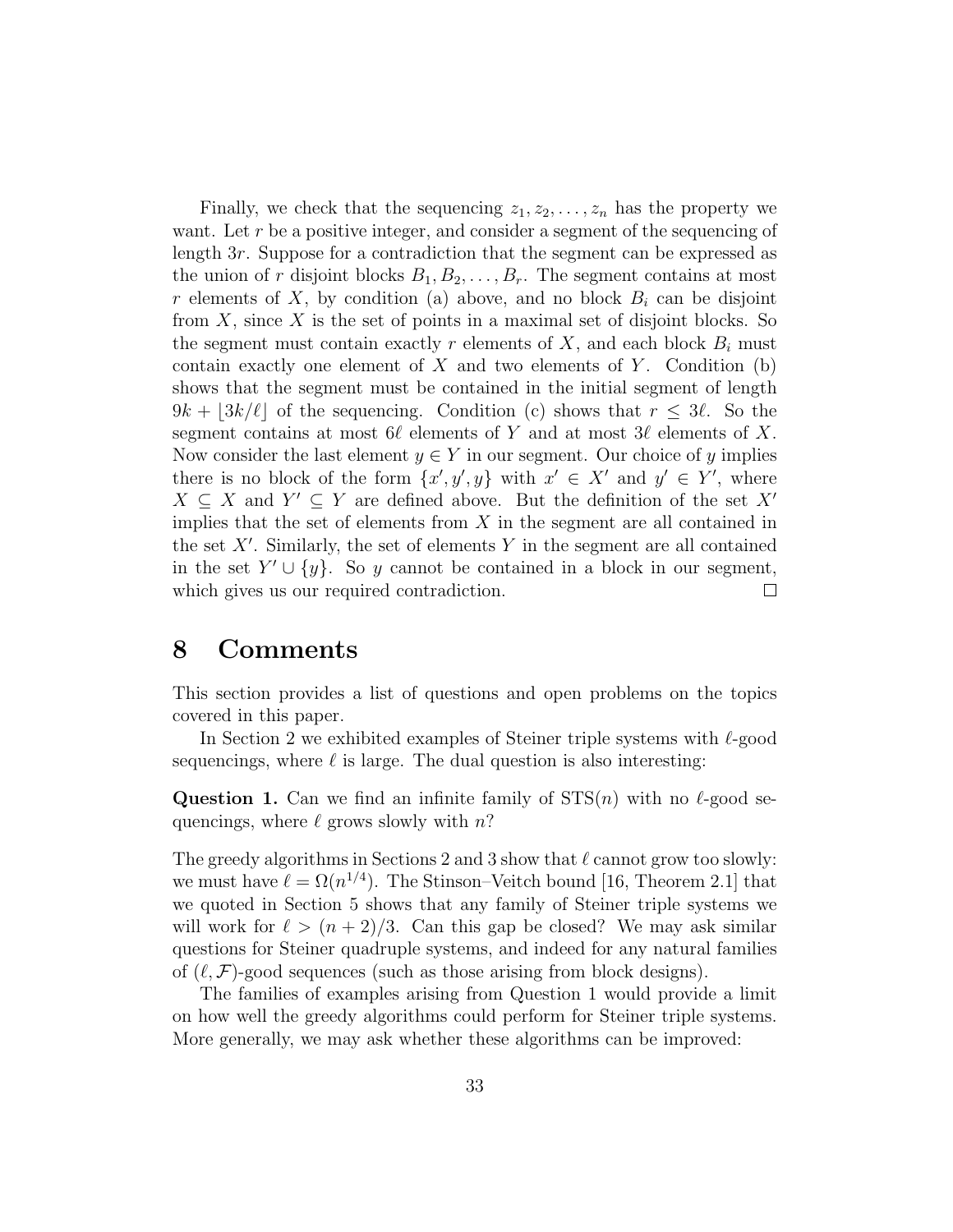**Question 2.** Are there algorithms to construct  $(\ell, \mathcal{F})$ -good sequences that work for significantly smaller values of  $\ell$ ?

We note that the range of values  $\ell$  where our greedy algorithms work is essentially determined by the maximum size of the set of unfortunate elements. So either some technique for reducing the size of this set is needed, or a rather different algorithm is required. It would also be very interesting to see a non-constructive (probabilistic) approach that shows the existence of  $(\ell, \mathcal{F})$ -good sequences for a wide range of values of  $\ell$  and natural families  $\mathcal F$  of forbidden sequences; the counting argument of Kreher and Stinson [8, Theorem 2.1] can be rephrased as a probabilistic argument for Steiner triple systems with  $\ell = 3$ , but this approach does not seem to generalise easily to the case when  $\ell > 3$ . There is a lovely labelling argument, due to Charlie Colbourn and described in [8, Section 2.3], which shows that a Steiner triple system is 3-good. This argument was extended to Mendelsohn triple systems in [12, Section 4]. Can this argument be extended to other situations?

It is interesting to explore adversarial constructions of partial  $\ell$ -good sequencings. For example, consider the following game. Fix a Steiner system on a point set V of cardinality n. Let  $\ell$  be chosen so that the STS does not have an  $\ell$ -good sequencing. (In particular,  $\ell \geq 3$ .) Alice and Bob take it in turns to specify the next point in a partial sequencing of the Steiner system (so not equal to a previously used point). A player loses as soon as the partial sequencing fails to be  $\ell$ -good.

Theorem 20. Bob has a winning strategy when playing on the Steiner triple system  $S(2,3,2^r-1)$  based on the Hamming code.

Proof. Recall that the point set V of our Steiner triple system is the set of non-zero binary vectors of length r. Blocks are of the form  $\{x, y, z\}$  where  $x, y, z \in V$  are pairwise distinct such that  $x + y + x = 0$ .

Suppose Alice begins by playing  $v \in V$ . Bob chooses  $u \in V \setminus \{v\}$  and responds with  $v + u$ . To every point x that Alice plays, Bob responds with  $x + u$ . We claim this is a winning strategy for Bob.

First, note that if Alice ever plays u she loses. For if her previous play was x, then the partial sequencing ends with  $x, x + u, u$  and these points form a block. Without loss of generality, we assume that Alice never plays  $u$ . Note that Bob also never plays  $u$ , as Alice never plays 0.

We claim that Bob's strategy is well defined. First, when Alice plays  $x$ then  $x \neq u$  and so  $x + u$  is always non-zero, and so Bob's response lies in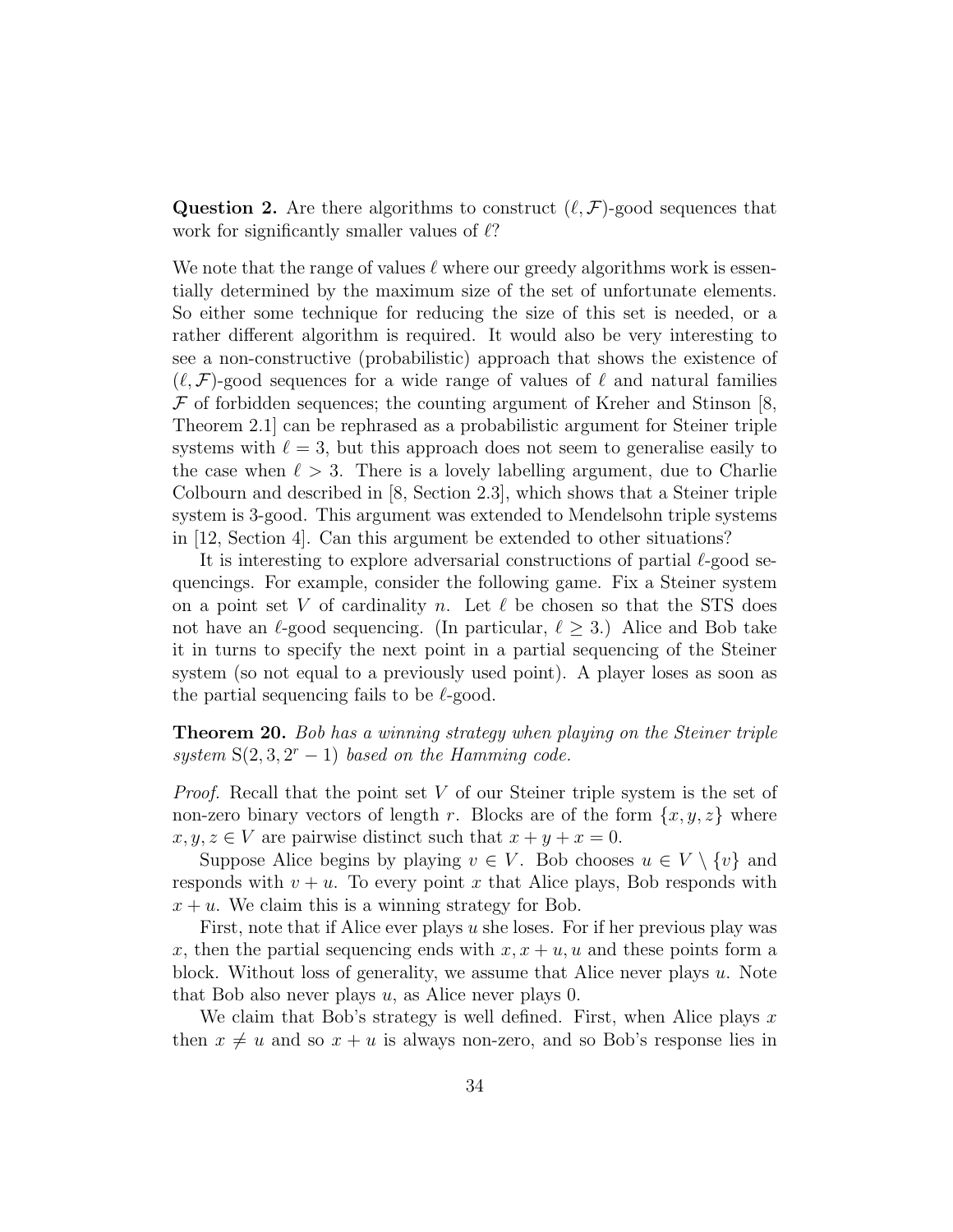V. Now  $V \setminus \{u\}$  is partitioned into pairs  $\{x, x + u\}$  of size 2. The partial sequencing after Bob's turn is always a union of such pairs. So Alice must reply with an element in a pair that has not been used, and Bob replies with the companion element in that pair. We conclude that Bob's reply is always an unused element, and so Bob's strategy is well defined.

We now show that Bob's strategy wins. Suppose for a contradiction that the strategy loses. Alice plays  $x \in V$  as her last point, and Bob replies with  $x+u$  to lose. Let **s** be the  $\ell$ -good partial sequencing before Bob's play (which ends with x), and let t be the partial sequencing afterwards; so t extends s by  $x + u$ , and **t** is not  $\ell$ -good. Since **t** is not  $\ell$ -good, there exist points  $y, z$ in s such that  $\{y, z, x + u\}$  is a block, and such that y, z and  $x + u$  occur in the last  $\ell$  positions of **t**. Since y, z and  $x + u$  together form a block they are distinct, and  $y + z + (x + u) = 0$ . Suppose, without loss of generality, that y occurs before z in the partial sequencing **s**. We claim that  $\{y, z + u, x\}$  is a block which is contained in the last  $\ell - 1$  positions of s; this is sufficient for our required contradiction, since this shows that  $s$  is not  $\ell$ -good. Certainly  $y+(z+u)+x = y+z+(x+u) = 0$ . If  $z+u = x$ , then  $y = y+z+(x+u) = 0$ , which contradicts the fact that  $y \in V$ . Similarly, if  $z + u = y$  then  $x = 0$ which is again a contradiction. The points x and y are distinct since x is the last point in s and y occurs before z in s. So y,  $z + u$  and x are pairwise distinct and hence  $\{y, z + u, x\}$  is a block. Now y and x both occur within the last  $\ell - 1$  positions of s (since they are within the last  $\ell$  positions of t). If  $z = x$ , then  $y = y + (z + x) + (u + u) = u$ , which contradicts the fact that neither Alice nor Bob play u. So z is not the last element of **t**. Hence, since  $z + u$  occurs just before or just after z in **t**, we see that  $z + u$  occurs within the last  $\ell - 1$  positions of s. This establishes our claim, and so we have a contradiction as required.  $\Box$ 

Question 3. Are there other families of Steiner triple systems in which the winner of the game above can be determined?

We remark that we may still play this game for values of  $\ell$  where there exists an  $\ell$ -good sequencing, by declaring the game to be a draw if the game ends with an  $\ell$ -good sequencing. For the STS based on the Hamming code, the proof of Theorem 20 shows that Bob still wins when  $\ell \geq 3$ . We mention that Steiner systems have been linked with combinatorial games in another manner: see the recent paper of Irie [7], which builds on Conway and Sloane's analysis of the hexad game [4].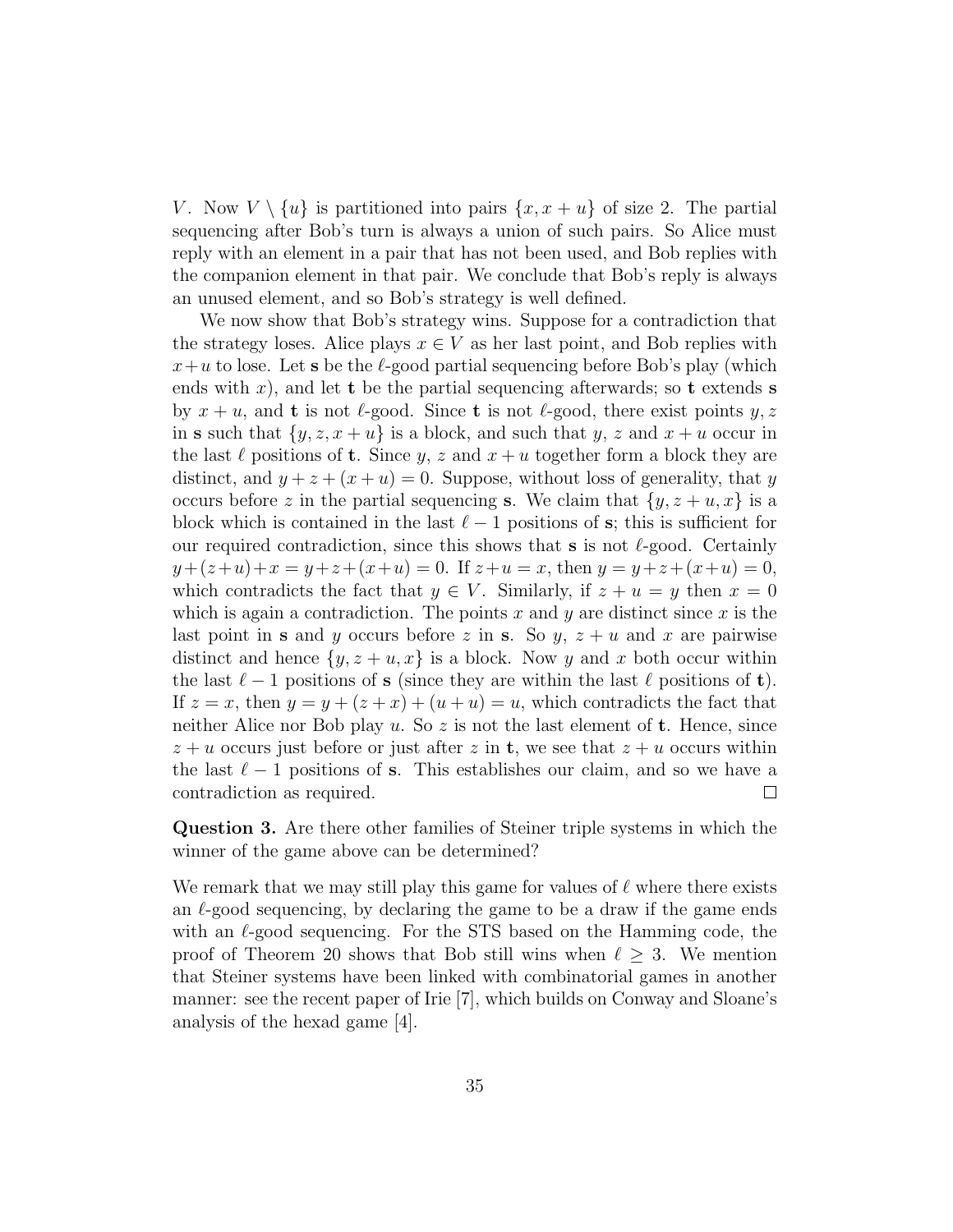**Question 4.** For a positive integer n, define  $L(n)$  to be the maximum value of  $\ell$  such that there exists an *n*-point Steiner triple system with an  $\ell$ -good sequencing. What is  $\lim_{n\to\infty} L(n)/n$ ?

The Stinson-Veitch bound together with the construction in Section 5 implies that

$$
\frac{1}{4} \le \overline{\lim}_{n \to \infty} \frac{L(n)}{n} \le \frac{1}{3}.
$$

**Question 5.** For a positive integer n, define  $L_{\text{cyc}}(n)$  to be the maximum value of  $\ell$  such that there exists an *n*-point Steiner triple system with a cyclic  $\ell$ -good sequencing. What is  $\lim_{n\to\infty}L_{\text{cyc}}(n)/n$ ?

Corollary 18 together with the construction in Section 5 implies that

$$
\frac{1}{4} \le \overline{\lim}_{n \to \infty} \frac{L_{\text{cyc}}(n)}{n} \le 0.329.
$$

The analogues of Questions 4 and 5 for Steiner quadruple systems are interesting: bounds on the limit are provided by the constructions and bounds in Section 6. Indeed, it is natural to ask these questions for wider classes of structures, such as designs  $S_{\lambda}(t, k, n)$  with  $\lambda$ , t and k fixed, or directed analogues such as Mendelsohn or directed triple systems.

Question 6. Are there natural families of Steiner triple systems where the maximum value of  $\ell$  such that there exists an  $\ell$ -good sequencing can be determined?

Steiner triple systems based on finite projective or affine planes are of course particularly interesting in this context.

Finally, we ask a question about sequenceable Steiner triple systems, as defined in Section 7:

Question 7. Can the leading term of the bound in Theorem 19 be improved?

We comment that the leading term comes from the 'key observation' of Alspach et al., so a new idea is needed to provide an improvement. We also note that an *n*-point Steiner triple system with  $k$  pairwise disjoint blocks has  $n \geq 3k$ , so the current upper bound is of the right order of magnitude.

Acknowledgement. Very many thanks to Doug Stinson, for inspiring discussions during a visit to Royal Holloway in September 2019 which initiated the research in this paper.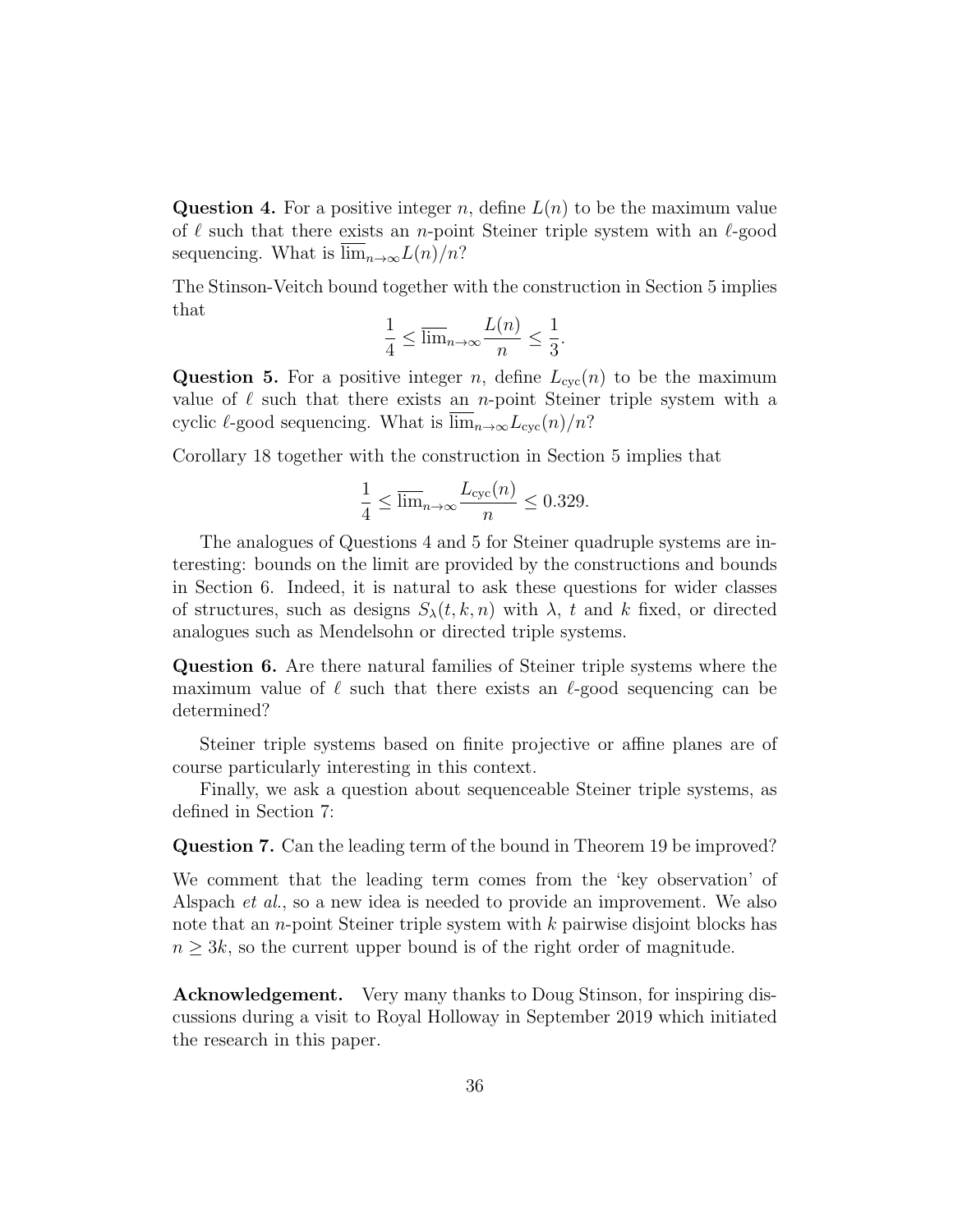### References

- [1] Brian Alspach, 'Variations on the sequenceable theme', in Fan Chung, Ronald L. Graham, Frederick Hoffman, Leslie Hogben, Ronald C. Mullin, Douglas B. West (eds) 50 Years of Combinatorics, Graph Theory, and Computing, CRC Press, Boca Raton FL (2019), 37–53.
- [2] Brian Alspach, Donald L. Kreher and Adrián Pastine, 'Sequencing partial Steiner triple systems', J. Combin. Des. 28 (2020), 327–343.
- [3] Brian Alspach and Georgina Liversidge, 'On strongly sequenceable abelian groups', Art Disc. Appl. Math, to appear.
- [4] John H. Conway and N.J.A. Sloane, 'Lexicographic codes: Errorcorrecting codes from game theory', IEEE Trans. Inform. Theory 32 (1986), 337–348.
- [5] Tuvi Etzion and Alan Hartman, 'Toward a large set of Steiner quadruple systems', SIAM J. Discrete Math. 4 (1991), 182–195.
- [6] Haim Hanani, 'On quadruple systems', Canad. J. Math. 12 (1960), 145– 157.
- [7] Yuki Irie, 'Combinatorial game distributions of Steiner systems', arXiv 2001.00415v2, 3 January 2020.
- [8] Donald L. Kreher and Douglas R. Stinson, 'Block-avoiding sequencings of points in Steiner triple systems', Australas. J. Comb. 74 (2019), 498– 509.
- [9] Donald L. Kreher and Douglas R. Stinson, 'Nonsequenceable Steiner triple systems', Bull. Inst. Combin. Appl. 86 (2019), 64–68.
- [10] Donald L. Kreher, Douglas R. Stinson and Shannon Veitch, 'Blockavoiding point sequencings of directed triple systems', Discrete Math. 343 (2020), article 111773.
- [11] Donald L. Kreher, Douglas R. Stinson and Shannon Veitch, 'Good sequencings for small directed triple systems', arXiv 1907.11144v1, 26 July 2019.